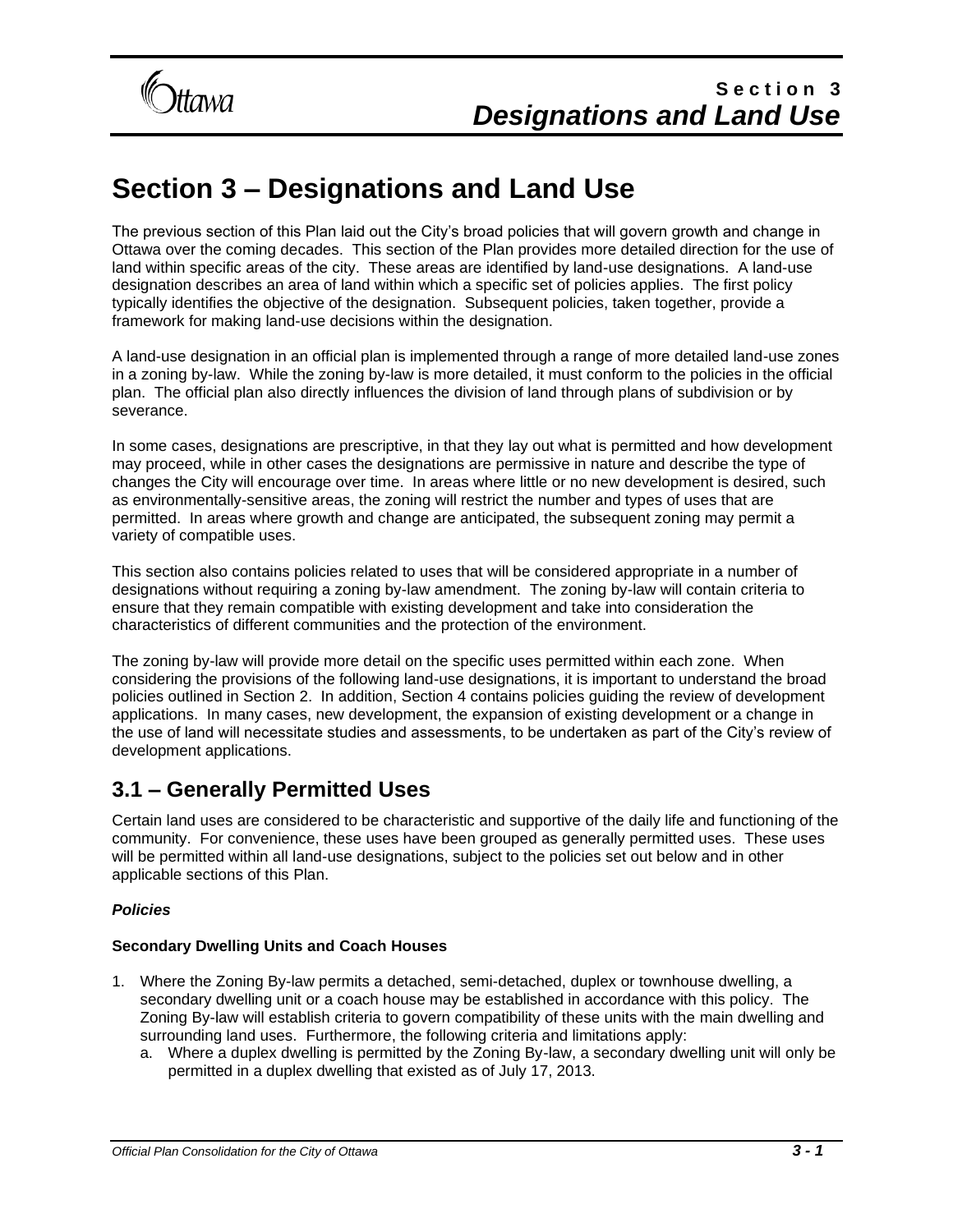

- b. A coach house in conjunction with a townhouse dwelling will only be permitted where the lot containing the townhouse can provide direct pedestrian access from the coach house to a public street or a travelled public lane. [Amendment #190, August 9, 2017]
- c. A coach house will only be permitted where the primary dwelling does not contain a garden suite, rooming units or a secondary dwelling unit and the primary dwelling is located on:
	- i. a lot in a public service area and only where public or communal services for both water and wastewater services are currently provided to the main dwelling, or
	- ii. a lot that is of sufficient size to support private services and is located in the rural area or village and where:
		- A. the primary dwelling is serviced by a private water and wastewater system and the coach house will share either the water or wastewater system with the main dwelling; or.
		- B. the primary dwelling is serviced by one public or communal service (water or wastewater) and one private service, and the coach house will share the public or communal service with the main dwelling; and [Amendment #197, October 11, 2017]
- d. A coach house serviced in accordance with c.ii. will be subject to site plan control except on lots that are less than 0.4 hectares or on lots that are connected to a public or communal water service system. [Amendment #197, November 8, 2017]
- e. Applications for minor variances with respect to the minimum lot size established in the Zoning By-law to allow coach houses on privately serviced lots in the rural area shall have regard for all applicable policies of this Plan, and comply with the following requirements:
	- i. The proponent can demonstrate that private sewage disposal can be provided to the coach house in accordance with the requirements of the Ottawa Septic System Office;
	- ii. The proponent can demonstrate that the onsite water is of sufficient quality and quantity to service both the primary dwelling and the coach house and the impact of the septic system has been addressed through the submission of a supporting Hydrogeological and Terrain Analysis Study; and
	- iii. The proponent can address and satisfy items  $3.1 \left( 1 \right)$ (i)(ii)-(v). [Amendment #197, November 8, 2017]
- f. A coach house must be smaller than the primary home and the Zoning By-law will set forth the appropriate maximum permitted size.
- g. The size, floor area, function and occupancy of a dwelling unit in a coach house in the urban area is not intended to exceed that of a typical two-bedroom apartment.
- h. A coach house may not be severed from the lot accommodating the primary dwelling.
- i. Applications for minor variances with respect to coach houses shall have regard for all applicable policies of this Plan, as well as the following considerations:
	- i. The coach house is in no circumstances taller than the primary home;
	- ii. The proponent can demonstrate that the privacy of the adjoining properties is maintained;
	- iii. the siting and scale of the coach house does not negatively impact abutting properties;
	- iv. significant trees and plantings are preserved on the subject property; and
	- v. any streetscape character impacts are addressed through the coach house design and siting.
- j. The Zoning By-law will limit the coach house to a height of one storey for lots in the urban area. An application to allow a height of up to two storeys through a minor variance may be considered in accordance with the considerations noted in i. above, only where the coach house contains a garage for the parking of a motor vehicle within its footprint. :[Amendment #10, August 25, 2004] [Amendment #175, October 27, 2016] [Amendment #190, August 9, 2017]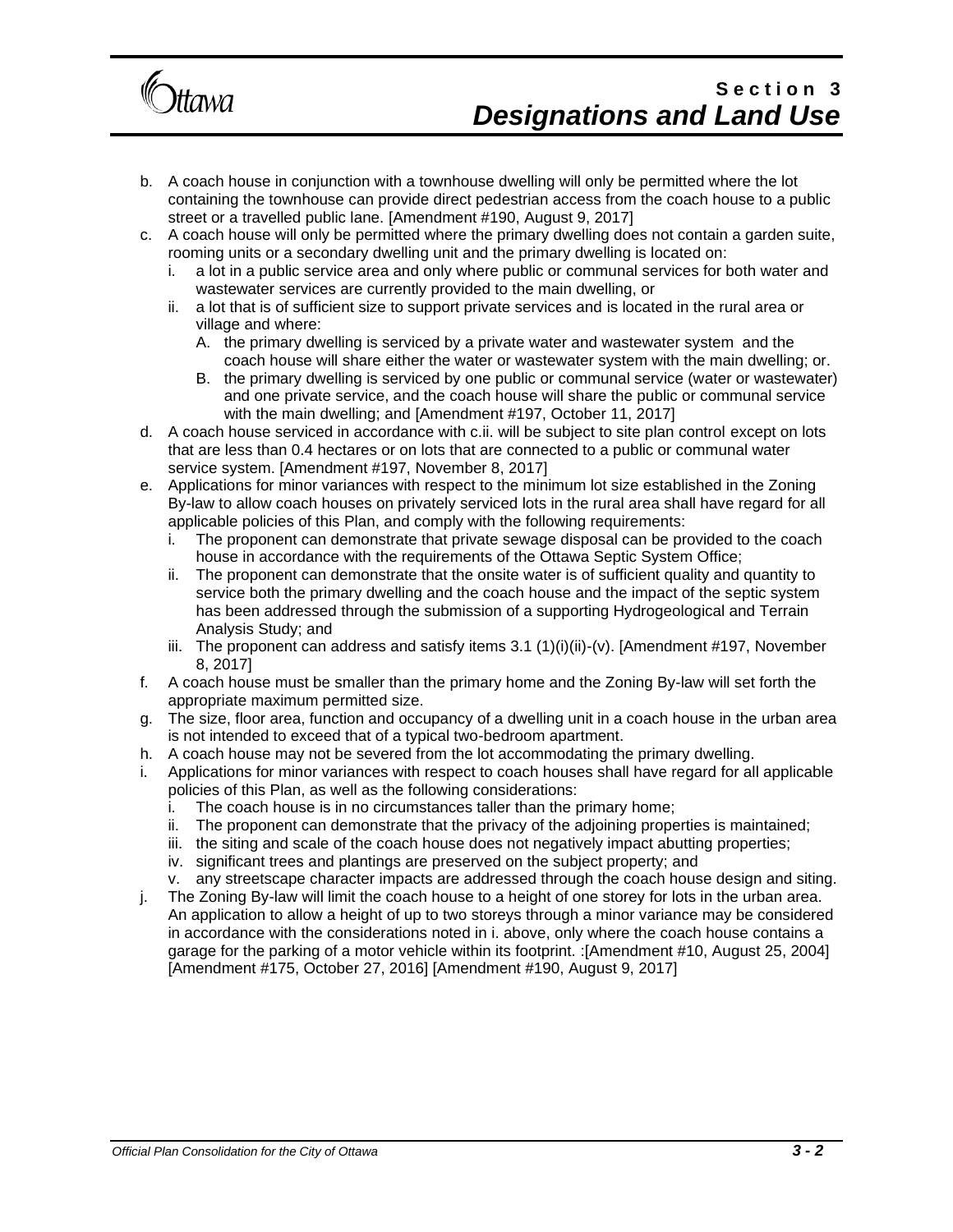

#### **Group Homes**

2. Where the zoning by-law permits a dwelling, the by-law will also permit a group home. The zoning by-law may include provisions to regulate the type, size and location of this use.[Amendment #76, August 04, 2010]

#### **Rooming Houses**

3. Where the zoning by-law permits a dwelling in areas designated General Urban Area, Developing Community, Central Area, Mixed Use Centre, Mainstreet, Enterprise Area, General Rural Area, and Village, the zoning by-law will also permit a rooming house. The zoning by-law may include areaspecific provisions to regulate the size and location of this use. The By-law may provide for the location of larger-sized facilities in areas of higher-density and/or employment or institutional areas, as appropriate. .[Amendment #76, August 04, 2010]

#### **Shelter Accommodation**

- 4. Where the zoning by-law permits a dwelling in areas designated General Urban Area, Developing Community, Central Area, Mixed Use Centre, and Village, the by-law will also permit shelter accommodation. Shelter accommodation shall be designed in a manner compatible with the general area. The zoning by-law may include provisions to regulate the size and location of this use. [Amendment #76, August 04, 2010]
- *5. [Introduced by Amendment #199, December 13, 2017]*

#### **Retirement Homes**

6. Where the zoning by-law permits a dwelling in areas designated General Urban Area, Developing Community, Central Area, Mixed Use Centre, Mainstreet, Enterprise Area, General Rural Area, and Village, the by-law will also permit a retirement home, which is not a residential care facility as defined in the zoning by-law. [Amendment #76, August 04, 2010]

#### **Day Care Facilities**

7. Day care facilities that provide daily temporary care of children, seniors and/or the disabled will be permitted in areas designated General Urban Area, Developing Community, Central Area, Mixed Use Centre, Enterprise Area, General Rural Area, and Village. The zoning by-law may include areaspecific provisions to regulate the type, size and location of these uses. [Amendment #76, August 04, 2010]

#### **Garden Suites**

8. Where the zoning by-law permits a dwelling, a garden suite may only be permitted subject to a rezoning as a temporary use. A garden suite means a one-unit detached residential structure containing bathroom and kitchen facilities that is ancillary to an existing residential structure and that is designed to be portable.

#### **Home-Based Business**

9. Where the zoning by-law permits a dwelling, a home-based business will also be permitted. The provisions of the zoning by-law will contain appropriate regulations to ensure compatibility with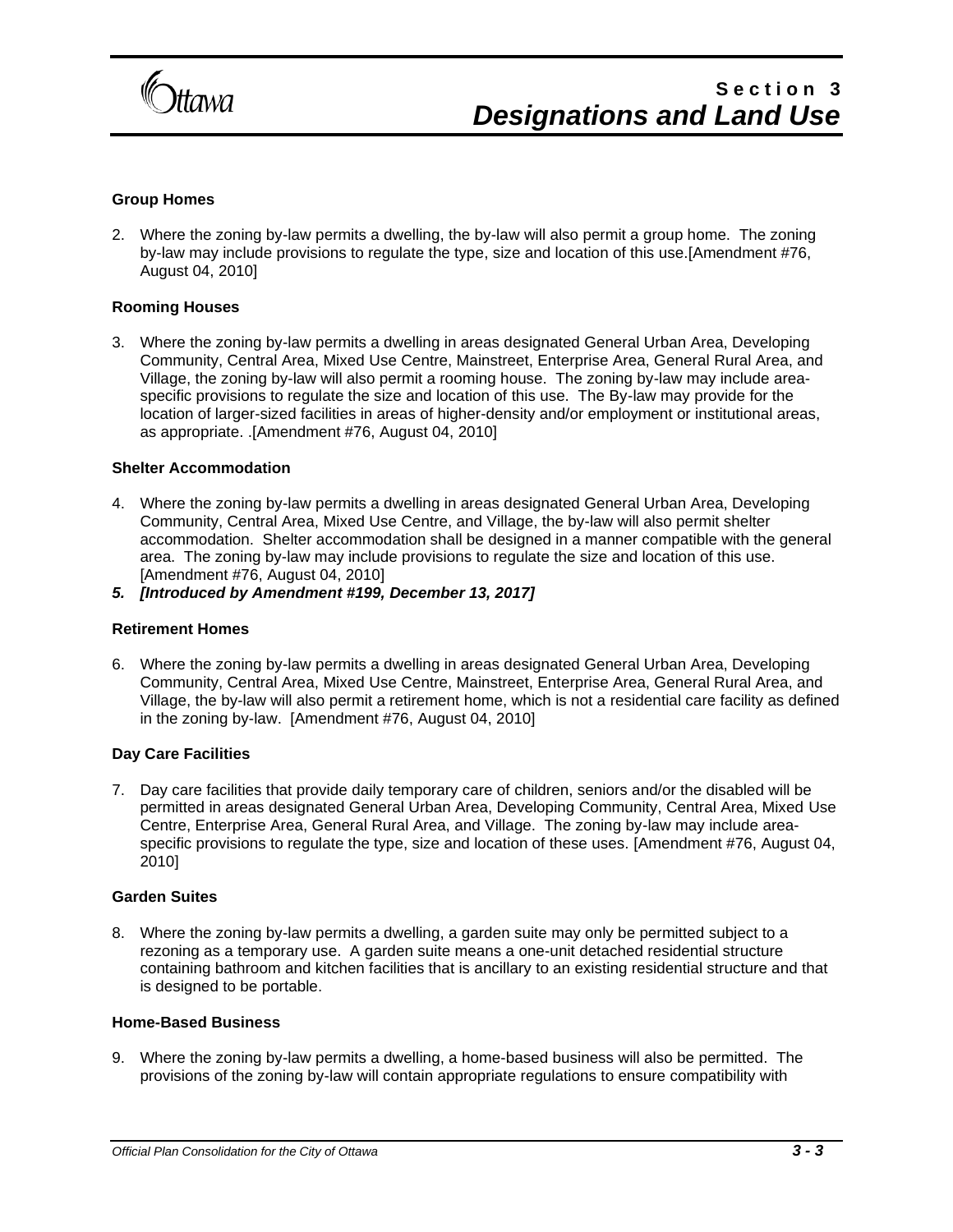

residential areas so that home-based businesses do not adversely impact neighbouring properties by virtue of their appearance or function or by attracting large volumes of traffic.

#### **Public Utilities and Municipal Services** [Amendment #96, February 22, 2012]

- 10. A public utility is a public body or private corporation, together with its associated physical infrastructure, that provides services to the public such as hydro, natural gas, communication/telecommunication and cable, but does not include the provision of municipal services. Municipal services are services provided by the City of Ottawa including roads, transit, water, wastewater, drainage, and stormwater management. Wireless Communication Facilities are addressed in policy 12 below. [Amendment #76, OMB File # PL100206, November 25, 2011]
- 11. Public utility facilities and Municipal Services that are authorized under the requirements of the *Environmental Assessment Act* may be permitted in all land-use designations of this Plan. Other public utilities and municipal services and facilities are permitted in all land-use designations on Schedules A and B, except in Natural Environment Areas, Significant Wetlands, Sand and Gravel and Bedrock Resource Areas, or in Unstable Slopes shown on Schedule K, provided that: [Amendment #96, February 22, 2012] [Amendment #150 December 21, 2017]
	- a. Such use is necessary in the area and adequate measures are taken to ensure the use and its design are compatible with the surroundings;
	- b. Adequate off-street parking and loading facilities are provided;
	- c. The construction of permanent buildings is discouraged where an area, not in one of the identified designations, is found to be environmentally sensitive;
	- d. The design of the utility or facility meets the intent of the policies expressed elsewhere in this Plan;
	- e. Where proposed in Agricultural Resource Areas and areas designated Urban Natural Features or Rural Natural Features, the location must be essential for the provision of the utility, service or facility or constitutes a necessary expansion of an existing facility. A study may be required to assess alternative locations outside the designated areas and the environmental impacts on these areas will be mitigated if alternative locations are not feasible. [Amendment #150. October 12, 2018]

#### **Gas Pipelines**

- 12. TransCanada PipeLines Limited operates high-pressure natural gas pipelines within rights-of-way that cross the City of Ottawa. Development adjacent to the pipeline and associated facilities, such as compressor stations, may have implications for the safety and integrity of the pipeline and adjacent development or may necessitate changes to TransCanada PipeLines' infrastructure or operations. TransCanada PipeLines is regulated by the National Energy Board and both bodies have requirements regulating development and other activities such as excavation, blasting and any movement of heavy equipment in close proximity to the pipe line and compressor stations. The City will:
	- f. identify the route of the TransCanada Pipeline in the zoning by-law and establish minimum setbacks from the limits of the TransCanada Pipelines rights-of-way for all permanent structures and excavations.
	- g. require proponents of any development that will be located within 200 metres of a TransCanada Pipeline right-of-way or within 750 metres of a TransCanada Pipeline compressor station to preconsult with TransCanada Pipelines Limited and will advise and consult with TransCanada Pipelines when undertaking the technical review of any such development that requires approval under the Planning Act.
	- h. not approve development within 750 metres of a TransCanada Pipeline compressor station unless it is demonstrated that provincial guidelines for noise and vibration can be achieved. TransCanada Pipeline will undertake a noise and vibration study to determine if the provincial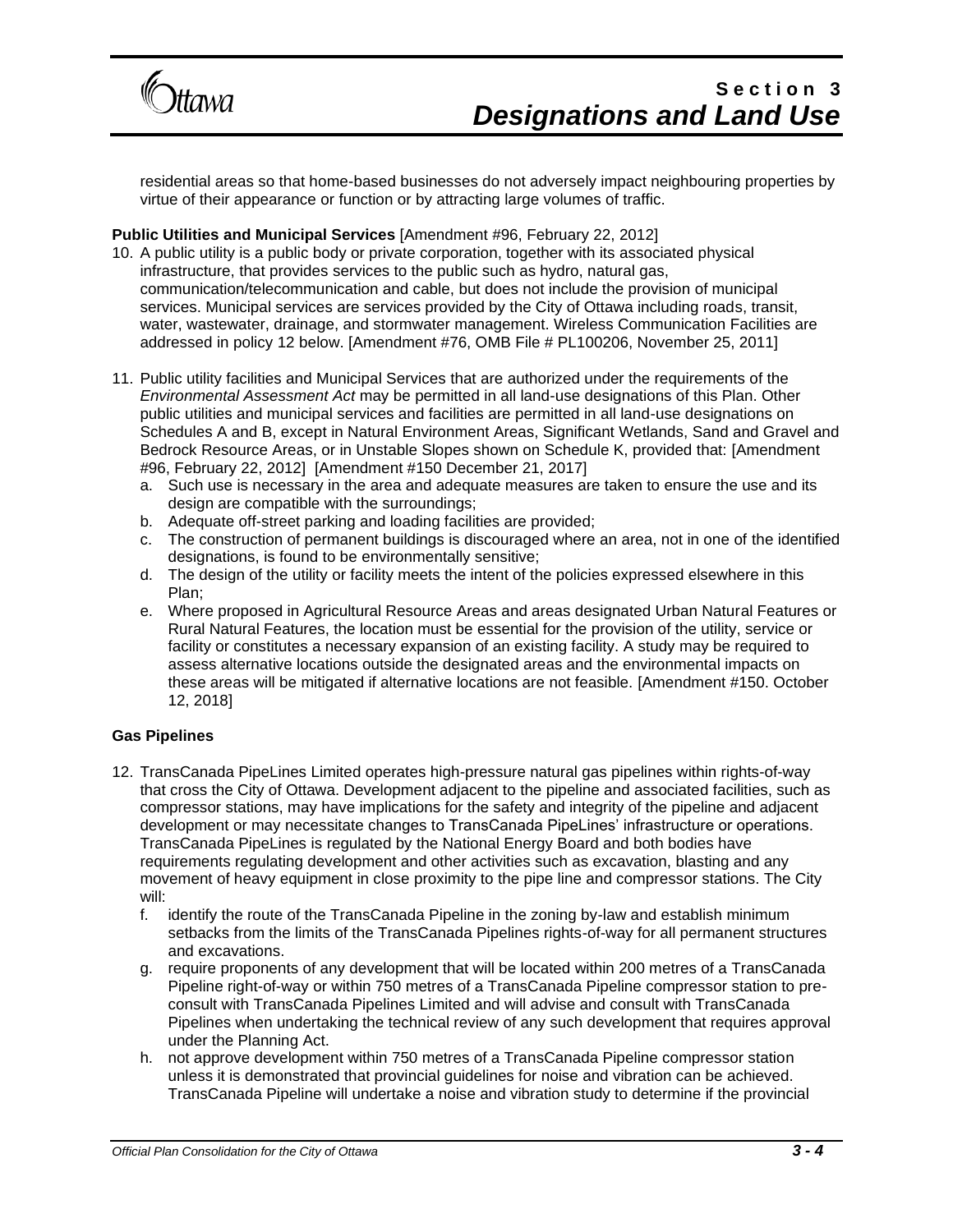

guidelines can be achieved and may include recommendations or identify mitigation measures that the City will incorporate as conditions of development approval. [ [OPA #76, OMB File # PL100206, November 25, 2011.]

#### **Wireless Communication Facilities**

13. Proponents of new telecommunication facilities must comply with the City of Ottawa's Municipal Concurrence and Public Consultation Process for Antenna Systems, in accordance with Industry Canada requirements (CPC-2-0-03) [Amendment #98, March 28, 2012]

#### **Wayside Pits and Quarries**

14. Wayside pits and quarries, portable asphalt plants and temporary portable concrete batching plants used on public authority contracts are permitted in all land-use designations except Natural Environment Areas, Urban Natural Features, Significant Wetlands, and in areas abutting the Ottawa and Rideau Rivers and in areas of existing development. A permit for a wayside pit or quarry is granted subject to the provisions of the *Aggregate Resources Act* and as such, the public consultation process and the rehabilitation of the site must be carried out in conformity with the Act. [Amendment #76, August 04, 2010] [Amendment #150 December 21, 2017]

#### **Parks and Leisure Areas**

- 15. Parks and leisure areas are land uses that support the daily life and functioning of a community and are permitted in all land-use designations with the exception of lands designated on Schedules A and B as Significant Wetlands, Natural Environment Areas, Urban Natural Features, and Agricultural Resource Areas. [Amendment #76, August 04, 2010]
- 16. Where parks or leisure areas are located on land designated Sand and Gravel or Bedrock Resource Area, they will be considered as interim uses pending future extraction of the mineral resources. [Amendment #150 December 21, 2017]

#### **Agricultural Uses**

17. Agricultural uses are permitted in several rural designations, subject to the policies for those designations and application of the Minimum Distance Separation (MDS) formulae. In all cases, agricultural uses must respect the requirements of policy 2 in Section 3.7.3 Agricultural Resource Area, regarding provisions for the establishment and operation of farms. [Ministerial Modification #8, November 10, 2003]

### **3.2 – Natural Environment**

The environmental designations on Schedule A and Schedule B are Significant Wetlands, Natural Environment Area, Rural Natural Features, and Urban Natural Features. The areas identified by these designations make up most of the natural heritage systems of the city. These areas may also be linked by streams and wooded corridors that may or may not be located in the same designations but which allow for the migration of wildlife and the maintenance of natural functions across a large area. [Amendment #76, OMB File # PL100206, April 26, 2012]

The designation of Significant Wetland identifies wetlands that have been evaluated against provincial criteria by the Ministry of Natural Resources and that have been assessed as having provincial significance. The other environmental designations may include other wetlands, plus significant woodlands and significant wildlife habitat that contribute to the City's natural heritage system and protect biodiversity. Not all significant features are designated in the Plan. These features are protected by other policies within the Plan, including requirements for an environmental impact statement for development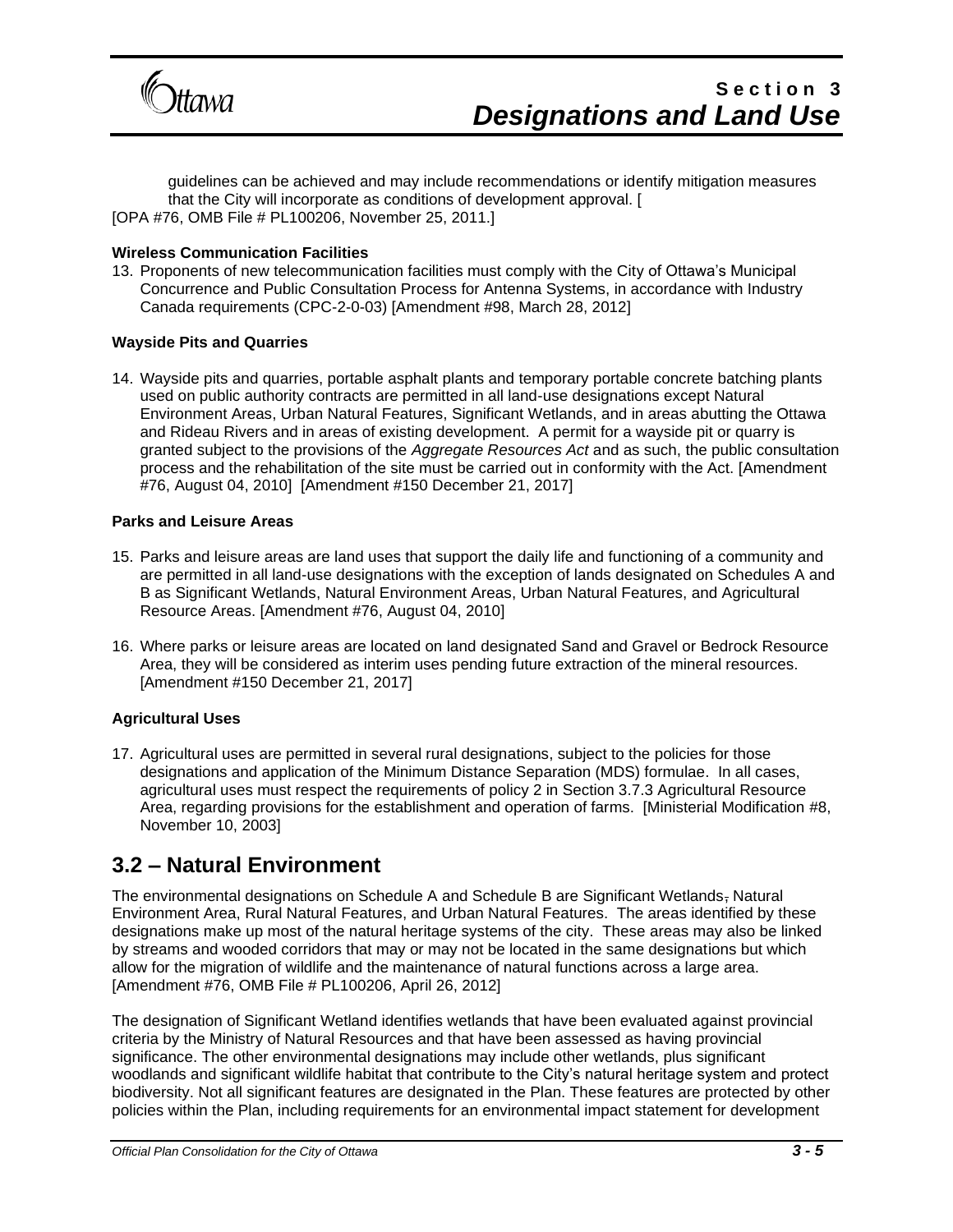

proposed within or adjacent to the natural heritage system defined in Section 2.4.2. The natural heritage system is also protected by policies in Section 4 regarding erosion prevention, protection of surface water and groundwater resources, and protection of the significant habitat of endangered and threatened species. [Amendment #76, OMB File # PL100206, April 26, 2012]

The designated lands have been identified through various federal, provincial, and municipal studies and include combinations of the following features:

- A high level of diversity in terms of features, functions, representation or amount of native vegetation and animal communities;
- A high level of diversity in the mix of forests, wetlands, and other natural features;
- Extensive areas of high-quality forests and woodlands;
- Native vegetation that is rare or uncommon within the province or the city;
- Endangered and threatened species and species of special concern or regionally rare species; [Ministerial Modification #9, November 10, 2003] [Amendment #76, OMB File # PL100206, April 26, 2012]
- Fish habitat and significant wildlife habitat, including areas with seasonal wildlife concentrations;
- Wetlands, springs and other hydrological features or functions, such as seeps and recharge areas.

#### **3.2.1 – Significant Wetlands**

Wetlands are essential components of ecosystems that contribute to the high quality of the environment in Ottawa. Wetlands control and store surface water to assist in flood control, act as sediment traps to improve water quality, and provide habitat for a wide variety of plant and animal species and may serve as recharge areas for groundwater resources. The Ministry of Natural Resources has developed a system that evaluates the biological, social, hydrological and special features of wetlands to determine their relative significance in Ontario and has identified certain areas as Significant Wetlands. Other wetlands are not significant at the provincial scale but perform valuable wetland functions that are protected through policies in watershed and subwatershed plans, the requirements of the development review process, and other policies that protect the natural heritage system. These wetlands are often found in association with significant woodlands and are included in Natural Environment Areas and Rural Natural Features. [Amendment #76, OMB File # PL100206, July 21, 2011.]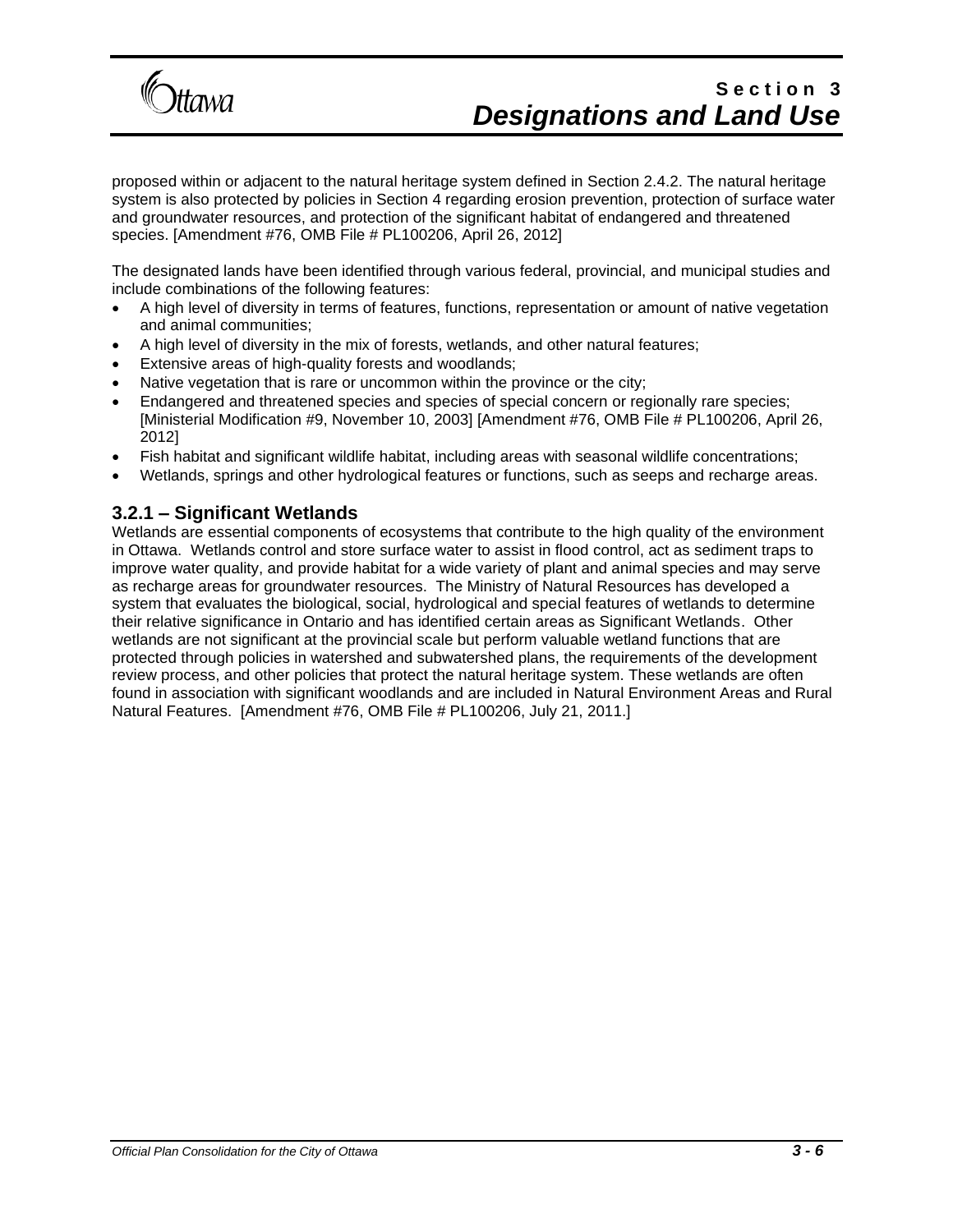

#### *Policies-*

- 1. Significant Wetlands are designated on Schedules A and B in order to protect these sensitive areas and support their natural functions. Where the Ministry of Natural Resources has identified new significant wetlands or has revised significant wetland boundaries, the City will initiate an Official Plan Amendment and/or a zoning by-law amendment in accordance with Policy 8 below, to recognize the new wetlands or changes in wetland boundaries within 6 months of identification. The identification by the Ministry of Natural Resources of new boundaries or revised boundaries of Provincially Significant Wetlands will be considered in any *Planning Act* process applicable to the property identified by the Ministry of Natural Resources. Council may consider exceptions to the designation of new wetlands where the lands have current required approvals under the *Planning Act* or are licensed under the *Aggregate Resources Act*. [Amendment #76, OMB File # PL100206, Ministerial Modification # 27, April 26, 2012]
- 2. With the exception of the provisions in policies 5 and 6 below, no development or site alteration as defined in Section 4.7.8 is permitted within Significant Wetlands. [Amendment #76, OMB File # PL100206, July 21, 2011.]
- 3. Within the Significant Wetlands designation, uses which do not adversely affect the natural characteristics of the wetland, such as open air recreation; scientific, educational, or conservation uses associated with the environmental features; agriculture operations existing at the time of adoption of this Plan; and forestry as defined by the *Forestry Act* are permitted.
- 4. A single-detached dwelling and accessory buildings are permitted on lots existing as of the date of adoption of this Plan, where the lot fronts on an existing public road, and where a dwelling is permitted in the zoning by-law. In such a case and where the lot lies partially within the boundaries of a designated wetland area, the new construction and on-site servicing will be located outside the boundary of the feature to the greatest extent possible and disturbance of the natural feature will be minimized.
- 5. Development and site alterations will not be permitted within 120m of the boundary of a Significant Wetland unless an Environmental Impact Statement demonstrates that there will be no negative impacts (as defined by Section 4.7.8) on the wetland or its ecological function. The requirements of the Environmental Impact Statement may vary, as described in Section 4.7.8. [Amendment #76, OMB File # PL100206, Ministerial Modification # 28, April 26, 2012.]
- 6. The requirements of the Environmental Impact Statement may vary, depending on such matters as the scale of the proposed development, the nature of the site, the availability of comprehensive studies for the area, and those matters identified in Section 4.7.8.
- 7. Any change or interference within or adjacent to a Wetland may require a permit from the Rideau Valley Conservation Authority, under the *Ontario Regulation 174/06*, the Mississippi Valley Conservation under *Ontario Regulation 153/06* and the South Nation River Conservation under *Ontario Regulation 170/06.* [Amendment #76, OMB File # PL100206, Ministerial Modification # 29, July 21, 2011.]
- 8. The boundaries of land designated Significant Wetlands are based on a variety of more detailed mapping sources prepared by the Ministry of Natural Resources. However, when more up-to-date information becomes available through such means as detailed environmental studies, functions and an adjustment to the boundary may be warranted. The City's zoning by-law will reflect the most upto-date and accurate information and therefore any changes, whether minor or major, will require an amendment to the zoning by-law. However, minor changes to the boundaries will not require an amendment to the Official Plan. Notwithstanding the foregoing, this Plan will be amended to designate new areas as Significant Wetlands, to extend wetlands to include complexes, or to remove wetlands from the designation. In the period between identification of changes to wetland boundaries by the Ministry of Natural Resources and amendment to this Plan, the policies of this section will apply to the Significant Wetlands as identified by the Ministry of Natural Resources. The approval of the Ministry of Natural Resources is required for any refinements other than minor adjustments to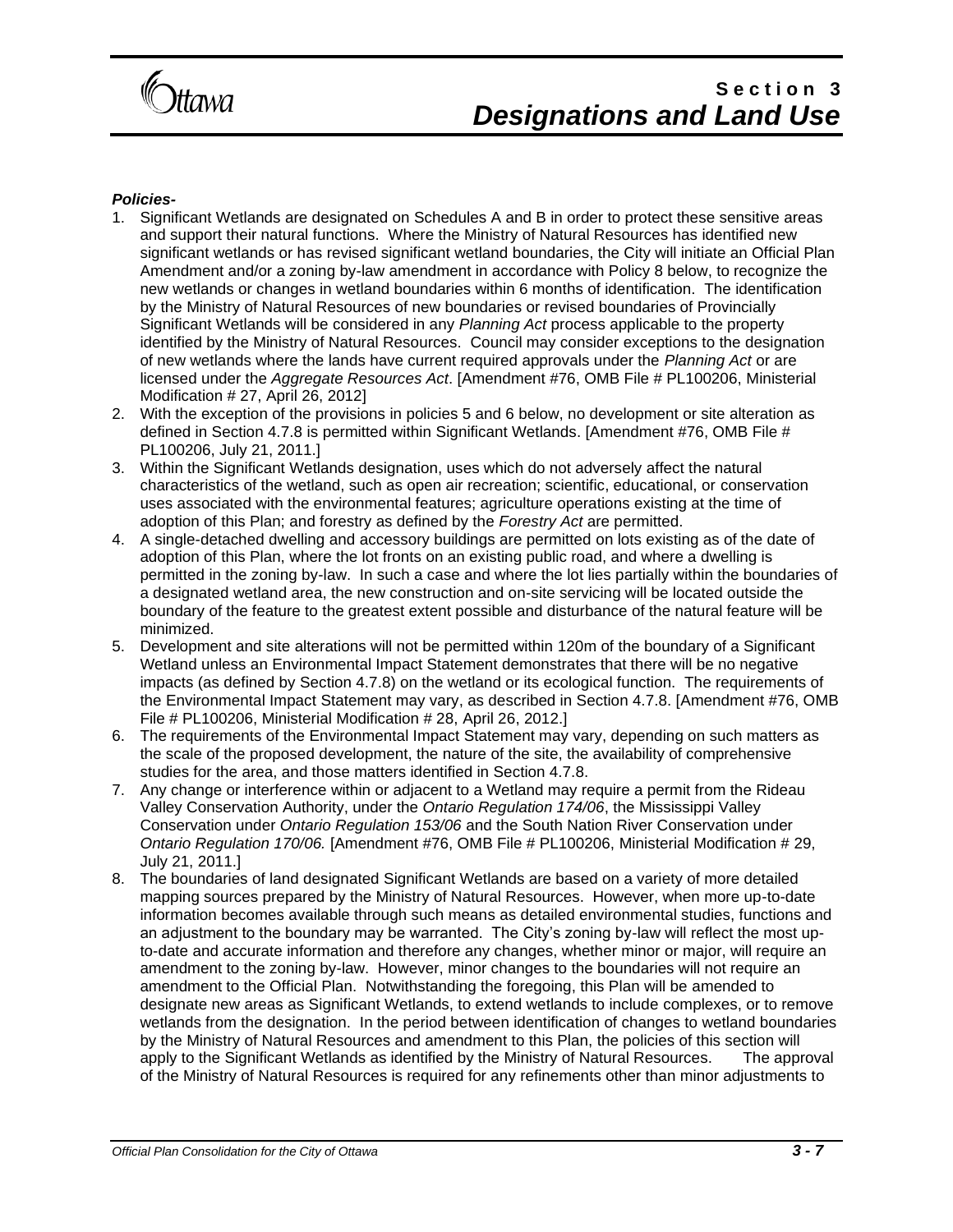

the boundary of a Significant Wetland. [OMB decision #1582, June 17, 2005] [Amendment #76, OMB File # PL100206, Ministerial Modification # 30, April 26, 2012.]

9. Where Significant Wetlands are privately owned, public use and access to these lands for any purpose is not permitted without the consent of the owner. [Amendment #13, September 8, 2004]

### **3.2.2 – Natural Environment Areas**

The Natural Environment Area designation applies to land having a high environmental value as assessed through federal, provincial and municipal studies. The lands within this designation typically contain several components of the City's natural heritage system, including wetlands, significant woodlands, and wildlife habitat. These areas are among the most significant in Ottawa in terms of maintaining biodiversity and ecological functions. As such, development within and adjacent to these areas could unduly stress significant natural features and their ecological functions and careful management, restoration and enhancement are required. [Amendment #96, February 22, 2012]

The Natural Environment Area designation includes areas identified by the Province as significant Areas of Natural Scientific Interest (Life Science), such as Green's Creek in the eastern area of the Greenbelt and Torbolton Forest near Constance Bay, as areas that are significant in the larger area that includes the City of Ottawa. [Amendment #96, February 22, 2012]

Natural Environment Areas within the Greenbelt were identified by the National Capital Commission and are owned and managed, for the most part, by the federal government. [Amendment #76, August 04, 2010]

Natural Environment Areas are owned by public bodies and private individuals and may be managed under a variety of arrangements. Land within the Burnt Lands on the western boundary of the city, for example, is owned and managed by the Ministry of Natural Resources and the Nature Conservancy of Canada. A large portion of the Marlborough Forest is owned by the City of Ottawa, which altogether owns and manages more than 10,000 hectares of forest in the rural area.

Restoration and enhancement of natural features and functions are the primary objective of management plans for publicly-owned land. Extensive portions of Natural Environment Areas are owned privately and their protection depends on private stewardship.

#### *Policies*

- 1. Natural Environment Areas are designated on Schedules A and B. These lands are designated to ensure that the natural features and functions inherent in each area are protected and preserved.
- 2. With the exception of the provisions in policies 3 and 4 below, no development or site alteration as defined in Section 4.7.8 is permitted within Natural Environment Areas. [Amendment #76, OMB File # PL100206, July 21, 2011.]
- 3. Uses permitted on land designated Natural Environment Area include uses which do not adversely affect the natural characteristics of the area, such as open air recreation; scientific, educational, or conservation uses associated with the features of the environmental area; existing agriculture operations; or forestry as defined by the *Forestry Act.*
- 4. A single-detached dwelling and accessory buildings are permitted on an existing lot of record, which has frontage to a public road. Where new construction is permitted on a lot that lies partially within the boundaries of a designated area, the new construction and on-site servicing will be located outside the boundary of the feature to the greatest extent possible and disturbance of the natural feature will be minimized.
- 5. Development and site alteration will not be permitted for:
	- a. Any development permitted under the policies of this Plan within the feature;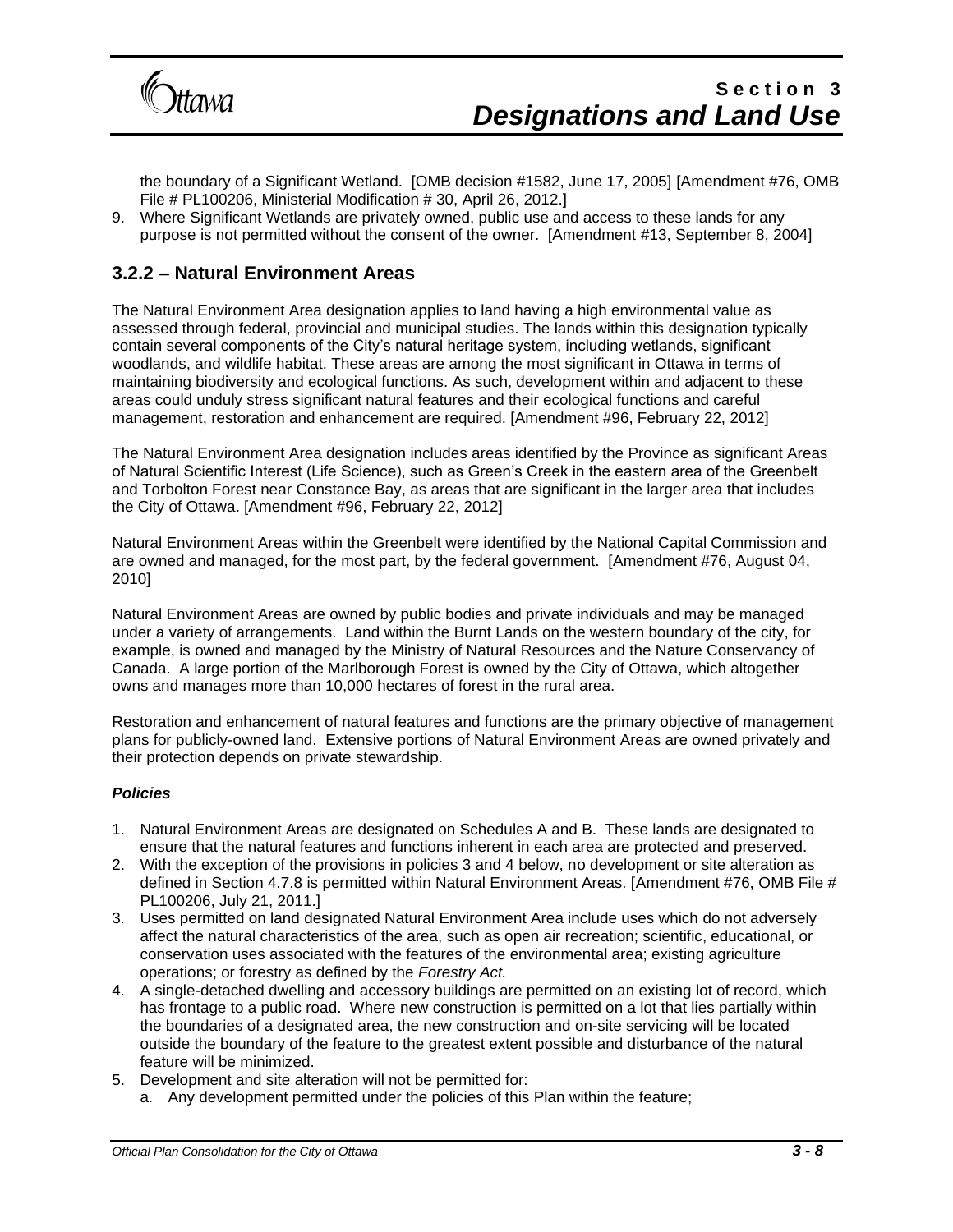

- b. Any development permitted under policies of this Plan within 120 metres of the feature; unless an Environmental Impact Statement demonstrates that there will be no negative impacts as defined in Section 4.7.8 on the natural features within the area or their ecological functions. The requirements of the Environmental Impact Statement may vary, as described in Section 4.7.8. [Amendment #76, OMB File # PL100206, Ministerial; Modification # 31, July 21, 2011.]
- 6. Where Natural Environment Areas are privately owned, public use and access to these lands for any purpose is not permitted without the consent of the owner. [Amendment 13, September 8, 2004]
- 7. Where land that is designated Natural Environment Area is in private ownership, the City will acquire the land at the request of the landowner, in keeping with the acquisition policies in Section 5. [Amendment #76, August 04, 2010]
- 8. Land in Natural Environment Areas acquired by the City may be used for:
	- a. The protection and enhancement of natural values;
	- b. Recreational uses such as cross country skiing, provided that a management plan has been prepared and it has been demonstrated that the uses will not have an adverse impact on significant natural features and functions;
	- c. Public use only if it has access from an open right-of-way or from other public land that is itself accessible;
	- d. Leasing to another party for a specified purpose permitted in policy 2 above, having regard for the interests of adjacent landowners and in accordance with other objectives and policies in this section.
- 9. The boundaries of land designated Natural Environment Area are based on a variety of more detailed mapping sources. When more up-to-date information becomes available through such means as detailed environmental studies, an adjustment to the definition of features and functions and an adjustment to the interpretation of the boundary may be warranted. The City's zoning by-law will reflect the most up-to-date and accurate information and therefore any changes, whether minor or major, will require an amendment to the zoning by-law. However, minor changes to the boundaries will not require an amendment to the Official Plan. Where boundary interpretation impacts provincially significant Areas of Natural and Scientific Interest, identified on maps prepared by the Ministry of Natural Resources, the agreement of the Ministry will be required. [Amendment #76, OMB File # PL100206, July 21, 2011.]

### **3.2.3 – Urban Natural Features**

Urban Natural Features provide a valuable contribution to biodiversity and wildlife habitat in the urban area and are enjoyed by residents. Urban Natural Features are natural landscapes and may include woodlands, wetlands, watercourses and ravines. These features may occur on City, federal, provincial and privately-owned lands. The Council-approved *Urban Natural Areas Environmental Evaluation Study* (March 2005) and Addendum Report (March 2006) identified features such as woodlands, wetlands and vegetated ravines throughout the urban area, and established their relative environmental values. Council has approved an Urban Natural Features Strategy under which the City will acquire some of the urban natural areas currently in private ownership. [Amendment #45, September 27, 2006] [Amendment #76, OMB File # PL100206, July 21, 2011.]

#### *Policies*

- 1. Urban Natural Features are designated on Schedule B. The purpose of this designation is to preserve natural features that are currently managed for conservation or passive leisure uses.
- 2. Additional Urban Natural Features may be identified on Schedule B in the following circumstances:
	- a. Upon City acquisition under the Urban Natural Features Strategy; [Amendment #45, September 27, 2006] [Amendment #76, August 04, 2010]
	- b. Upon adoption of subwatershed studies or other environmental studies that identify natural features worthy of protection;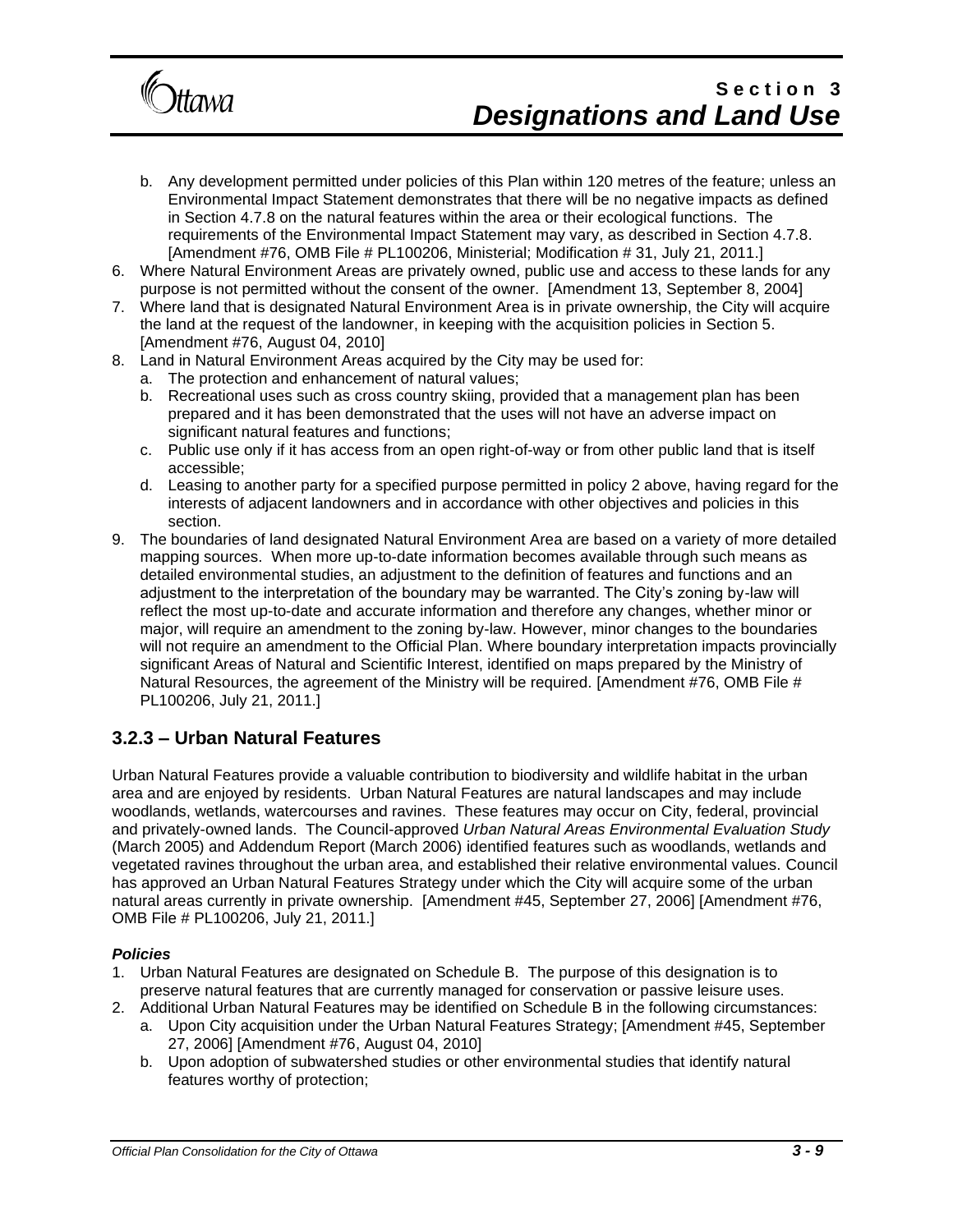

- c. Upon securing natural areas in the urban area for conservation purposes, through the development review process or other means.
- 3. Uses that do not adversely affect the natural characteristics of the area, such as open air recreation; scientific, educational, or conservation uses associated with the environmental features; agriculture operations established at the time of adoption of this Plan; or forestry as defined by the *Forestry Act* are permitted, subject to the policies below.
- 4. The boundaries of land designated Urban Natural Features are based on a variety of more detailed mapping sources. When more up-to-date information becomes available through such means as detailed environmental studies, an adjustment to the definition of features and functions and an adjustment to the interpretation of the boundary may be warranted. The City's zoning by-law will reflect the most up-to-date and accurate information and therefore any changes, whether minor or major, will require an amendment to the zoning by-law. However, minor changes to the boundaries will not require an amendment to the Official Plan. [OMB decision #1582, June 17, 2005]
- 5. Development and site alteration will not be permitted within 30 metres of the boundary of a designated Urban Natural Feature unless an Environmental Impact Statement demonstrates that there will be no negative impacts on the natural features within the area of their ecological functions. Definitions of these terms are provided in Section 4.7.8. [Amendment #76, OMB File # PL100206, April 26, 2012]
- 6. Where Urban Natural Features are privately owned, public use and access to these lands for any purpose is not permitted without the consent of the owner. [Amendment #13, September 8, 2004]

### **3.2.4 – Rural Natural Features**

Rural Natural Features are natural areas in the rural area that contain significant woodlands, wetlands, and wildlife habitat that were identified by the Natural Environment Systems Strategy in the 1990s. These lands include many components of the natural heritage system defined in Section 2. Any development within or adjacent to these lands must be assessed in terms of its impact on the area's natural features and functions,, particularly impacts arising from the extent of disturbance and the location of buildings. [Amendment #76, August 04, 2010]

#### *Policies*

- 1. Rural Natural Features are designated on Schedule A to protect locally-significant natural areas and the city's tree cover.
- 2. The boundaries of the Rural Natural Features are general and may not coincide with the boundaries of significant woodlands and other significant natural heritage features within the designation. [Amendment #76, OMB File # PL100206, July 21, 2011.]
- 3. A single-detached dwelling and accessory buildings are permitted on a lot existing as of the date of adoption of this Plan, where the lot fronts on an existing public road, and where a dwelling is permitted in the zoning by-law. Where new construction is permitted on a lot that lies partially within the natural heritage feature, the new construction and on-site servicing will be located outside the boundary of the feature to the greatest extent possible and disturbance of the natural feature will be minimized. [Amendment #76, OMB File # PL100206, July 21, 2011.]
- 4. The provisions of Section 3.7.2 for the General Rural Area also apply to Rural Natural Features. [Amendment #76, OMB File # PL100206, July 21, 2011.]
- 5. The City will pursue measures as identified in Section 2.4.5, policies 10, 11 and 12 to assist in the protection of Rural Natural Features. [Amendment #76, August 04, 2010]
- 6. Where Rural Natural Features are privately owned, public use and access to these lands for any purpose is not permitted without the consent of the owner.

[Amendment #13, September 8, 2004] [Amendment #14, September 8, 2004] [OMB decision #1754, May 10, 2006][OMB Decision #0724, March 21, 2007]

- 7. Development and site alteration will not be permitted for:
	- a. any development permitted under the policies of this Plan within the feature.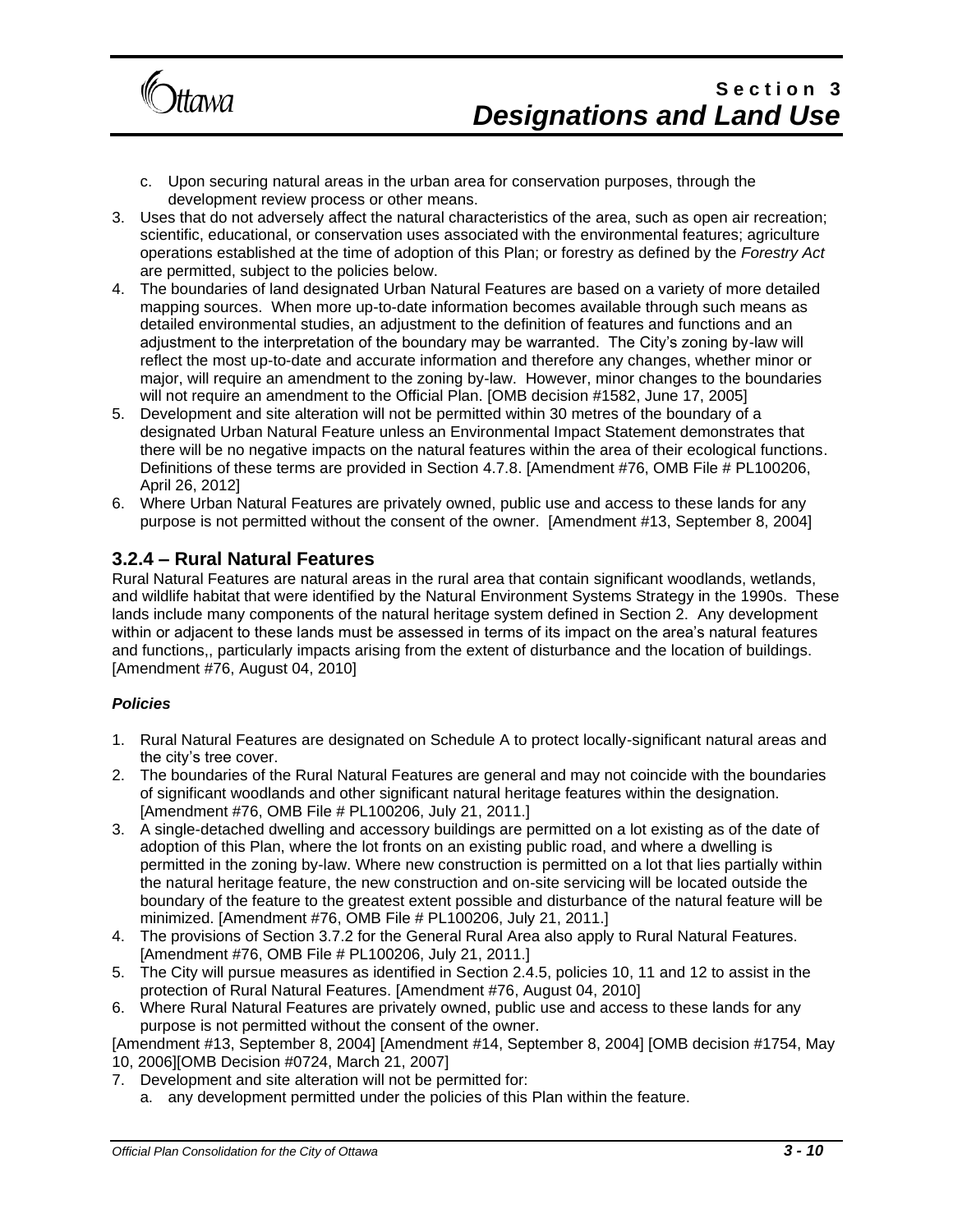

b. any development permitted under the policies of the Plan within 120 metres of the boundary of a natural heritage feature.

unless an Environmental Impact Statement demonstrates that there will be no negative impacts as defined in Section 4.7.8 on the natural features within the area or their ecological functions. The requirements of the Environmental Impact Statement may vary, as described in Section 4.7.8. [Amendment #76, OMB File # PL100206, Ministerial Modification # 32, April 26, 2012]

- 8. Section 5 of this plan identifies those circumstances under which the City will acquire land in the Rural Natural Features designation when requested to do so by the landowner. [Amendment #76, OMB File # PL100206, April 26, 2012]
- **3.2.5 – For Future Use** [Amendment #240, July 22, 2021]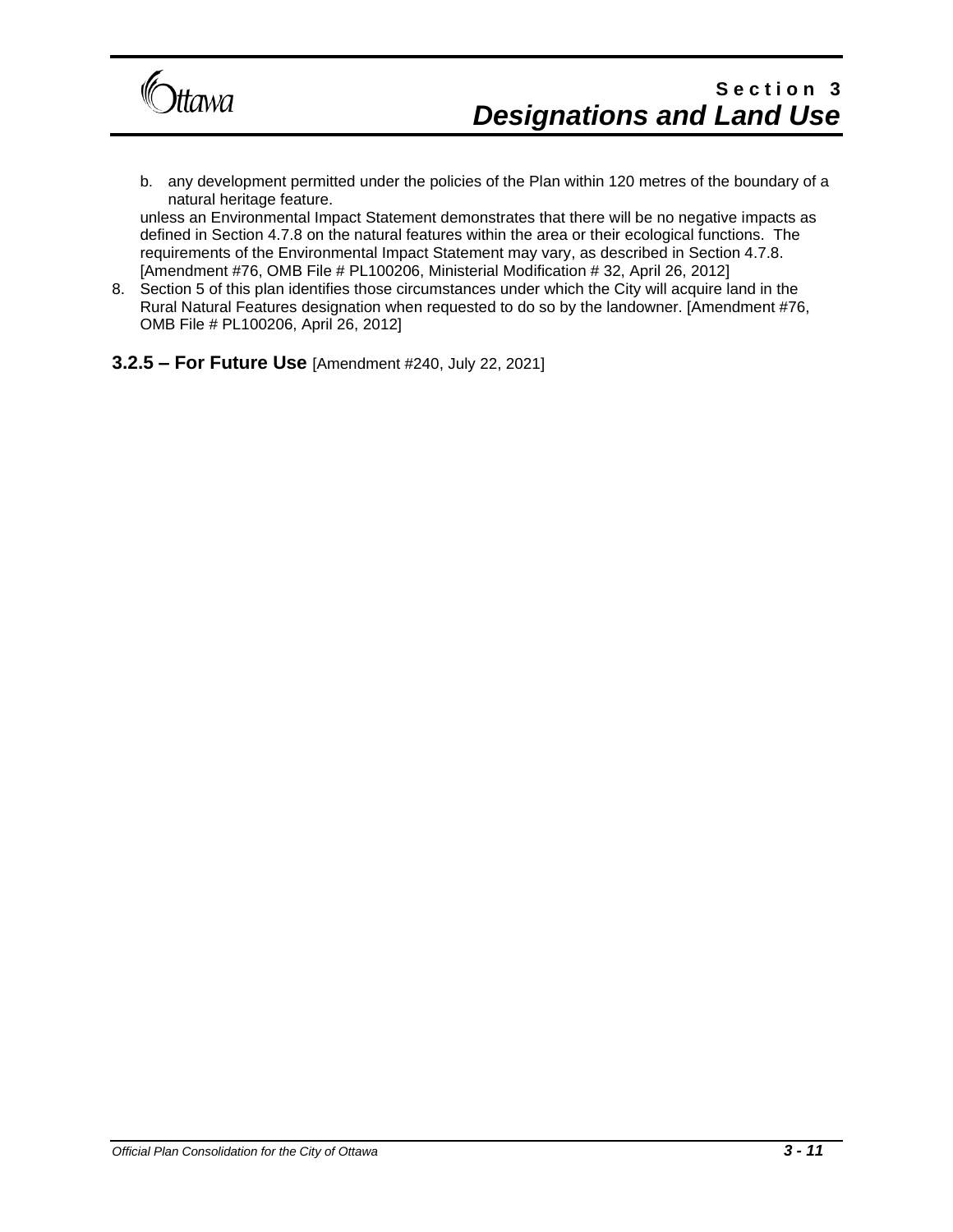

### **3.3 – Open Space**

### **3.3.1 – Major Open Space**

Major Open Spaces are large parks such as Walter Baker Park, open space corridors along the Ottawa and Rideau Rivers and the Rideau Canal, parkway corridors and corridors reserved for rapid-transit and major roads. Most Major Open Spaces are already in public ownership. The Rideau River and Canal are national historic sites and development of marinas on adjacent lands requires approval of Parks Canada. Major Open Spaces are a key component of the Greenspace Network (see Section 2.4), which contributes to the quality of life in neighbouring communities as well as to the overall integrity of the natural environment.

#### *Policies*

- 1. Major Open Spaces are designated on Schedules A and B to protect the larger open spaces in Ottawa that are to be generally available for public use and enjoyment. [Amendment #45, September 27, 2006; in appeal period]
- 2. The boundaries of Major Open Space are based upon a variety of maps and sources. When more detailed information is obtained from Federal, Provincial or Municipal studies, or through development agreements, this information may warrant minor adjustments to the interpretation of the boundary. The City's zoning by-law will reflect the most up-to-date and accurate information for these boundaries, and therefore any changes will require an amendment to the zoning by-law. However, minor changes to the boundaries will not require an amendment to the Official Plan. [OMB decision #1582, June 17, 2005]
- 3. The following activities and uses are permitted where they do not adversely impact the natural environment, cultural heritage and open characteristics of the area:
	- a. Sport, recreation, leisure and cultural facilities including water-orientated facilities and activities along shorelines;
	- b. Uses that involve scientific or educational study, conservation, interpretation or restoration of the elements of the natural and cultural heritage, archaeological resource of the area or waterways;
	- c. Roads and other infrastructure identified in this Plan where they maintain the overall quality and character of the open space, protect natural and cultural features, and enhance public access and opportunities for leisure use.[Amendment #76, August 04, 2010]
	- d. Small-scale commercial activities and institutional uses that contribute to or are ancillary to a use permitted in a) and b) above subject to a zoning by-law amendment. [Amendment #45, September 27, 2006] [Amendment #76, August 04, 2010]
- 4. In order to preserve what is irreplaceable, where a Major Open Space abuts a river corridor as defined in Section 4.6.3, any activities or uses in policy 3 (above) must be ones that require a waterfront location and require cultural heritage and archaeological resource assessment before development or public works are approved. [Amendment #14, September 8, 2004] [Amendment #76, August 04, 2010]
- 5. Existing dwellings will be recognized as conforming uses; however, residential infill on vacant lots and the creation of new residential lots will not be permitted.
- 6. The City will work with partners such as the City of Gatineau, the National Capital Commission, and river-front neighbourhoods and communities on studies and plans for Major Open Space and the Ottawa River corridor.
- 7. Where land designated Major Open Space is privately owned, public use and access to these lands for any purpose is not permitted without the consent of the owner. [Amendment #13, September 8, 2004]

### **3.4 – Central Experimental Farm**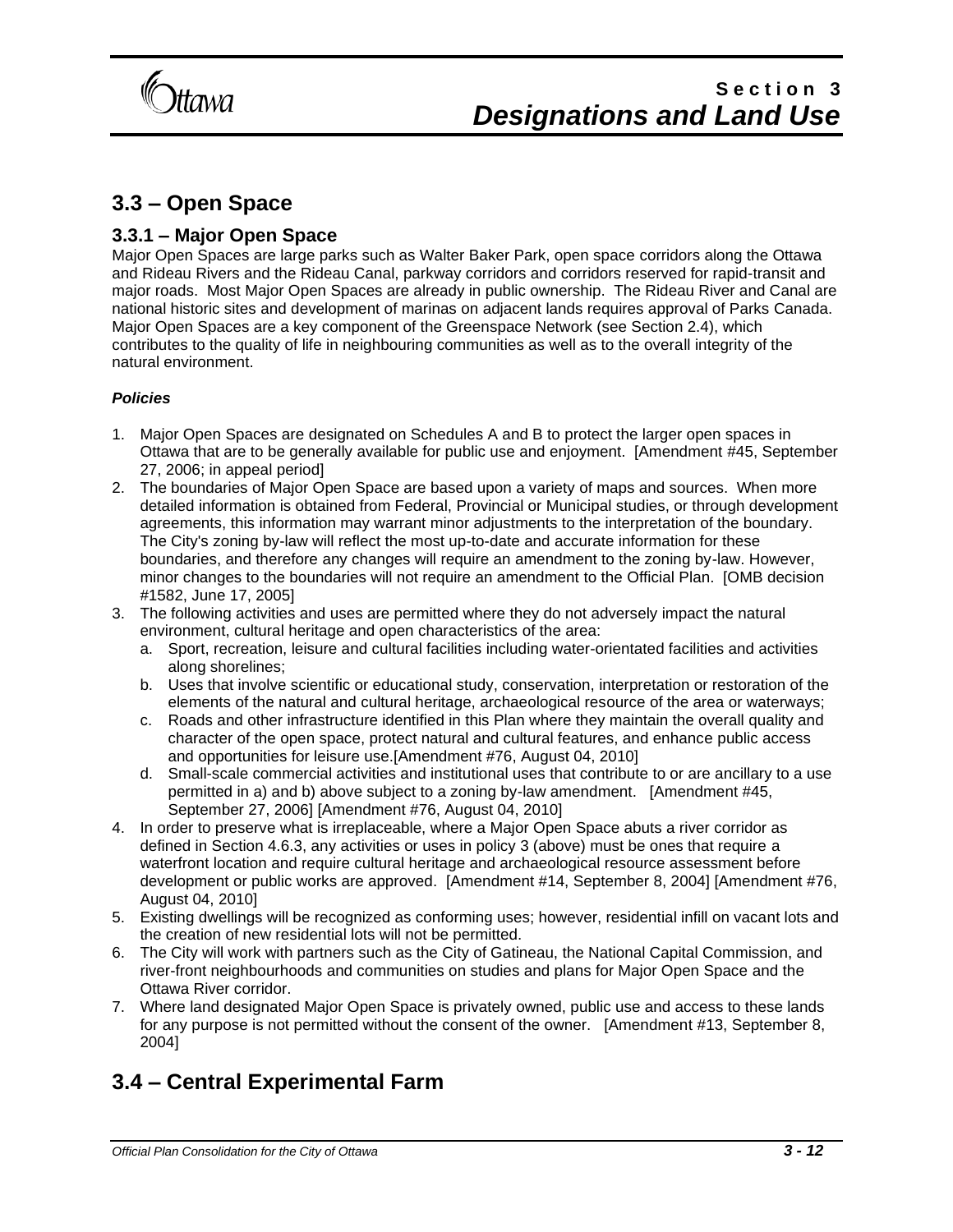

The Central Experimental Farm is a National Historic Site and cultural landscape of national historic significance as well as having significant local heritage value that contributes to Ottawa's distinct identity. It is owned and operated by the federal government as an active and operating agricultural research station, containing a complex of laboratories, research fields, offices, greenhouses and farm buildings, an arboretum, public gardens and museums. Many of these buildings and sites also have local heritage value. The Historic Site also accommodates part of the future campus of The Ottawa Hospital. [Amendment #214, July 17, 2018]

#### *Policies*

- 1. The boundaries of the Central Experimental Farm as a National Historic Site and cultural heritage resource are identified on Schedule B. The lands contained within the Central Experimental Farm boundary are subject to a number of land-use designations.
- 2. Those lands designated Major Open Space, Urban Natural Features, Arterial Mainstreet and General Urban Area are subject to the policies of those designations found elsewhere in this Plan. [Amendment #214, July 17, 2018]
- 3. The interpretation of land-use designation boundaries within, and the design and interpretation of roads within and adjacent to, the Central Experimental Farm will respect the cultural heritage integrity and minimize fragmentation of the historic landscape features and the open space character of the Central Experimental Farm.
- 4. Proponents of development proposals or public works in or adjacent to the Central Experimental Farm are required to prepare a cultural heritage impact statement as described in Section 4.6.1. Reference to the Commemorative Integrity Statement prepared by Parks Canada will ensure that the proposed development does not compromise the characteristics that represent and contribute to the Central Experimental Farm's heritage value.

#### **3.4.1 – Agricultural Research**  *Policy*

1. On lands designated Agricultural Research, the main permitted uses are farming and associated research, public gardens, agricultural museums, and other related uses. In addition, uses such as leisure, recreation and cultural activities and ancillary commercial uses may be permitted where they conserve the historic structures, historic landscape and open space character of the farm.

### **3.5 – Greenbelt**

The National Capital Greenbelt is a 20,000-hectare rural landscape that is a distinguishing feature of Ottawa, providing a separation between the urban area within the Greenbelt and the urban communities that have been established just beyond it.

The Greenbelt is a mosaic of land uses and facilities. It contains Natural Environment Areas that link environmental features within the urban area to larger natural landscapes in the rural area. Farming continues as a viable economic activity on Agriculture Resource land. Other economic activities include government and private-sector research and development facilities. The Greenbelt also contains largescale community facilities such as the Nepean Sportsplex, the Queensway-Carleton Hospital and the Ottawa-Carleton Detention Centre as well as several schools and churches. [Amendment #150, December 21, 2017]

The policies for the Greenbelt in this Plan implement the provisions of the *Greenbelt Master Plan,* prepared by the National Capital Commission. [Amendment #150, December 21, 2017]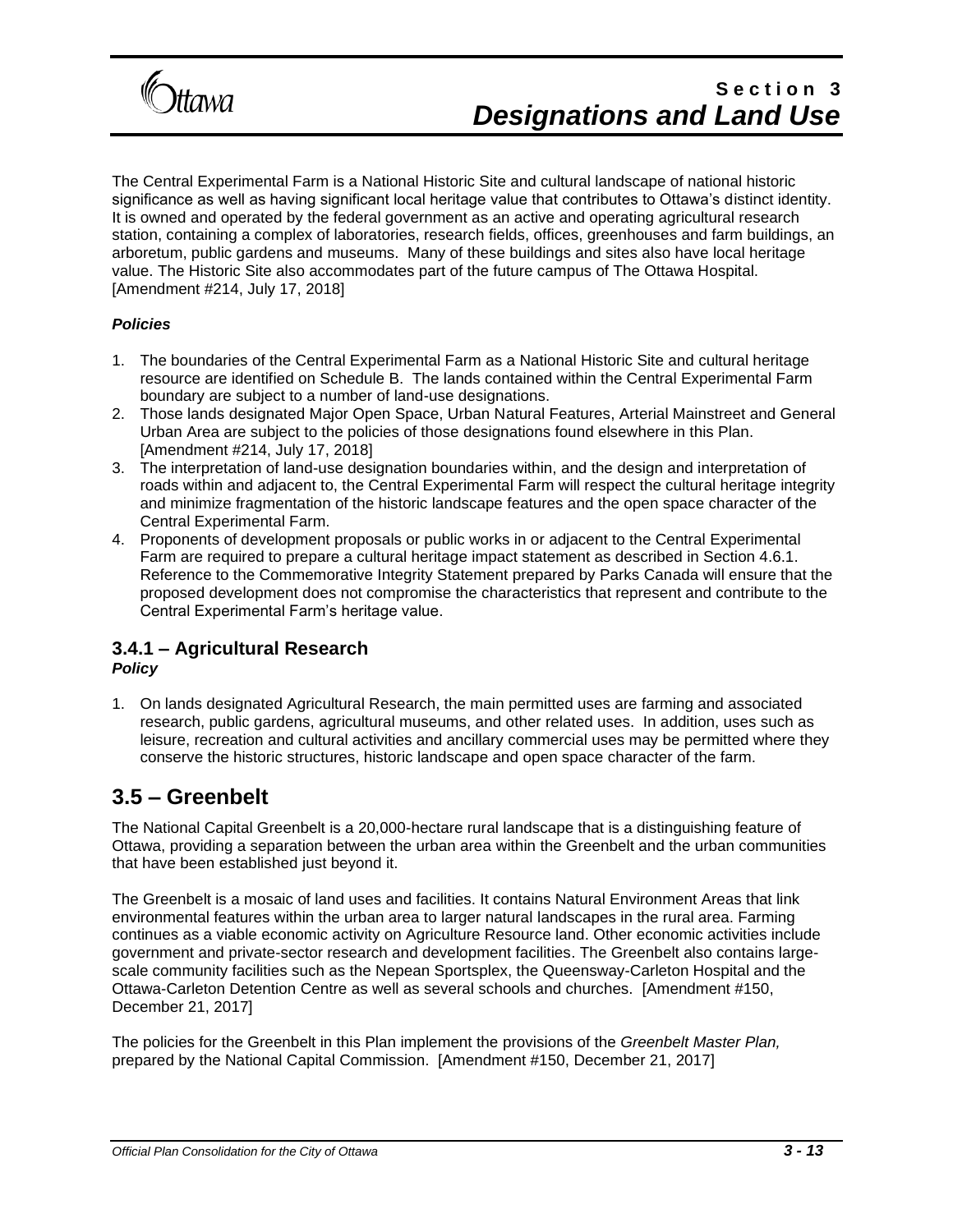

The rural character of the Greenbelt has been challenged in the past by applications to develop large community facilities, commercial developments and transportation infrastructure. Where these uses are permitted, they should be designed in such a way as to minimize their impact on the rural character.

#### *Policies*

- 1. The boundaries of the Greenbelt are identified on Schedule B. Within the Greenbelt boundary the land is placed into a number of land-use designations. Some of these designations are also found outside the Greenbelt while others are specific to this area.
- 2. Those lands designated Natural Environment Areas, Significant Wetlands and Agricultural Resource Areas are subject to the policies for those designations found elsewhere in this Plan, with the exception that lot creation will not be permitted in Agriculture Resource Areas. [Amendment #76, August 19, 2011]
- 3. Roads and other infrastructure will be designed to maintain the rural character of the Greenbelt in order to minimize the fragmentation of farmland and natural areas. Combining infrastructure in a limited number of corridors and utilizing existing rights-of-way wherever possible can help achieve this end. Transportation infrastructure, including lighting, will be designed to a rural standard. [Amendment #76, August 19, 2011]

### **3.5.1 – Greenbelt Rural**

#### *Policies*

- 1. Lands designated Greenbelt Rural on Schedule B are to be used for farming, forestry, recreation, and small-scale commercial uses directly related to rural activities within the Greenbelt, such as bed and breakfasts, farm-gate sales, and farmer and artist markets. Lot creation is not permitted.
- 2. Notwithstanding policy 1 above, infill development, including lot creation, is permitted in Ramsayville, Blackburn Station and Burkes Settlement. The boundaries of these small historical settlements are identified in the City's zoning by-law. Infill lots will not be considered where they extend the existing settlements in length or depth.[Amendment #76, August 19, 2011]
- 3. Lands designated Greenbelt Rural, and located adjacent to a Greenbelt Employment and Institutional Area, may also be used for operational uses ancillary to the main permitted uses in the Greenbelt Employment and Institutional Area, provided the ancillary uses have limited employment associated with them.

#### **3.5.2 – Greenbelt Employment and Institutional Area**  *Policy*

- 1. Lands designated Greenbelt Employment and Institutional Area on Schedule B permit institutional, cultural, recreational and research facilities provided that:
	- a. The programming, land use, and landscape character of these facilities respect the Greenbelt's rural character and benefit from an extensive open area, isolation or a rural environment;
	- b. Activities that do not require an extensive open area, isolation or a rural environment, such as office employment, are only permitted as uses accessory to the primary use;
	- c. The grounds surrounding such facilities are used for farming, forestry, conservation, recreation, resource management, or other uses compatible with the rural character of the Greenbelt.

### **3.6 – Urban Designations**

Section 3.6 contains policies for the urban designations shown on Schedule B.

#### **3.6.1 – General Urban Area**

[Amendment #28, July 13, 2005]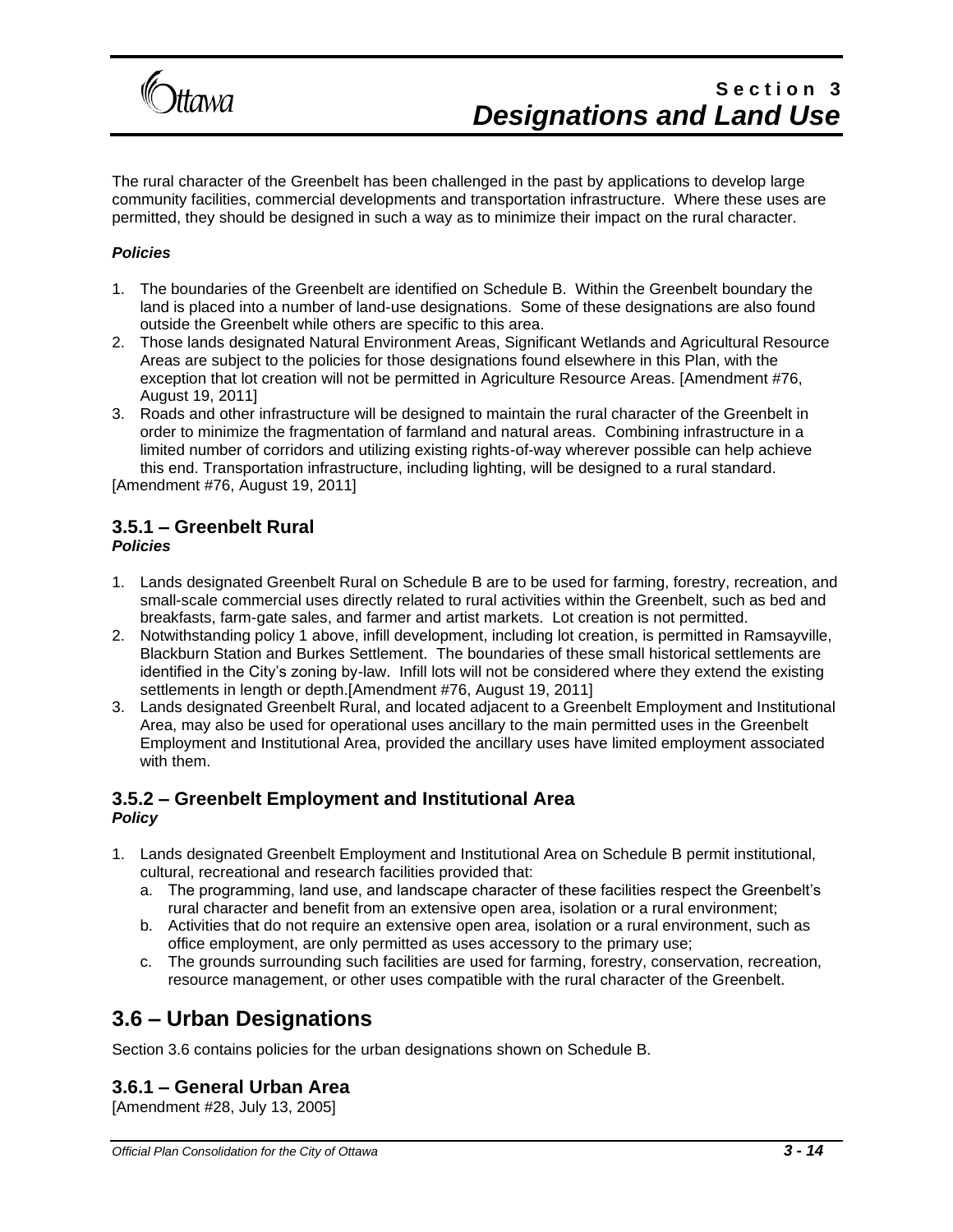

The General Urban Area designation permits the development of a full range and choice of housing types to meet the needs of all ages, incomes and life circumstances, in combination with conveniently located employment, retail, service, cultural, leisure, entertainment and institutional uses. This will facilitate the development of complete and sustainable communities. A broad scale of uses is found within this designation, from ground-oriented single-purpose buildings to mid-rise buildings with a mix of uses along Mainstreets or Transit Priority Corridors; from a dwelling or corner store to a shopping centre or office. [Amendment #150, October 19, 2018]

While the City is supportive of the establishment of a broad mix of uses in Ottawa's neighbourhoods, this is not meant to imply that all uses will be permitted everywhere within areas that are designated General Urban Area. The zoning by-law will continue to regulate the location, scale and type of land use in accordance with the provisions of this Plan. Within neighbourhoods, the zoning by-law will allow those uses that provide for the local, everyday needs of the residents, including shopping, schools, recreation and services. Uses that also serve wider parts of the city will be located at the edges of neighbourhoods on roads where the needs of these land uses (such as transit, car and truck access, and parking) can be more easily met and impacts controlled. Subject to the policies below, the City supports infill development and other intensification within the General Urban Area in a manner that enhances and complements the desirable characteristics and ensures the long-term vitality of the many existing communities that make up the city.

#### *Policies*

- 1. General Urban Area areas are designated on Schedule B. The General Urban Area designation permits many types and densities of housing, as well as employment, retail uses, service, industrial, cultural, leisure, greenspace, entertainment and institutional uses. [Amendment #150, October 19, 2018]
- 2. The evaluation of development applications, studies, other plans and public works undertaken by the City in the General Urban Area will be in accordance with Section 2.5.1 and Section 4.11.
- 3. Building height in the General Urban Area will continue to be predominantly Low-Rise. Within this range, changes in building form, height and density will be evaluated based upon compatibility with the existing context and the planned function of the area. Secondary plans or zoning that currently permit building heights greater than four Storeys will remain in effect.
- 4. Notwithstanding Policy 3, new taller buildings may be considered for sites that:
	- a. front an Arterial Road on Schedules E or F of this Plan and which are:
		- i. within 800 metres walking distance of a Rapid Transit Station on Schedule D of this Plan, or ii. on a Transit Priority Corridor on Schedule D of this Plan. For the purposes of this policy only,
		- the "Transit Street" defined in the Riverside South Community Design Plan is considered an Arterial Road;
	- b. are in an area already characterised by taller buildings or sites zoned to permit taller buildings. [Amendment #150, LPAT October 22, 2018]
- 5. The City supports intensification in the General Urban Area where it will complement the existing pattern and scale of development and planned function of the area. The predominant form of development and intensification will be semi-detached and other ground-oriented multiple unit housing. When considering a proposal for residential intensification through infill or redevelopment in the General Urban Area, the City will:
	- a. Assess the compatibility of new development as it relates to existing community character so that it enhances and builds upon desirable established patterns of built form and open spaces;
	- b. Consider its contribution to the maintenance and achievement of a balance of housing types and tenures to provide a full range of housing for a variety of demographic profiles throughout the General Urban Area; [Amendment #150, LPAT July 18, 2019]
- 6. Major Urban Facilities are permitted in the General Urban Area in accordance with Section 3.6.7.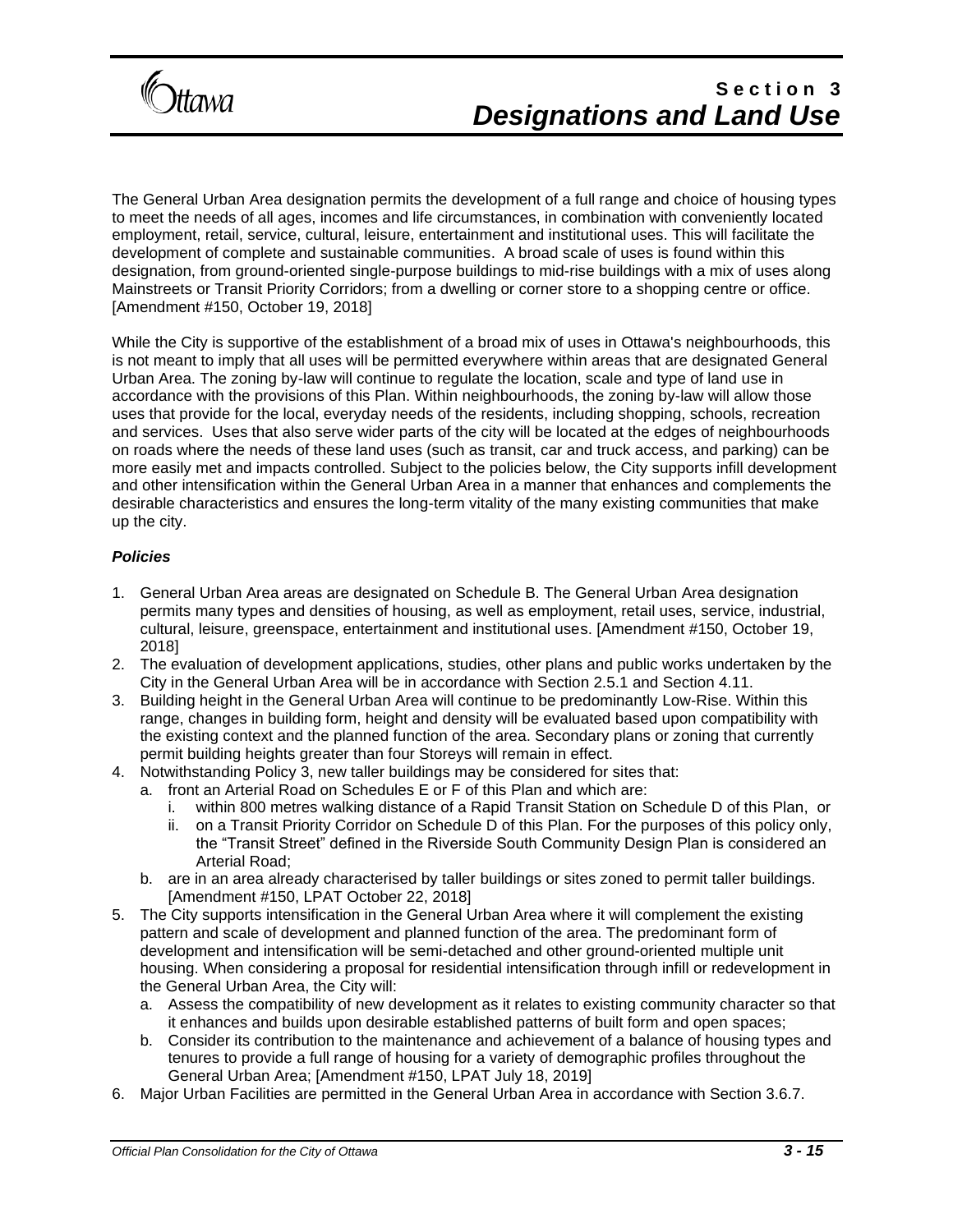

- 7. The General Urban Area permits uses that may generate traffic, noise or other impacts that have the potential to create conflicts with the surrounding residential community. These types of uses are often large and serve or draw from broader areas. The City will ensure that anticipated impacts can be adequately mitigated or otherwise addressed. Such uses will be directed to:
	- a. Locations on the Rapid Transit and Transit Priority network, or an arterial or major collector road with sufficient capacity to accommodate the anticipated traffic generated and where frequent, allday transit service can be provided;
	- b. Suitable locations on the perimeter of, or isolated from, established residential development or other sensitive uses. In this regard, existing or proposed building orientation, massing and design, and the presence of mitigating circumstances such as distance, changes in topography, natural and constructed buffering, or the presence of features such as significant depths of mature forest may be taken into account. [Amendment #150, October 19, 2018]
- 8. Throughout the General Urban Area, the City will encourage the provision of a variety of small, locally-oriented convenience and service uses that complement adjacent residential land uses, and are of a size and scale consistent with the needs of nearby residential areas. The City will ensure that these uses:
	- a. Are compatible and complement surrounding land uses; [Amendment #150, October 19, 2018]
	- b. Are conveniently located with respect to concentrations of residential development and provide direct access for pedestrians and cyclists from adjacent residential areas;
	- c. Are permitted to cluster with other community-oriented uses, such as parks, pedestrian linkages, community centres or leisure facilities, in order to facilitate interaction among residents and contribute to a sense of community;
	- d. Are situated to take advantage of pedestrian and cycling patterns;
	- e. Are of a size and scale that will not result in the attraction of large volumes of vehicular traffic from outside the immediate area.
- 9. Uses requiring large land areas for outdoor storage, sale or service of goods (other than uses that do not operate year-round and can be considered a common component of a permitted use, such as a garden centre in association with a retail use) are generally discouraged in General Urban Areas. Development applications to permit such uses will be considered where the proposal meets the following criteria:
	- a. The proposed use is compatible with and complements surrounding land uses, and will be in accordance with Section 2.5.1 and Section 4.11;
	- b. Direct access is provided to an arterial road with sufficient capacity to accommodate the proposed use which can provide a safe and efficient circulation;
	- c. Main buildings are situated so as to occupy the site's street frontage;
	- d. The visual impact of outdoor storage or parking on adjacent uses and from the street will be minimized through appropriate means;
	- e. Motor vehicle sales or leasing establishments will not place their goods for sale or display in the municipal right-of-way.
- 10. Industrial uses that exhibit characteristics that are likely to impact negatively on adjacent residential uses by virtue of matters such as noise, fumes, heavy equipment movement or external storage of large amounts of materials will not be permitted in areas designated General Urban Area, but will be directed to an appropriately zoned area within an Employment Area. [Amendment 28, July 13, 2005]

#### **Site-Specific Exceptions**

11. Notwithstanding policy 1 above, a retail/commercial centre with a full range of retail uses will be considered with a maximum of 11,000  $m<sup>2</sup>$  of gross floor area on the lands legally described as Blocks 86, 95 and 101 on Plan 4M-1089 and known municipally as 6303 Hazeldean Road. [Amendment #33, August 24, 2005]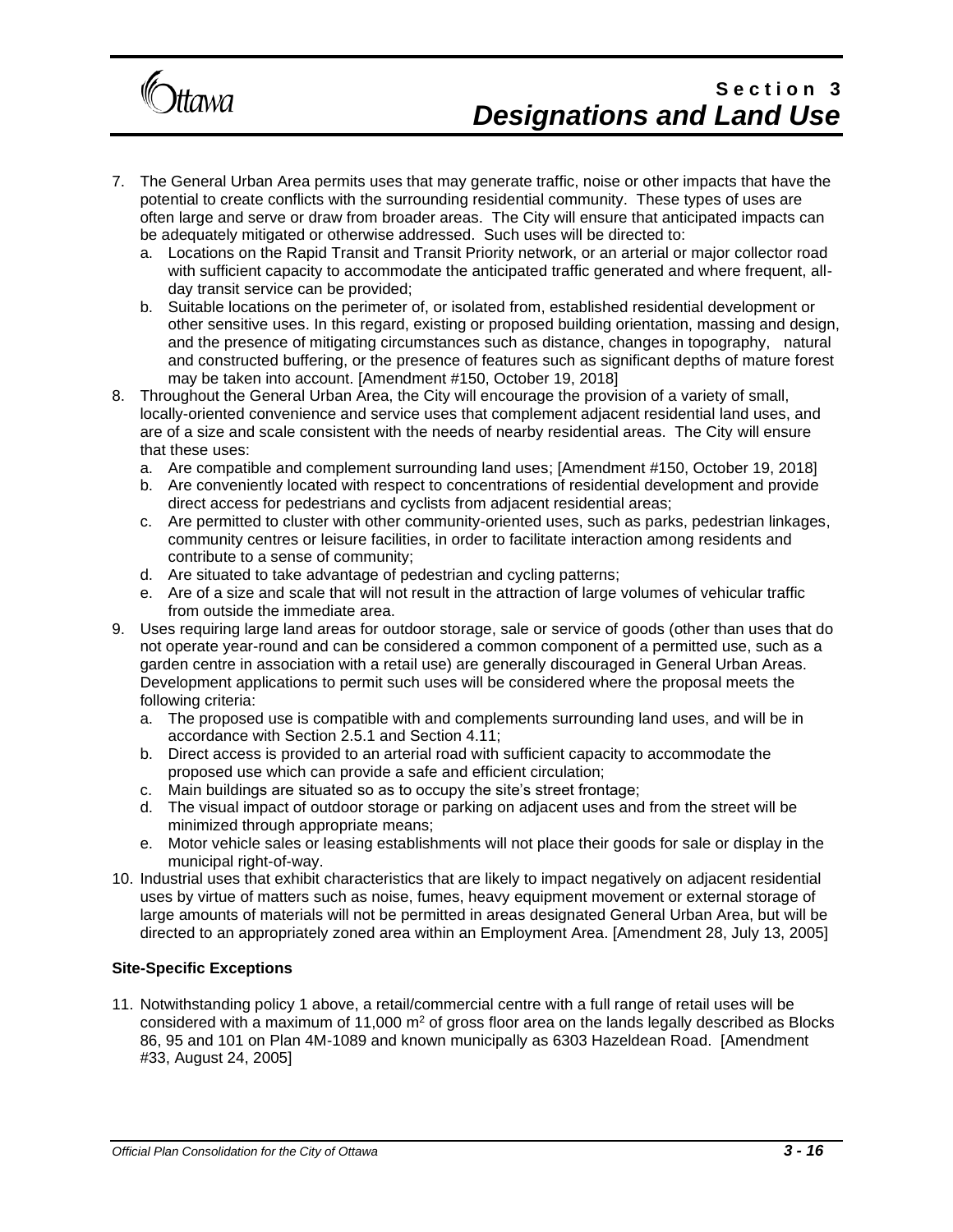

- 12. The stand-alone retail store permitted on the lands known municipally as 1890, 1900, 1920 Walkley Road, 2980, 3000 Conroy Road, 2500, 2502, 2510 St. Laurent Blvd. and 2425 Don Reid Drive, will be limited to a maximum of 17,500 square metres. [OMB decision #2649, September 21, 2006]
- 13. City Council has approved a community design plan for the Barrhaven South Community to guide future development. Development may proceed in keeping with the community design plan and policies elsewhere in this Plan: [Amendment #150, October 19, 2018]
	- a. In order to achieve the intent of the objectives of Section 3.7.4 Mineral Resources, the City will not approve any subdivision, zoning (potential exception could be a holding zone) or site plan control application for lands within the Barrhaven South Community Design Plan study area that are located within 300 metres of the Sand and Gravel Resource Area to the west of the community in the rural area, until the conditions set for these lands in the community design plan have been satisfied. The community design plan presumes that the existing pit will have exhausted its aggregate resources prior the development of the adjacent lands. The Community Design Plan indicates that these lands may be developed once the extraction of the mineral aggregate ceases, or a study is completed to the satisfaction of the City, which demonstrates that proposed development is compatible with the aggregate operations. To demonstrate that the mineral aggregate resource is depleted, an Official Plan Amendment shall be required for an alternate land use on the Sand and Gravel Resource Area.
- 14. City Council has approved a community design plan for the Kanata North community (shown on Annex 5-Urban Areas Subject to a Community Design Plan or Policy Plan) to guide future development. Development is therefore to occur in keeping with the community design plan and policies within this Plan, subject to the following:
	- a. Residential development is to be at least 30 per cent single detached but not more than 55 per cent single detached dwellings, at least 10 per cent apartment dwellings and the remainder multiple dwellings, other than apartments.
	- b. The overall residential development will meet the minimum average density target of 36 units per net hectare. Net residential density is based on the area of land exclusively for residential use, including lanes and parking areas internal to developments but excluding public streets, right-ofway and all non-residential uses. [Amendment #173, OMB Order File #PL160875, January 11, 2017]
- 15. Notwithstanding the policies in Section 2 and 3 of this Plan to the contrary, for the properties known municipally as 4747, 4755, 4789, 4791 and 4840 Bank Street, the following policies shall apply:
	- a. The properties will be considered as one for the purpose of achieving the required mix of residential units which will be comprised of at least 30 per cent but not more than 55 per cent single detached dwellings, at least 10 per cent apartment dwellings and the remainder multiple dwellings, other than apartments.
	- b. The shared responsibility to meet this housing mix is to be co-ordinated by a 'Landowner's Agreement". If such agreement is not implemented, the City will require the minimum housing mix to be achieved on each property individually. [Amendment #221, October 4, 2018]
- 16. City Council has approved the Kanata Highlands Comprehensive Study Report and supporting studies to guide future development for the property located at 820 Huntmar Drive. Development is therefore to occur in keeping with the Comprehensive Study Report and its supporting studies subject to the following:
	- a. The City will not approve any subdivision, zoning or site plan control application for the lands at 820 Huntmar Drive until: the conditions for further study outlined in the Comprehensive Study Report, supporting studies and this Plan have been satisfied; and the City is satisfied that a viable permit application has been made to the Province under the *Endangered Species Act* (2007) and its regulations.
	- b. Residential development is to be at least 30 per cent single detached but not more than 55 per cent single detached dwellings, at least 10 per cent apartment dwellings and the remainder multiple dwellings, other than apartments. [Amendment #236, December 31, 2019]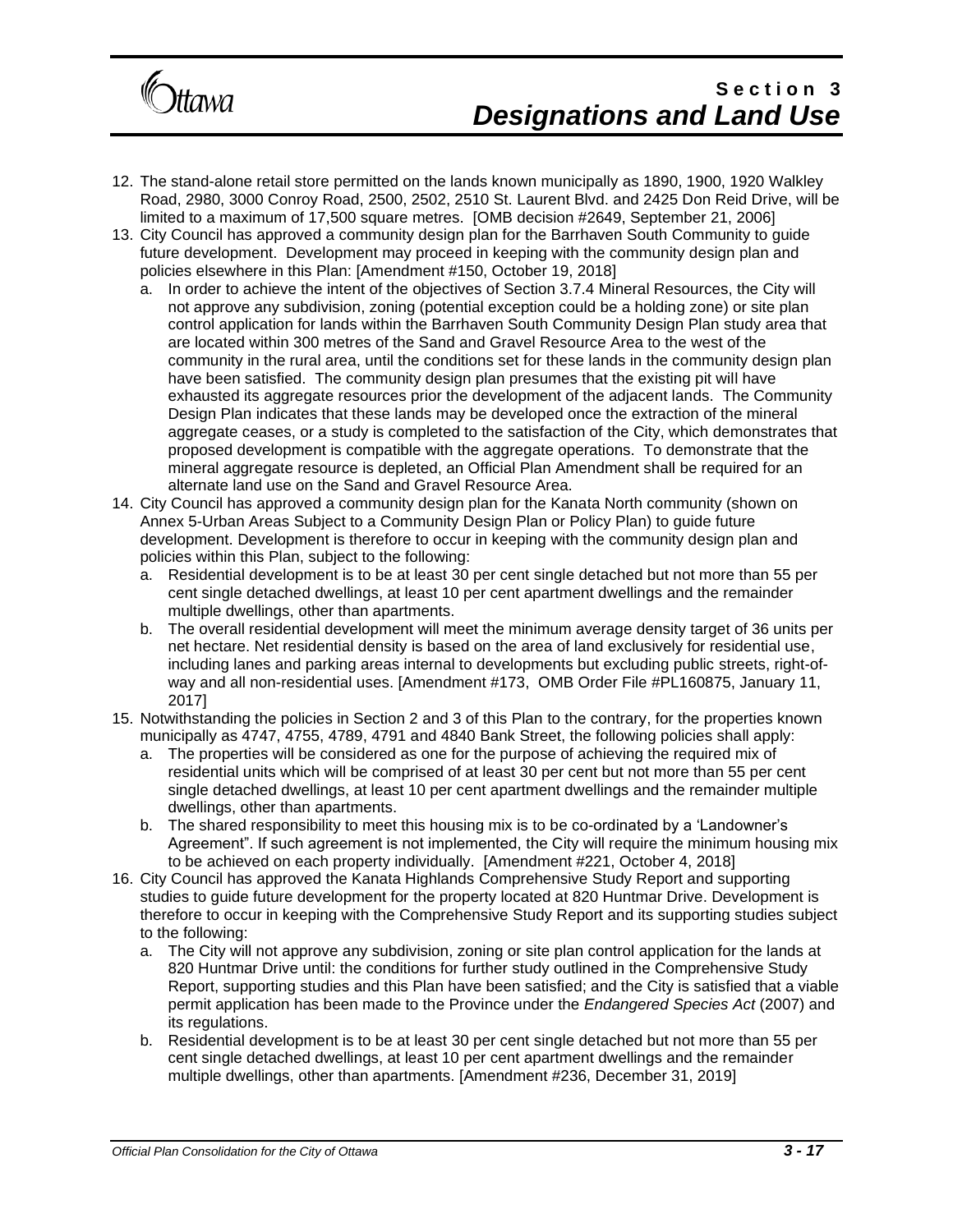

- c. The overall residential development will meet the minimum average density target of 34 units per net hectare. Net residential density is based on the area of land exclusively for residential use, including lanes and parking areas internal to developments but excluding public streets, right-ofway and all non-residential uses. [Amendment #222, October 23, 2018]
- 17. The existing rapid transit station and proposed extension of Light Rail to the Bayshore Shopping Centre and the Accora Village Community create a unique opportunity to encourage infill, redevelopment, and high-rise built form surrounding this station to support the TOD objectives of this plan. The area located generally within 800 metres walking distance of this station is identified as a special study area where a secondary planning process will be undertaken, by either the landowner or the City to determine the future land use, height, density, connectivity, and the overall character of the community and which may be implemented through a secondary plan and amendments to the applicable Zoning By-law. In the interim and notwithstanding the above policies to the contrary, Highrise buildings up to 12 storeys in height will continue to be permitted in those areas where zoning currently permits high-rise buildings. [Amendment #150, October 19, 2018]
- 18. A district park with a minimum size of 11.1 gross hectares, shall be located within the lands known as 195 Huntmar Drive. Where the district park is co-located with the Ottawa Carleton District School Board Secondary School Site the minimum park Size may be reduced to 5.9 gross hectares. [Amendment #180 LPAT May 8, 2019]
- 19. Notwithstanding policy 1 above, residential uses shall be on a district energy system for lands having an area of approximately 19.4 hectares and located west of Conroy Road, north of Johnston Road, east of the Greensboro Turtlehead Natural Area, and south of the CN Rail corridor as shown in Schedule E14 to Official Plan Amendment No.180.[Amendment #180 LPAT May 8, 2019]

### **3.6.2 – Mixed-Use Centres and Town Centres**

Town Centres and Mixed Use Centres occupy strategic locations on the Rapid-Transit network and act as central nodes of activity within their surrounding communities and the city as a whole. These centres are a critical element in the City's growth management strategy, being areas with potential to achieve high densities and compact and mixed-use development oriented to rapid transit. More jobs and housing at these locations will increase transit ridership and draw more commuter travel to these locations. In the long term the centres will become complete, liveable communities that attract people for the jobs, leisure, lifestyle, and business opportunities they provide. [Amendment #150, October 19, 2018]

The Town Centres are the long-standing cores of the suburban areas outside the Greenbelt. Since the 1970s, centres for employment, shopping, and other activities have been envisioned in Orleans, Kanata and later, Barrhaven. The Town Centres will continue to grow along with the suburbs to ultimately contain the most diverse mix of housing, entertainment, employment and community services to be found in Ottawa outside the Greenbelt. They stand out physically from the surrounding suburbs and connect them by rapid transit to the rest of the city. Compared with the Mixed Use Centres, the Town Centres are more diverse and have a larger role as centres for the communities around them, offering close-to-home opportunities for shopping, leisure and other activities. [Amendment #150, October 19, 2018]

The Town Centres and Mixed Use Centres will become more transit-supportive destinations through intensification and development of vacant land. The challenge is to preserve this potential as the centres develop to meet today's markets. The retail success of some centres and large office developments in others have required large parking areas to serve surrounding communities where an automobile is needed for many types of trips. In many centres, the mix of uses is incomplete and there is a need for housing or jobs or other uses to achieve the area's potential to become a complete, liveable community. The key to preserving this potential is to maintain a grid pattern of roads and rights-of-way that define walkable blocks and sites for future intensification. [Amendment #150, October 19, 2018]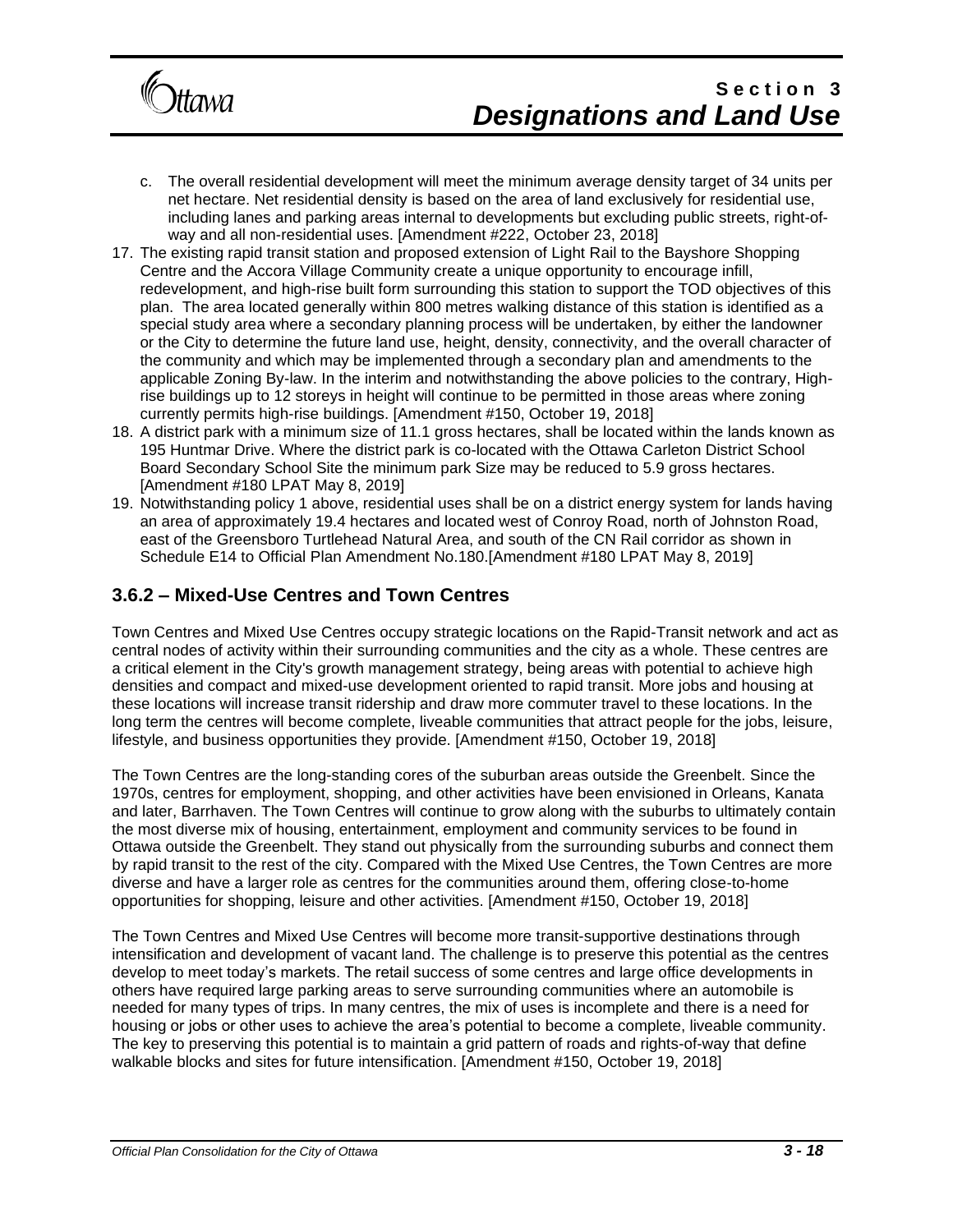

Transit-oriented development in the centres is more than density and transit. It entails a designed environment where walking and cycling are attractive options within the centre and transit can be accessed easily. Transit-oriented development means:

- Creating public areas that are visually interesting, well-designed and edged by buildings with doors and windows opening onto pedestrian areas and greenspace that make these attractive places to live;
- Connecting transit to all locations within the centre along safe, direct and easy-to-follow routes for pedestrians and cyclists;
- Directing the highest density close to the station so that transit is the most accessible to the greatest number of people;
- Encouraging a mix of transit-supportive uses such as offices, shops and services that provide for the needs of residents and workers and reduce the need to travel outside the area for everyday needs;
- Supporting a mix of multi-unit housing, including affordable housing and housing for those who rely on public transit;
- Carefully managing traffic and the supply of parking.

The City has adopted *Transit-Oriented Development Guidelines* for use in the Town Centres, Mixed Use Centres and other transit-oriented areas, to assist applicants in submitting well-designed, contextsensitive development applications. [Amendment #150, October 19, 2018]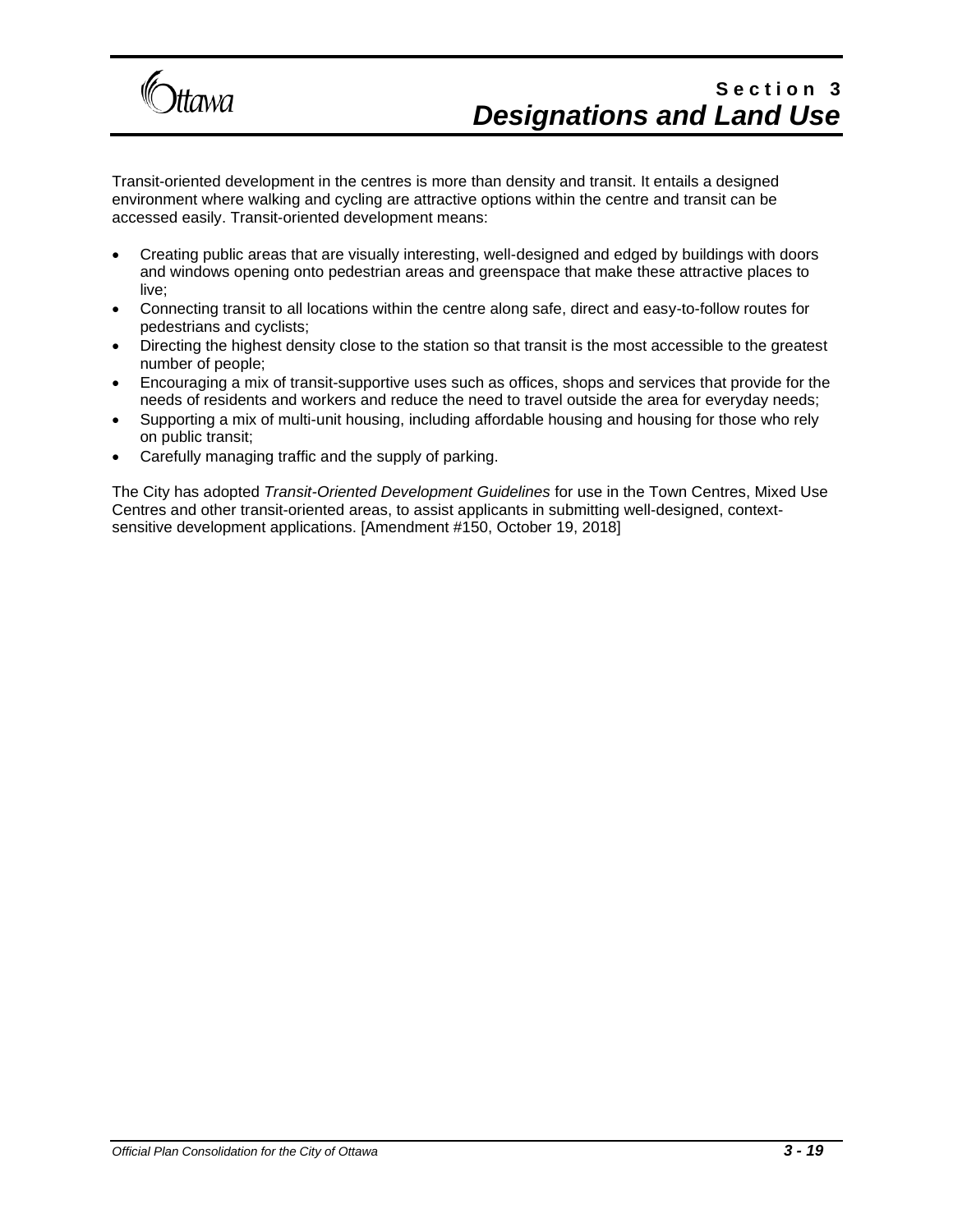

#### *Policies*

- 1. Town Centres and Mixed Use Centres are designated on Schedule B, with Town Centres shown by the symbol "TC". They all meet the following criteria:
	- a. Most of the centre is within an 800m walking distance of one or more rapid transit stations, and contains one or more arterial roads with all day, frequent transit service;
	- b. There is opportunity to achieve high densities of jobs and housing through intensification and redevelopment of older sites and development of vacant land;
	- c. High-Rise Buildings of 10 storeys and more can be accommodated in a manner that provides appropriate transition to the surrounding area;
	- d. Employment targets of at least 5,000 jobs can be achieved in Mixed Use Centres and at least 10,000 jobs can be achieved in Town Centres;
	- e. The area is or can become transit-oriented, as described in this section;
	- f. The area is suitable for a mix of uses and could be linked within the area's greenspace network. [Amendment #150, October 19, 2018]
- 2. The City is committed to maintaining the Town Centres in Kanata, Barrhaven and Orleans as the vital, mixed-use cores of the suburban areas outside the Greenbelt. Plans in some areas are dated and a new vision for each is needed to make sure the centres maintain their central role as they and the communities around them continue to grow. The vision will be prepared in consultation with community groups, property owners, and other parties and may lead to amendments to the secondary plans for the centres as needed to achieve the vision. [Amendment #150, October 19, 2018]
- 3. Mixed Use Centres are priority areas for undertaking more detailed Secondary Plans. These plans may:
	- a. Provide for minimum and maximum building heights;
	- b. Apply the target density for the area identified in Figure 2.3, or require different densities to be achieved on a site-specific basis such that, over time, the overall target density is achieved for the area;
	- c. Develop area-specific design considerations. [Amendment #150, LPAT October 22, 2018]
- 4. In order to achieve the employment targets for Mixed Use Centres and the target density within walking distance of existing and proposed stations on the City's Rapid Transit System, a range of building heights including High-Rise may be considered. Appropriate transition, in building height, is to be provided at the periphery where the Mixed Use Centre abuts established Low-Rise or Mid-rise areas. [Amendment #150, LPAT October 22, 2018]
- 5. Mixed Use Centres will permit a broad variety of land uses at transit-supportive densities, such as offices, secondary and post-secondary schools, hotels, hospitals, large institutional buildings, community recreation and leisure centres, daycare centres, retail uses, entertainment uses, services (such as restaurants), high- and medium-density residential uses and mixed-use development containing combinations of the foregoing. Major Urban Facilities are permitted as set out in Section 3.6.7. [Amendment #150, October 19, 2018]
- 6. Development is generally permitted prior to the approval of a community design plan. However, in the case of the Mixed Use Centre south of Innes Road and west of Mer Bleue Road:
	- a. The City will only permit development after the completion of a community design plan and its adoption as a secondary plan by amendment to this Plan.
	- b. Development of the Innes Snow Disposal Facility, in compliance with the policies under Section 3.9 shall be permitted in advance of the Community Design Plan for this Mixed Use Centre.
	- c. Notwithstanding the designation of the Mixed use Centre on Schedule B, the boundary of the Mixed Use Centre may be expanded at the next Employment Land Review to encompass part of the surrounding Employment Area. This expansion must be supported by the findings of the proposed Employment Lands Study and the secondary planning exercise for the community design plan (CDP) and where it can be demonstrated that the employment targets for the existing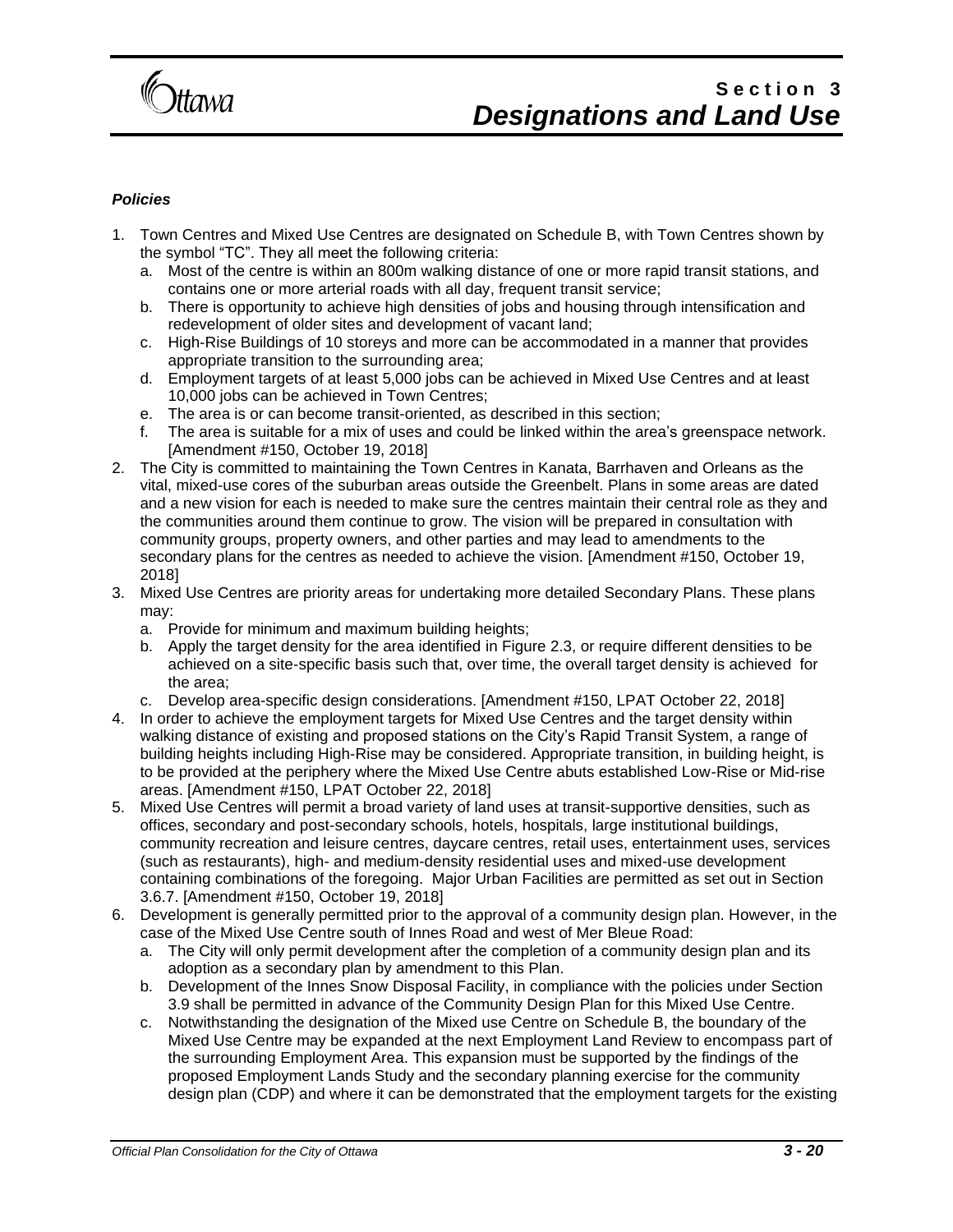

employment area and the Mixed Use Centre, respectively will be achieved. [Amendment #140 December 29, 2017] [Amendment #150, October 19, 2018]

- 7. New Mixed Use Centres or expansions of existing centres may only be identified through a community design plan process and where the following criteria are met:
	- a. The new or expanded centre has achieved or can achieve the criteria in policy 1 above. The community design plan allocates and preserves lands, or includes mechanisms, to achieve the minimum employment requirement within the community design plan area.
- 8. Community Design Plans will require that residential uses be a component in all Mixed-Use Centres.
- 9. All development applications and Community Design Plans for Mixed-Use Centres will be reviewed in the context of this Plan and in particular:
	- a. Will be evaluated in the context of the Design Objectives and Principles in Section 2.5.1 and the criteria set out in Section 4.11, particularly with regard to achieving a compact, mixed-use, transitoriented, pedestrian-friendly environment and creating a place with visual interest;
	- b. Will, where possible, contribute to a range of housing options in the area.
- 10. Mixed-Use Centres will optimize the use of land through provisions for compact mixed-use development. The Zoning By-law and community design plans will:
	- a. Require employment and housing as part of a larger mix of uses and permit a mix of uses within a building or in adjacent buildings;
	- b. Require residential uses in the form of apartments and other multiples at a medium or high density;
	- c. Provide for the potential for shared parking arrangements among uses that peak at different time periods;
	- d. Allow for the potential redevelopment of surface parking areas;
	- e. Not permit uses that require large areas of their site to be devoted to the outdoor storage, sale or service of goods to be located within 800 metres walking distance of a rapid transit station;
	- f. Ensure that an appropriate transition in built form between the Mixed-Use Centre and any surrounding General Urban Area occurs within the Mixed-Use Centre site. [Amendment #150, LPAT July 18,2019]
- 11. Plans, public works and development proposals for Mixed-Use Centres will enhance opportunities for walking, cycling and transit and in particular will:
	- a. Give priority to walking and cycling in public rights-of-way;
	- b. Provide direct, barrier-free connections for pedestrians and cyclists linking transit and other developments in the Mixed Use Centre along public rights-of-way, off-road pathways and open space connections;
	- c. Use public art and the design of public streets and spaces to create attractive public areas;
	- d. Provide adequate, secure, and highly visible bicycle parking at rapid transit stations and throughout the Centre;
	- e. Design transit shelters, seating and other facilities that contribute to attractive public areas and that enhance personal security through such measures as described in Section 4.8. [Amendment #150, October 19, 2018]
- 12. The City will work, and where appropriate partner, with the private sector to integrate rapid transit stations with building and site development through such means as:
	- a. incorporating the station within the building;
	- b. coordinating the design of the station with the architecture of nearby buildings;
	- c. accommodating pedestrian movement through the building and site, including provision of weather protection for pedestrians between the station and main building entrances;
	- d. integrating waiting areas, directional signage, maps, and transit schedules as part of the building or site;
	- e. incorporating direct access from building interiors to above-grade or below-grade transit platforms; and
	- f. considering integrated site development including air-rights development over Park and Ride facilities. [Amendment #150, October 19, 2018]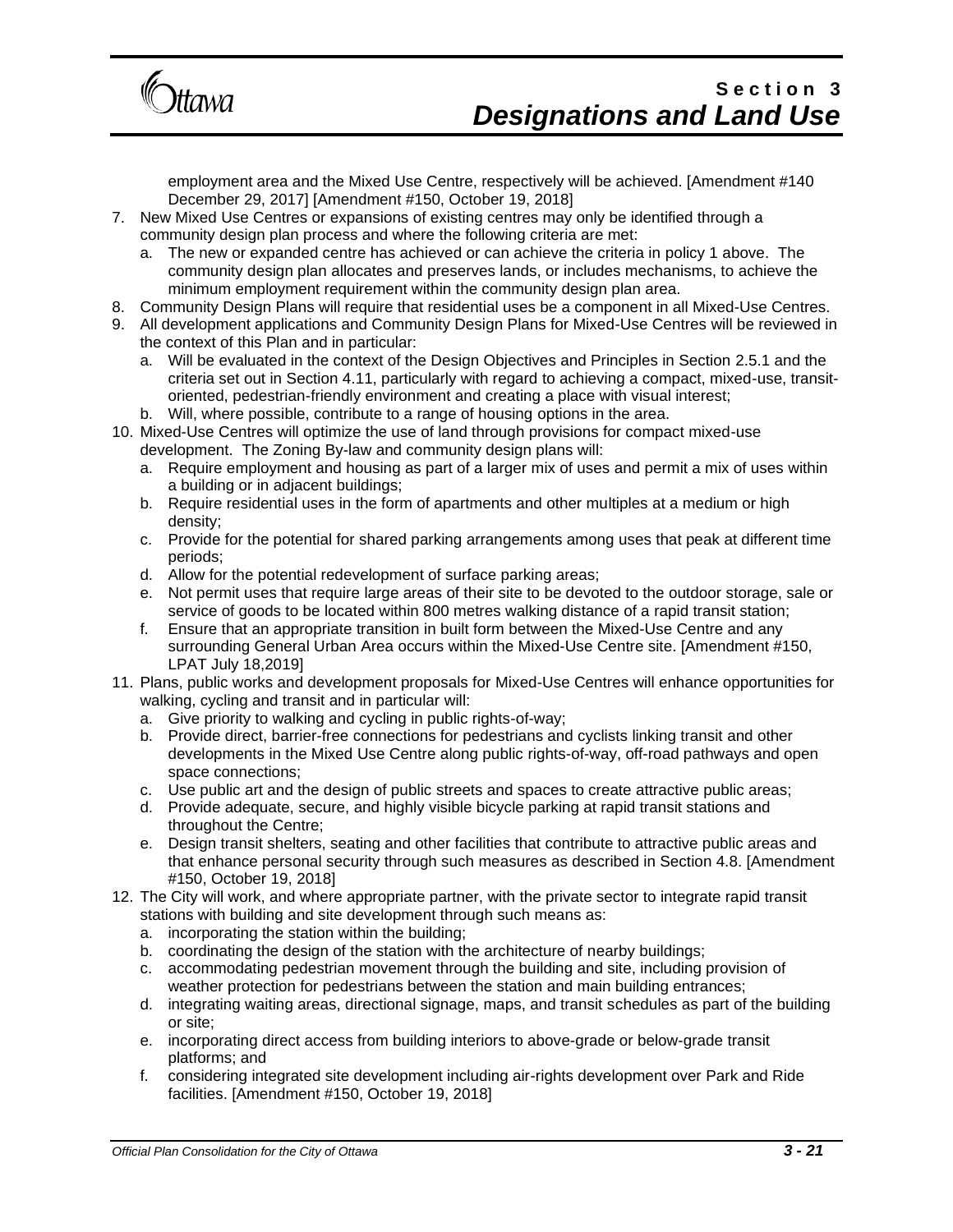

- 13. In order to demonstrate its commitment to development within Mixed-Use Centres, the City will consider them to be priority locations for:
	- a. New or relocated municipal buildings and facilities which serve the public, or for leasing space for functions;
	- b. The assembly of land to ensure an adequate supply that is strategically located for redevelopment or community improvement purposes;
	- c. Increasing the capacity of transit service and water, stormwater and wastewater services to support new development;
	- d. Investing in new facilities for pedestrians and cyclists;
	- e. Comprehensive traffic management plans and strategies to reduce the need for parking;
	- f. Municipal incentives provided through community improvement plans, incentives for brownfield redevelopment and other programs;
	- g. Partnering to develop air rights over rapid-transit stations and other public infrastructure;
	- h. Partnerships between the public and private sectors. [Amendment #150, October 19, 2018]
- 14. Preserving a grid pattern of roads and rights-of-way is key to preserving the potential of the centres to intensify and become more transit and pedestrian-friendly over time. Through its planning and development review processes, the City will establish a grid pattern of rights-of-way for public roads within the centres that defines blocks for current and future development. The City will pursue the following policies to achieve this objective:
	- a. The grid pattern will define walkable blocks to support walking, cycling and transit use;
	- b. Rights-of-way that have been secured to date in secondary plans and subdivisions will be retained and opportunities will be sought to extend or intensify the network;
	- c. A secondary network of vehicular and pedestrian routes on a grid pattern will be required within development parcels to increase safety, improve connectivity within and between sites, and define development parcels for future infill or redevelopment;
	- d. Buildings will be located within the grid pattern of public rights-of-way and the secondary network in such a way that they do not preclude future development opportunities;
	- e. A plan will be required as part of a complete application to demonstrate how the site can be developed within the public and secondary networks over time to achieve a more dense and transit-supportive form. [Amendment #150, October 19, 2018]

#### **Site-Specific Exceptions**

15. The Mixed Use Centre at the southwest corner of Tremblay Road and St. Laurent Boulevard (municipally known as 530 Tremblay Road) shall provide for a minimum floor area of 40,000 m<sup>2</sup> for employment uses, which will be implemented through the Zoning By-law. [Amendment #113, July 30, 2013]

### **3.6.3 – Mainstreets**

[Amendment #28, July 13, 2005]

The Mainstreet designations identify streets that offer significant opportunities for intensification through medium-density and mixed-use development, along streets that are Transit Priority Corridors or are wellserved by transit. Mainstreets are the corridors that traverse long areas of the city, connecting different communities and changing in character along their length. They include nodes of activity at various scales, from high schools and small offices to hospitals and shopping centres. Some segments mark the boundaries of established residential areas, while other segments serve as shopping streets for adjacent communities or larger areas.

Focusing intensification on Mainstreets allows for less disruption and more convenient services for adjacent communities and more efficient use of transit. The objective of the Mainstreet designation is to encourage more dense and mixed-use development that supports, and is supported by, increased walking, cycling and transit use. Intensification is most likely to occur over time through the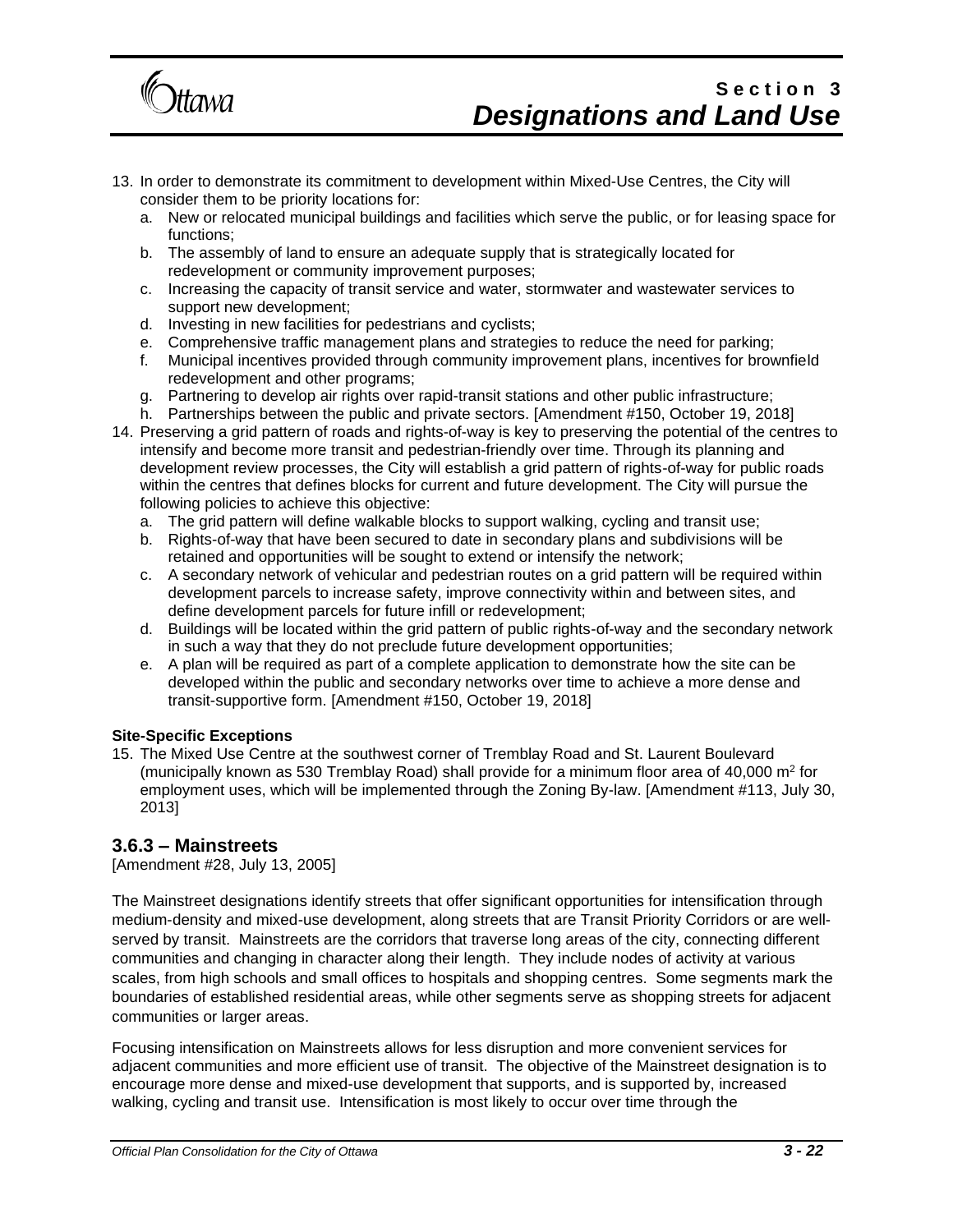

redevelopment of sites such as vacant lots, aging strip malls, and former automobile sales lots, parking lots and gas stations, as well as through additions to existing buildings. Mainstreets are diverse in character and change and renewal will take into account the character of the street and adjacent areas.

Two general types of Mainstreets are designated in this Plan:

- Mainstreets having pre-1945 characteristics are designated as Traditional Mainstreets. Typically, they are set within a tightly-knit urban fabric, with buildings that are small-scale, with narrow frontages and set close to the street. The development pattern, mix of uses, contiguous storefronts and density create an interesting pedestrian environment and support the use of transit. Residential uses are often located on the upper floors. Traditional Mainstreets generally have on-street parking or the potential to provide it, and limited on-site parking.
- Mainstreets having post-1945, characteristics are designated as Arterial Mainstreets. Typically, they are lined by larger lots and buildings, varied setbacks, and lower street-level densities than Traditional Mainstreets. Arterial Mainstreets are more automobile-oriented, built with four or more lanes. They generally do not provide on-street parking. Parking lots are typically located between the buildings and the street, and the predominant land use is single-purpose commercial. Over time, it is anticipated that these streets will evolve into more transit-supportive, pedestrian-friendly Mainstreets that support the neighbouring community.

Not all Mainstreets or segments of Mainstreets match these conditions. Some Traditional Mainstreets were built between 1945 and the present, and display a blend of Traditional and Arterial Mainstreet characteristics. For these areas, this Plan promotes redevelopment in a fashion that locates buildings close to the street and is more supportive of walking, cycling and transit.

Within newly developing 'greenfields' areas or within Town Centres, new models of Traditional or Arterial Mainstreets may evolve that are mixed-use and support walking, cycling and transit.

Arterial Mainstreets are expected to change gradually through redevelopment. This means that, over time, residential and employment uses will be introduced at higher densities, potentially through redevelopment of large parking areas. New development and public infrastructure will be designed to improve walking and cycling as well as access to transit. [Amendment #150, October 19, 2018]

#### *Policies*

- 1. Traditional Mainstreets and Arterial Mainstreets are designated on Schedule B. The former are planned as compact, mixed-use, pedestrian-oriented streets that provide for access by foot, cycle, transit and automobile. The latter also are planned to provide a mix of uses and have the potential to evolve, over time, into more compact, pedestrian-oriented and transit friendly places. To facilitate this evolution, the zoning by-law may define the portion of the street frontage of an Arterial Mainstreet to be occupied by buildings located at or set back minimally from the sidewalk. Both Traditional and Arterial Mainstreets will fulfill and take advantage of their multi-modal transportation corridor function. Additional Mainstreets may be identified in Developing Communities, the policies and designations for which will be found in the appropriate Community Design Plan.
- 2. New Mainstreets will only be considered during a review of this Plan or through a secondary planning process that recommends an amendment to this Plan. The City will evaluate the appropriateness of a new Mainstreet against all of the following requirements:
	- a. It is on a Transit Priority Corridor or within 800 metres walking distance of a Rapid Transit Station on Schedule D (for Arterial Mainstreets only);
	- b. There are substantial opportunities for new development or redevelopment fronting the roadway segment proposed for designation;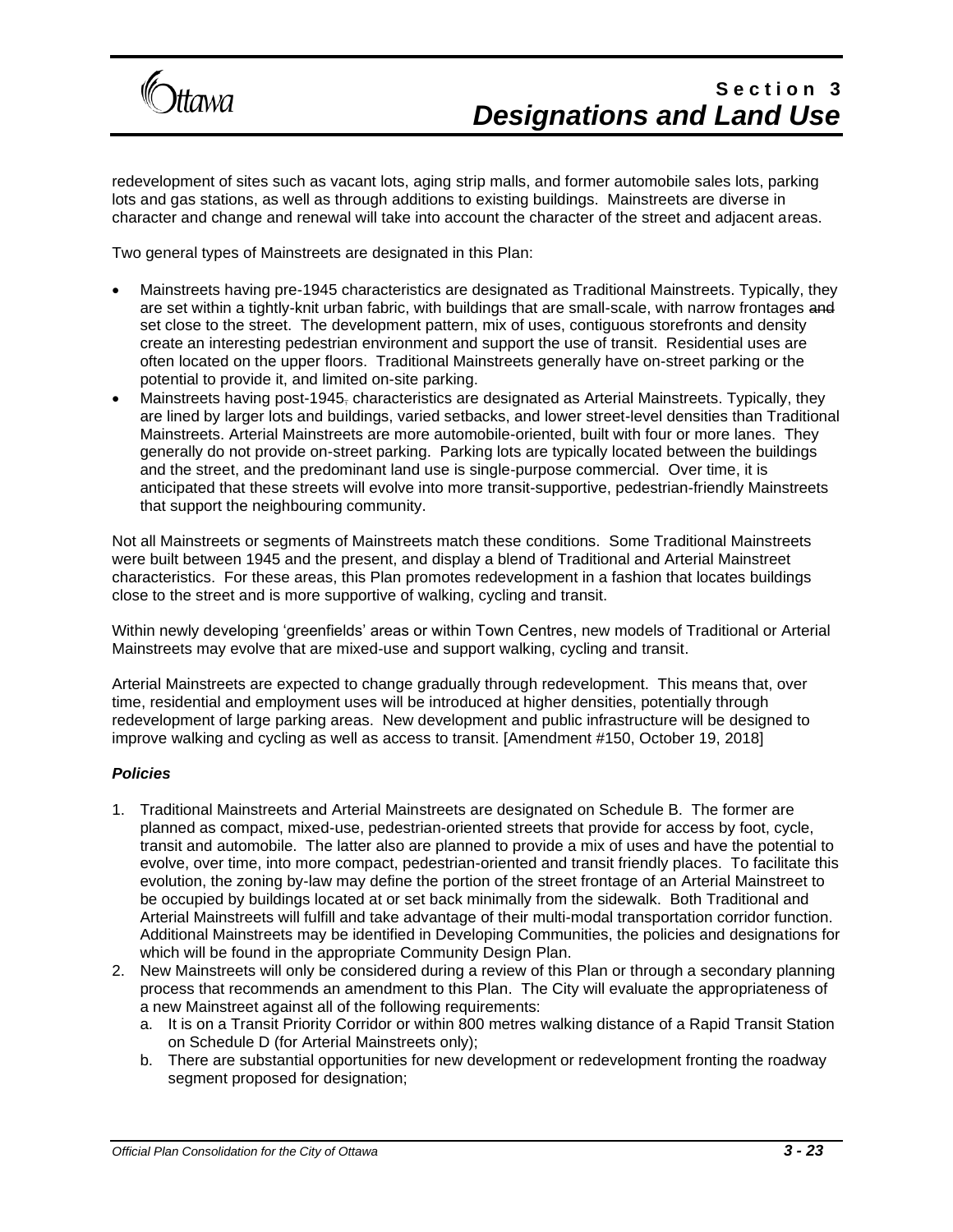

- c. The potential for increased building heights are compatible with adjacent development that is not within the Mainstreet designation;
- d. The street already contains a mix of uses or can introduce a mix of uses in a way that is compatible with adjacent planned development in the case of greenfield areas; and
- e. It has potential to be converted to a pedestrian and cycling friendly environment. [Amendment #150, October 19, 2018]
- 3. The symbol delineating Traditional and Arterial Mainstreet designations on Schedule B of this Plan is a stand-alone land use designation and not an overlay. The Traditional and Arterial Mainstreet designations generally apply to the whole of those properties fronting on the road, however, for very deep lots, the designations will generally be limited to a depth of 200 metres from a Traditional Mainstreet and to a depth of 400 metres from and Arterial Mainstreet. The boundary may also be varied, depending on site circumstance and lot configuration. For instance, it may also include properties on abutting side streets that exist within the same corridor. A secondary plan may specify a greater or lesser depth. [Amendment #150, LPAT October 22, 2018]
- 4. On lots where development has the potential to develop both adjacent to the street and to the rear of the property, the Mainstreet designation will apply to the entire lot and development situated on the rear portions will not be considered to be non-conforming by virtue of not being located adjacent to the street. Where the depth of lots fronting the road is sufficient to enable development to occur both adjacent to the street and to the rear of the property, and where development is initially unlikely to occupy the entire frontage immediately adjacent to the street, the site should be planned in a coordinated fashion that will facilitate:
	- a. multi-modal (pedestrian, cycling, transit and vehicular) access between the site and the public street(s),
	- b. attractive, safe and usable pedestrian and cycle connections between the site and adjacent communities,
	- c. an enhanced interconnected pedestrian environment that links individual uses on the site, transit stops and continuous public sidewalks on the adjoining streets, and which is generally distinct from internal vehicle routes,
	- d. measures of sufficient size and quality to relieve the visual impact of surface parking areas,
	- e. the provision of adequate landscaped areas, particularly trees, along the perimeter of the site and street frontages,
	- f. the provision of coordinated signage, and
	- g. over time, a development that is oriented to the Mainstreet.
- 5. A broad range of uses is permitted on Traditional and Arterial Mainstreets, including retail and service commercial uses, offices, residential and institutional uses. Uses may be mixed in individual buildings or occur side by side in separate buildings. Where a Mainstreet abuts an Employment Area, the zoning by-law may prohibit noise-sensitive uses on the Mainstreet where appropriate.
- 6. Major Urban Facilities are permitted on Arterial Mainstreets as set out in Section 3.6.7.
- 7. Traditional and Arterial Mainstreets, or portions thereof, represent important areas for the preparation of Community Design Plans in accordance with the policies of Section 2.5.6. Community Design Plans and development proposals on Mainstreets will be evaluated in the context of the policies in this section and the Design Objectives and Principles in Section 2.5.1, and the Compatibility policies set out in Section 4.11.
- 8. New gas bars, service stations, automobile sales and drive-through facilities will not be permitted on Traditional Mainstreets in order to protect and enhance the pedestrian environment. However, there may be exceptional circumstances where a drive-through facility may be located on a Traditional Mainstreet where the intent of this Official Plan regarding Traditional Mainstreets can otherwise be preserved. In these cases, appropriate means such as coordinated tree planting and landscaping, pedestrian amenities and the dimension, location and number of vehicular accesses will be used to minimize the interruption of the Traditional Mainstreet street frontage and ameliorate the impact on the pedestrian environment. Existing gas bars, service stations, automobile sales and drive-through facilities located on Traditional Mainstreets that are permitted under the zoning existing on the date of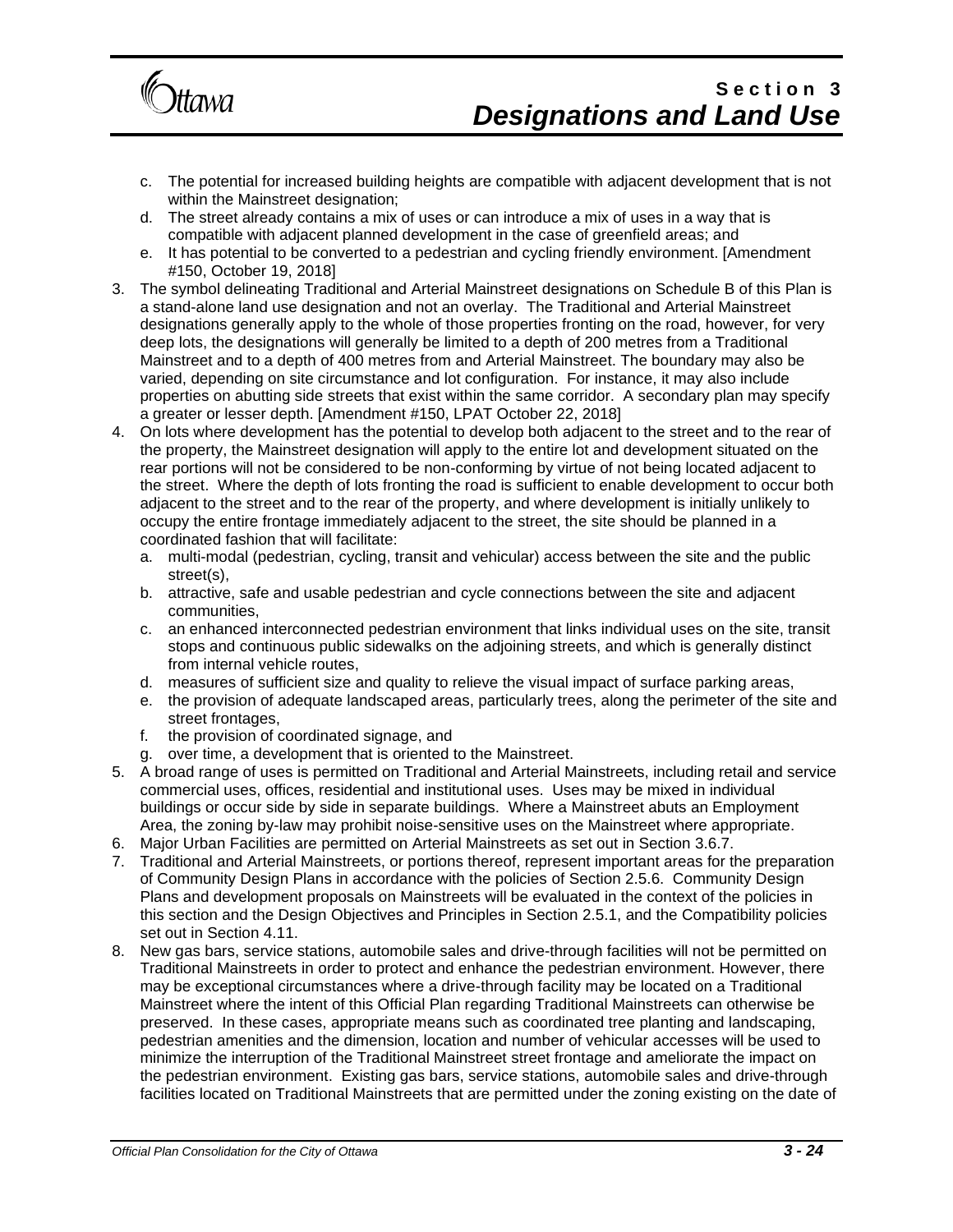

adoption of this Plan, will continue to be permitted in the zoning by-law as permitted uses and encouraged to redevelop over time in a manner that achieves the street's planned function and character. New gas bars, service stations, automobile sales, and drive-through facilities are permitted on Arterial Mainstreets and will be evaluated on the basis of the Design Objectives and Principles in Section 2.5.1, any applicable Council-approved design guidelines, and the Compatibility policies set out in Section 4.11.

- 9. On Traditional Mainstreets surface parking will not be permitted between the building and the street. The location of surface parking will avoid interruption of building continuity along the Traditional Mainstreet street frontage and will minimize impacts on pedestrians. However, there may be exceptional circumstances, where locating parking adjacent to the street frontage is unavoidable. In these cases, appropriate means such as coordinated tree planting and landscaping, pedestrian amenities and the dimension, location and number of vehicular access will be used to minimize the interruption of the Traditional Mainstreet street frontage and to ameliorate the impact on the pedestrian environment. On Arterial Mainstreets, the location of surface parking will be evaluated in the context of Section 2.5.1 and Section 4.11.
- 10. Redevelopment and infill are encouraged on Traditional and Arterial Mainstreets in order to optimize the use of land through intensification, in a building format that encloses and defines the street edge with active frontages that provide direct pedestrian access to the sidewalk. [Amendment #150, October 19, 2018]
- 11. This Plan supports mid-rise building heights on Traditional Mainstreets, but secondary plans may identify circumstances where different building heights may be permitted. In the absence of a secondary plan, the Zoning By-law may establish as-of-right building heights, lower than those permitted above, based upon site conditions, existing character and compatibility. Building heights greater than those specified in this Section will only be permitted through a Secondary Plan. The Zoning By-law will establish a minimum building height equivalent to a two-storey building, except for those existing gas bars, service stations, automobile sales and drive-through facilities identified in policy 8 above. [Amendment #150, LPAT October 22, 2018]
- 12. On Arterial Mainstreets, unless a secondary plan states otherwise, building heights up to 9 storeys may be permitted as of right but High-rise buildings may only be permitted subject to a zoning amendment and where the building will be located at one or more of the following nodes:
	- a. within 400 metres walking distance of a Rapid Transit Station on Schedule D of this Plan; or
	- b. directly abutting an intersection of the Mainstreet with another Mainstreet or a Transit Priority Corridor on Schedule D of this Plan; or
	- c. directly abutting a Major Urban Facility:

and where the development provides a community amenity and adequate transition is provided to adjacent low-rise.

The Zoning By-law may establish as-of-right building heights lower than nine storeys where site conditions, existing character and compatibility with adjacent development dictate that a lower building form is appropriate. [Amendment #150 LPAT July 18, 2019]

- 13. Where a building is being demolished on a Mainstreet, and no immediate replacement use is proposed, approval of the demolition will be subject to the approval of a Site Plan Application that addresses landscaping and associated site improvements that will contribute to the attractiveness of the Mainstreet environment on an interim basis.
- 14. To achieve the vision for Mainstreets, changes within the public environment as well as within the abutting private property environment may be necessary. The function and design of a road may influence the nature of land use along it and changes to the street may be necessary in order to facilitate a more intense, pedestrian-oriented form of development adjacent to it. Where the City is proposing public works within a Mainstreet's right-of-way, it will consider changes such as the institution of on-street parking, improvements to the pedestrian and cycling environment, streetscape enhancements, lane reductions and measures to enhance transit ridership in the area.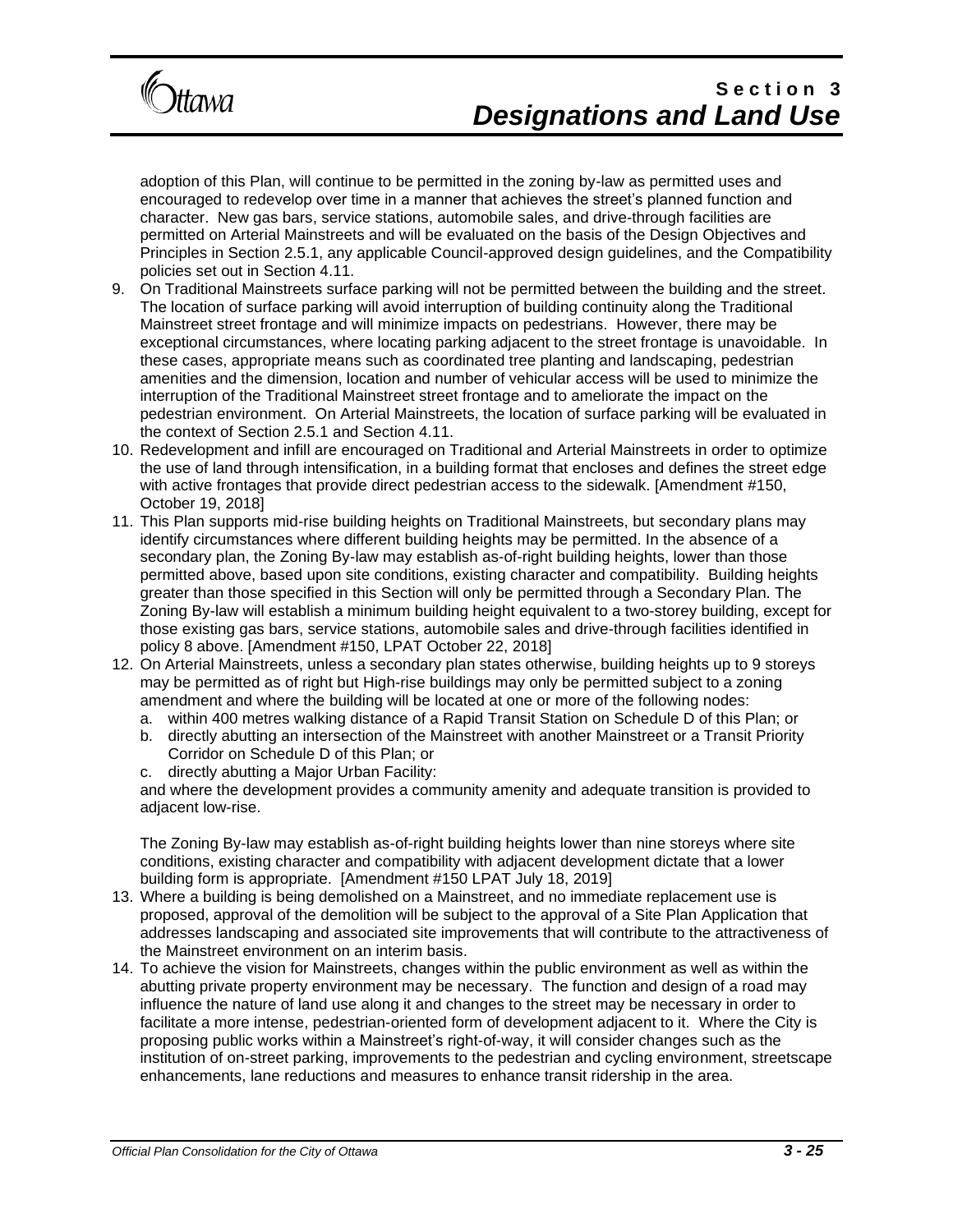

- 15. In order to demonstrate its commitment to development on Mainstreets, the City will consider them to be priority locations for considering:
	- a. New or relocated municipal buildings and facilities or for leasing space for municipal functions;
	- b. The assembly of land to ensure an adequate supply that is strategically located for redevelopment or community improvement purposes;
	- c. Infrastructure and public facilities improvement strategies, including measures such as those contained in policy 12 of Section 2.5.5;
	- d. The creation of comprehensive traffic and parking strategies;
	- e. The creation of brownfield redevelopment strategies;
	- f. The use of techniques such as increased height and density provisions;
	- g. The application of financial and regulatory incentives;
	- h. Exploring partnerships between the public and private sectors.
- 16. Any new construction of buildings, structures or modifications, alterations and additions to existing buildings or structures, which have the effect of altering exterior character along a Stittsville Main Street frontage shall be evaluated in the context of the existing Stittsville Main Street Master Plans and Urban Design Guidelines.

#### **Site-Specific Exceptions**

- 17. For the lands known municipally as 3730 Innes Road, the Arterial Mainstreet designation shall extend no greater than 475 metres from Innes Road.
- 18. The Arterial Mainstreet designation on Hazeldean Road, between Iber Road and the Carp Road intersection shall extend no more than 150 metres from Hazeldean Road. Minor variation of this distance may be considered where a clearly recognized physical feature, such as a creek bed or a built boundary, such as an existing residential subdivision provide for a reasonable and small scale adjustment beyond 150 metres. In addition to the foregoing and notwithstanding the provisions of policy 3 of Section 3.6.3, in the case of lots that extend between Hazeldean Road and the projection of Maple Grove and Rothbourne Road, consideration may be given to extending the Arterial Mainstreet designation more than 150 metres from Hazeldean Road, provided that:
	- a. a detailed concept plan is prepared that illustrates how the entire lot will be developed;
	- b. the concept plan ensures that the intent of the Mainstreet policies is maintained, particularly with respect to the creation of an urban development pattern along the street; and
	- c. any retail uses are located and oriented to directly address Hazeldean Road.
- 19. Despite the provisions of Section 3.6.3, Policy 6, on lands described as 443, 445, and 447 McArthur Avenue, a limited automobile service station is permitted.
- 20. Notwithstanding Policy 15 in Section 2.2.2 Managing Intensification Within the Urban Area, on the lands municipally known as 861 Clyde Avenue, up to six High-rise buildings will be permitted within 400 metres of a Transit Priority Corridor on Schedule D of this Plan. One of each of the six high-rise buildings may have a maximum height of:
	- 39 storeys;
	- 36 storeys;
	- 31 storeys;
	- 29 storeys;
	- 25 storeys; and
	- 22 storeys.

The High-rise buildings must take a podium and point tower form. Each phase of development is required, prior to Site Plan Approval, to be subject to a focused design tall buildings review session with the City's Urban Design Review Plan. [Amendment #268, November 17, 2021]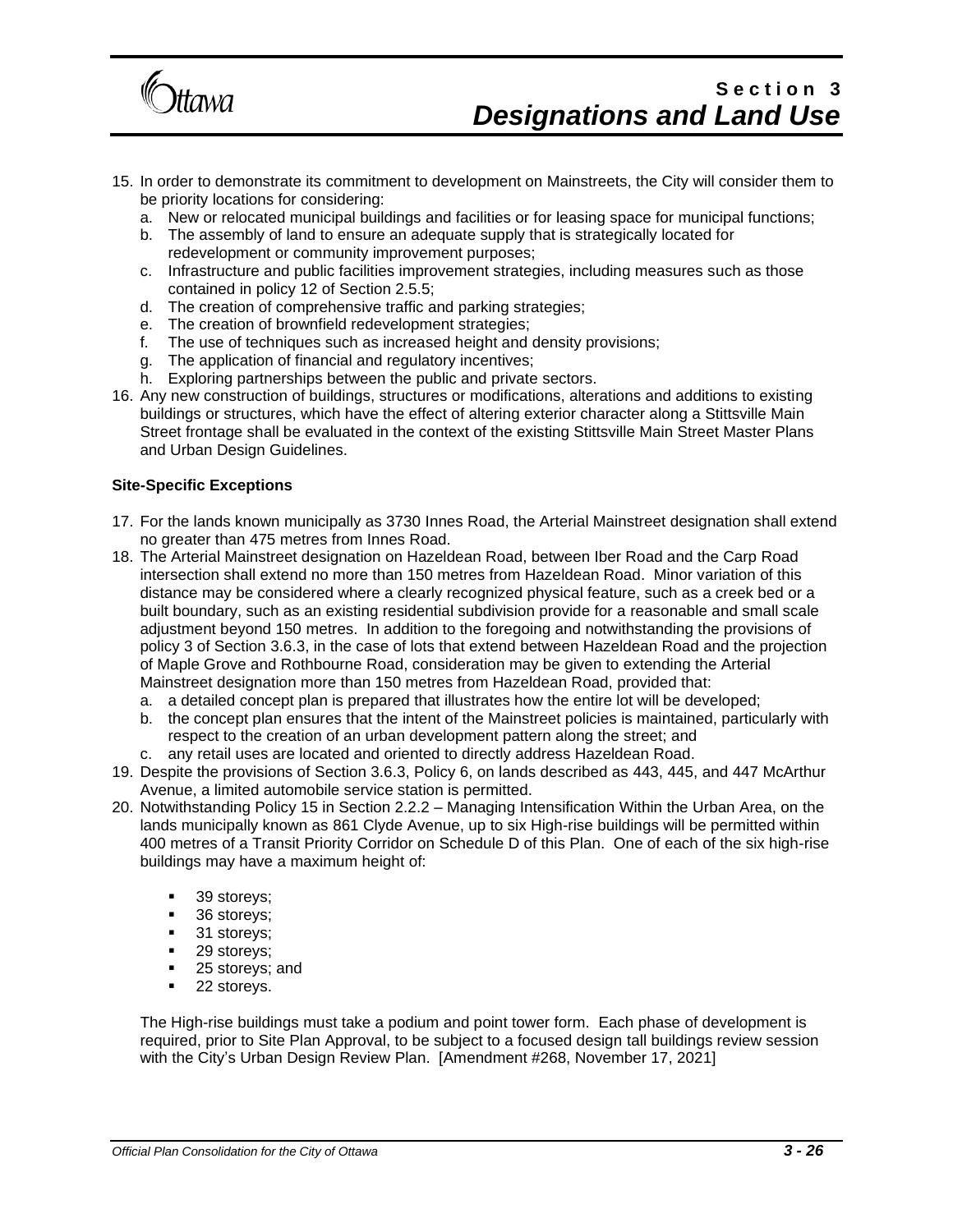

### **3.6.4 – Developing Community**

The Developing Community designation in this Plan identifies parts of the city that are undeveloped or substantially underdeveloped. Developing Communities will offer a full range of choice in housing, commercial, institutional and leisure activities within a development pattern that prioritizes walking, cycling and transit over the automobile. The completion of a community design plan will be required prior to any development being approved in a Developing Community.

#### *Policies*

- 1. Developing Communities are identified on Schedule B as areas that are vacant, or substantially vacant, that offer substantial opportunity for new residential development at increased intensities and opportunities to create complete, sustainable communities, within a development pattern that prioritizes walking, cycling and transit over the automobile.
- 2. All development occurring within land designated as a Developing Community will be on the basis of a community design plan for the entire area. Where previously-approved concept plans and/or technical studies exist within an area designated Developing Community, they may be utilized where appropriate to enhance the creation of a community design plan to the extent that they comply with the provisions of this Plan and represent a comprehensive strategy for all the lands within the Developing Community designation.
- 3. The area under review for the purpose of creating a community design plan, in a Developing Community, may include adjacent lands not under this designation where this will facilitate achieving the policies of this Plan with respect to compact and mixed-use development.
- 4. In its decision to approve a community design plan, City Council may determine that an amendment to this Plan is required in order to implement the community design plan (for example to add a new land-use designation), but such an amendment will not be required in order for development to proceed following the approval of a community design plan. In addition to the provisions of Section 2.5.6, the community design plan will: [Amendment #76, Ministerial Modification #34,OMB File # PL100206, September 07, 2011]
	- a. Establish the mix and location of residential dwelling types which, as a minimum, will constitute the following:
		- i. No more than 55% single detached, at least 10 per cent apartments dwellings and the remainder multiple attached dwellings other than apartments,
		- ii. In Developing Communities outside the Greenbelt, overall residential development will meet a minimum density target of 34 units per net hectare. Net residential density is based on the area of land in exclusively residential use, including lanes and parking area internal to developments but excluding public streets, right-of-way and all non-residential uses.

[Amendment #76, OMB File # PL100206, September 07, 2011]

- b. Residential densities for Developing Communities inside the Greenbelt will be similar to those found in residential areas adjacent to the Central Area, commensurate with the greater proportion of multiple dwellings to be located in these areas;
- c. Identify how the land use mix contributes to achieving the balance of jobs and households for the larger area, as identified in Figure 2.2;
- d. Complete a subwatershed plan or environmental management plan in accordance with Section 2.4.3 should no plan exist for the area. These plans will identify a natural heritage system within the Developing Community and measures to protect this system through public ownership or other means will be included in the community design plan; [Amendment #76, OMB File # PL100206, September 07, 2011]
- e. Establish a modified grid system as the preferred alignment of roads serving the area, in order to maximize the number of access and egress points, the permeability of the network, pedestrian and transit accessibility to all areas, and to enhance way-finding and personal navigation within it.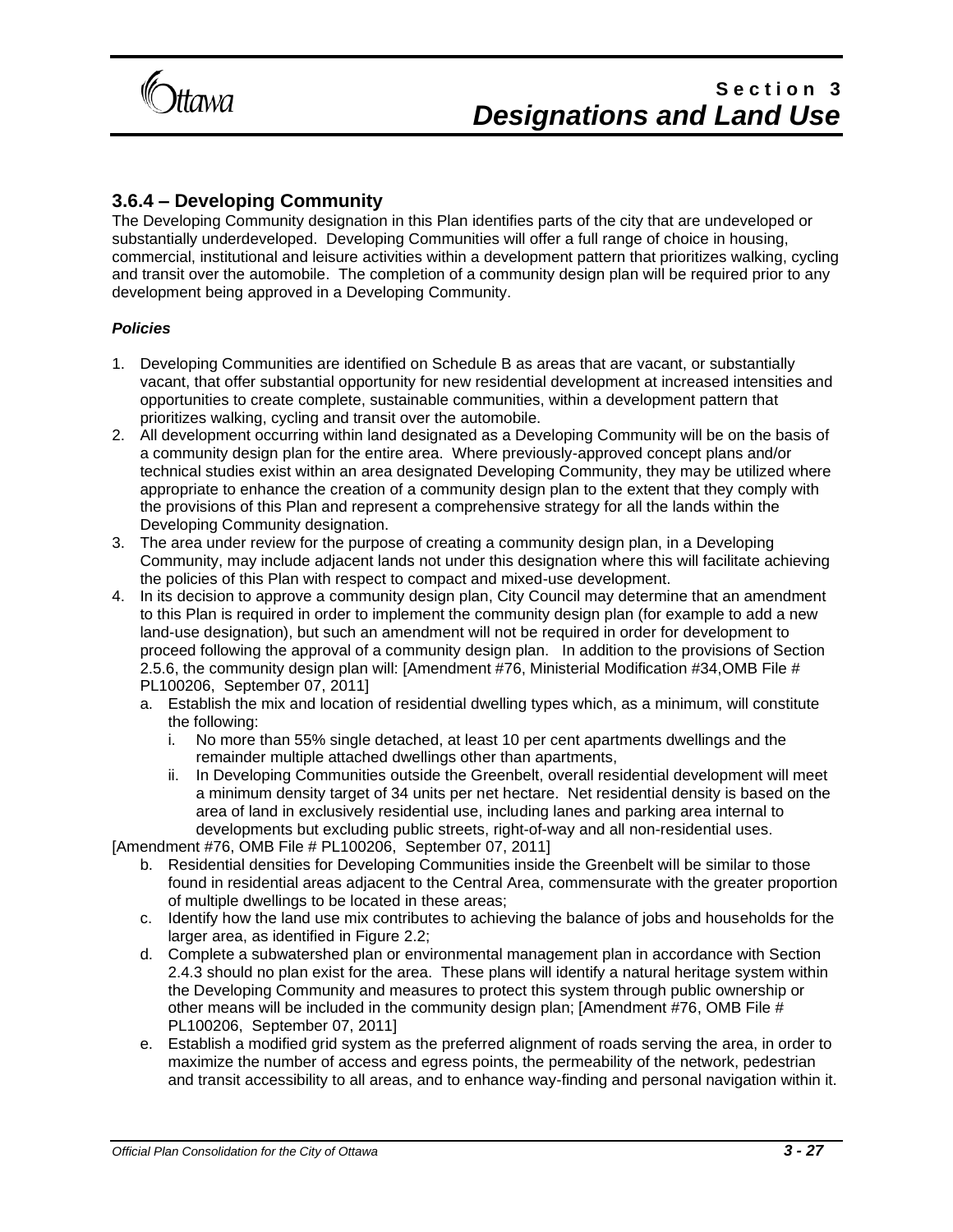

Inherent in the modified grid pattern is flexibility to address such matters as preserving existing desirable landform or landscape features or achieving a mix of housing form and density;

- f. Identify and illustrate how the development pattern will achieve a distinctive identity and a variety of building form and façade treatments through means such as:
	- i. Making each unit in ground-oriented development distinct from its adjacent neighbour through the multiple use of elements such as colour, different cladding materials, etc.,
	- ii. Creating a strong street edge through the use of a uniform building setback,
	- iii. Dispersing different types of housing throughout a development, rather than concentrating enclaves of the same type of housing in one area, including variations in unit type along the same street (e.g., a single-detached unit next to a row house or ground-oriented apartment),
	- iv. Considering variations in lotting arrangements such as orienting units around central courtyards,
	- v. Determine the appropriate amendments to this Plan to facilitate the implementation of the community design plan wherever necessary to accommodate such matters as recognizing environmental features, establishing Major Open Spaces or identifying new Mainstreets.

### **3.6.5 – Urban Employment Area**

[Amendment #180, November 8, 2017]

Employment-related land uses are permitted in almost every urban designation in the Official Plan. The Central Area is the foremost employment concentration and will continue that role. Most business activities can integrate well with other land uses and it is the intent that these be focused on nodes and corridors (Mixed Use Centres and Mainstreets). All three of these designations anticipate a healthy mix of business, retail, housing, institutional and cultural uses.

However, one of the key objectives of this Official Plan is to ensure that, over the long term, sufficient areas of land are reserved primarily for places of business and economic activity. Uses that support this function consist predominantly of offices, manufacturing, warehousing, distribution, research and development facilities and utilities. Maintaining a sufficient supply of land for this range of activities is key to the long-term economic health of the community and its ability to attract and retain new investment. Typically, Urban Employment Areas provide large parcel sizes, reflective of user needs for storage, parking and building floorplate, and they are usually well situated with respect to major roads.

To help provide access to these jobs Urban Employment Areas should be centrally located or close to highways and/or transit depending on the focus of the business park. Urban Employment Areas outside of the Greenbelt at highway interchanges are strategically located for a range of Urban Employment uses, particularly those that have a regional draw and rely on major goods movement corridors for their function. Urban Employment Areas should be developed so that the main gateway connecting to a nearby highway interchange is unencumbered by driveways or multiple, interconnected roadways to reduce conflicts between transit, cycling, walking facilities and to maximize goods movement efficiency.

Driveway entrances to large traffic generators within nodes should be from roads that are not directly connected to interchanges, leaving the main development frontages directly connected to transit, walking, and cycling facilities. Urban Employment Areas not located in proximity to highway interchanges are expected to provide Employment uses that serve the local population or create synergies with local institutions such as the Macdonald-Cartier International Airport, RCMP headquarters, or high-tech clusters.

Urban Employment Areas are designated to enable a variety of functions:

• Noxious industrial uses that impose constraints on other uses locating nearby and require a buffer between these and other uses;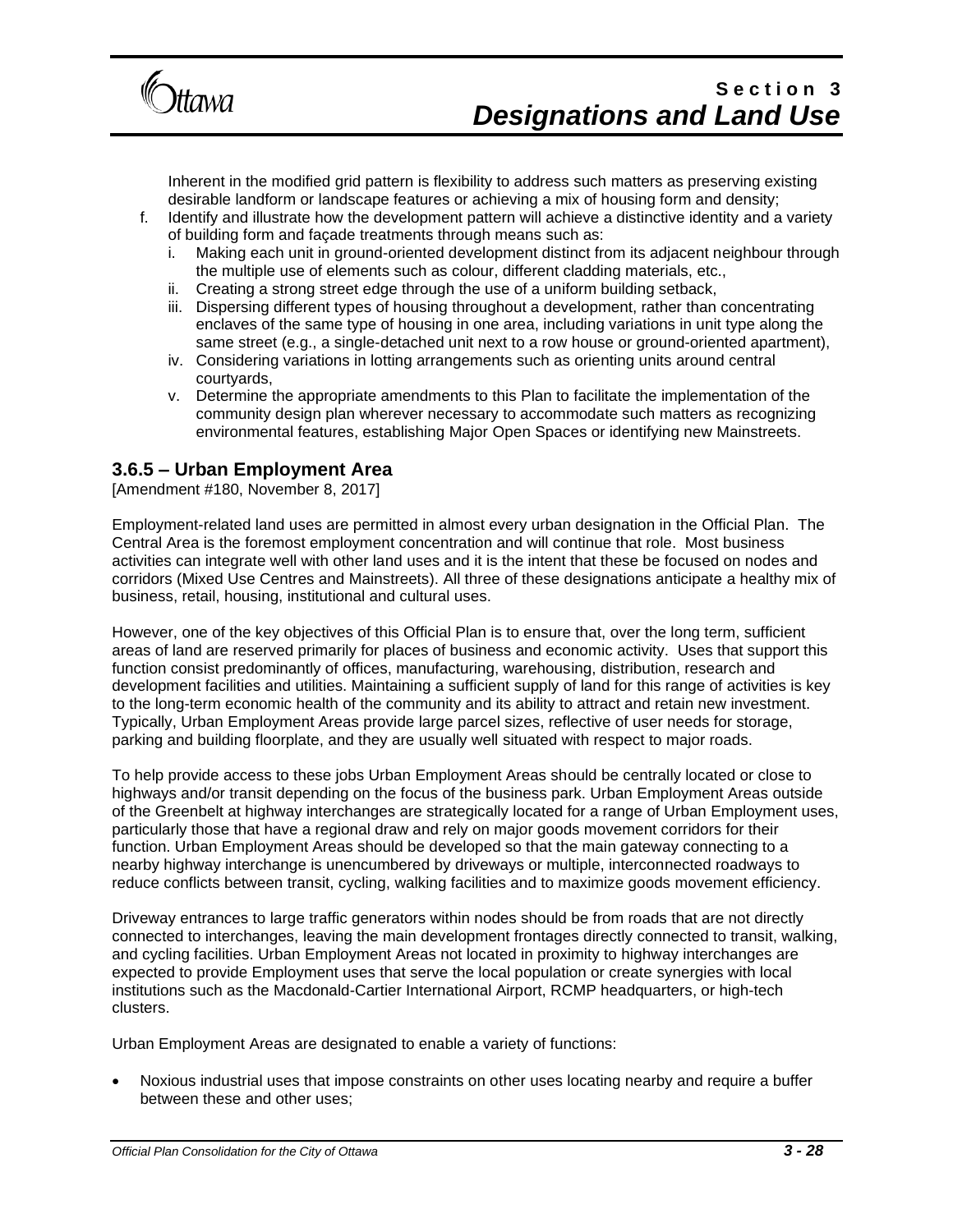

- Uses that, while not noxious, are incompatible with other uses because of noise, lights and around the clock operation, etc.;
- Prestigious uses (usually office or combinations of office/clean industrial) with a signature address and a desire to locate among other similar uses.

The decision to designate land as an Urban Employment Area on Schedule B of this Plan will be determined, in part, by its ability to accommodate at least 2,000 jobs. The attractiveness for uses in Employment Areas will vary based upon location attributes such as key locations on 400 series highways and multi-lane arterials, and locations that have good truck, rail or air access. These are also areas that can provide large parcels of land at affordable prices. Lands designated as Urban Employment Areas on Schedule B of this Plan are distributed throughout the urban fabric, with at least one in each urban community outside the Greenbelt boundary. Policies addressing the creation and conversion of employment land and the creation of major office developments are contained in Section 2.2.3 of this Plan. [Amendment #180, November 8, 2017]

Uses that require large land areas for the external storage of goods or for vehicle sales and service may be carried out in Urban Employment Areas. Incidental activity carried out in combination with a main use, such as showroom space associated with warehousing and storage, is also anticipated in Urban Employment Areas. Complementary uses, such as service commercial, are appropriate in Urban Employment Area designations to meet the day-to-day needs of employees and reduce their need to travel outside the area. [Amendment #180, November 8, 2017]

#### *Policies*

- 1. Urban Employment Areas are designated on Schedule B and are intended to be established clusters of business and economic activity capable of accommodating more than 2,000 jobs and with a board spectrum of job densities. Urban Employment Areas shall be distributed throughout the urban area to help provide access to jobs throughout the city. Established Urban Employment Areas have capacities ranging from 2,000 to 20,000+ jobs. The City shall maintain sufficient land in these Employment Areas to maintain the Employment objectives established in the City Employment Survey. New Urban Employment Areas shall have sufficient land to accommodate a minimum of 2,000 jobs based upon a diversified cluster of business types and economic activity and employment densities. These New Employment areas must also be located so that they have designated truck route access. Some Urban Employment Areas may not be contiguous as a result of natural or human-made barriers, or existing land uses.
- 2. In Urban Employment Areas, the Zoning By-law will:
	- a. Permit traditional industrial uses such as manufacturing, warehousing, distribution, storage, communications, construction;
	- b. Permit uses that store most products outdoors and require large land areas devoted to external storage, sale or service of goods or for vehicle sales and service;
	- c. Permit office uses and similar uses at similar densities, including, research & development and emergency services. Universities, community colleges and private career colleges will be established by an amendment to the Zoning By-law and are subject to Major Urban Facilities Policies 5 to 10 in Section 3.6.7
	- d. Permit sample and showroom uses, meaning that portion of a building operating only in association with a warehouse or other permitted use in the same building, primarily used for the display of samples, patterns or other goods and wherein orders are taken for merchandise which is stored in bulk in a warehouse in part of the same building for future delivery to its customers, and where the proportion of the gross leasable area of a building devoted to sample and showroom use is limited in the Zoning By-law so that sample and showroom space is secondary and subordinate to the primary use of the building for warehouse storage;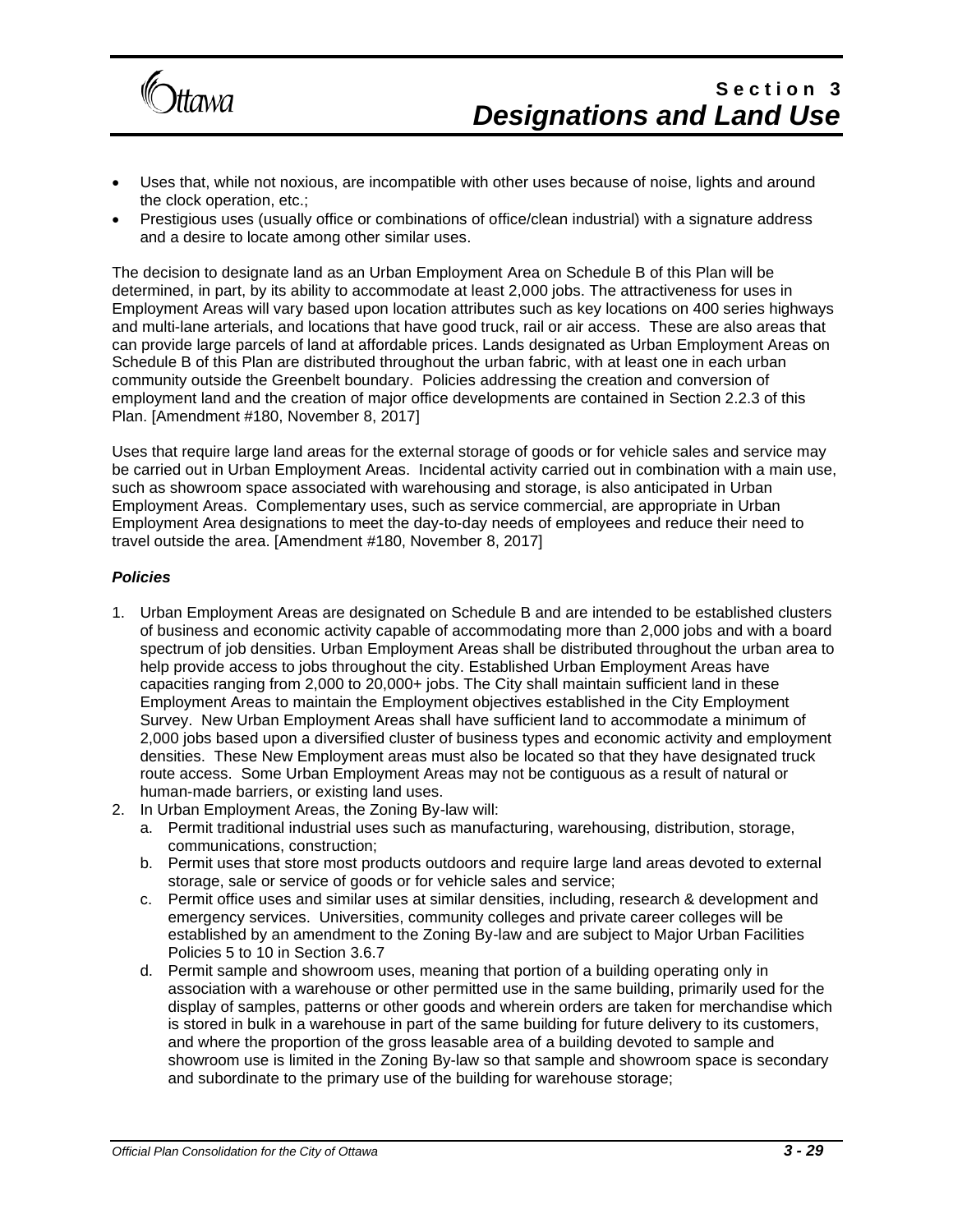

- e. Permit a variety of ancillary uses, such as recreational, health and fitness uses, child care, and service commercial uses (e.g. convenience store, doctor and dentist office, shoe repair shop, coffee shop, restaurant, bank, dry-cleaning outlet, service station or gas bar) consisting of small occupancies on individual pads, within a building containing a permitted use, in groups as part of a small plaza, or on small lots. The purpose of these complementary-type uses is to serve the employees of Urban Employment Areas. Ancillary uses are to be clearly incidental to the primary employment-generating uses listed in subsections a, b and c above, and will not be of a size or nature that draw clientele from a beyond the local area. Ancillary uses consisting of a single occupancy on an individual pad shall be limited to 750 m2 of gross floor area. Alternative and area specific limitations may be determined through a municipally-initiated Zoning By-law Amendment that analyses the appropriate size and application of ancillary uses relative to the circumstances and attributes of the different Urban Employment Areas to their surrounding community. The Zoning By-law shall establish an individual occupancy and a cumulative total gross floor area limit for ancillary uses. Amendments to either the individual or cumulative limits above shall assess whether the use with the proposed floor space is ancillary to the subject Urban Employment Area;
- f. Consider through a site specific amendment to the Zoning By-law permitting low density institutional uses such as community centres, daycares, places of worship only if the proposed use is compatible with existing and potential permitted uses as specified in the Zoning By-law; and, the ability for the remainder of the Urban Employment Area to achieve the requirements of Policy 1 above or as otherwise provided for in a Secondary Plan. The compatibility assessment will be guided by the Ministry of the Environment D Series Guidelines, as amended. The identification of potential permitted uses may consider the impact that existing uses adjacent to and within the Urban Employment Area may already have on a non-existing use that is permitted in the Zoning By-law.
- g. Distinguish uses with characteristics that are likely to impact negatively on surrounding areas (e.g., industrial uses that produce odours, dust, smoke, heavy equipment movement, large areas of outdoor storage, or noise) from those uses that are likely to have negligible such impacts (e.g., offices or research and development facilities);
- h. Not permit industrial uses or development with the potential of restricting visibility at the Ottawa Macdonald-Cartier International Airport, the Rockcliffe Airport or the Carp Airport by virtue of industrial/manufacturing processes generating smoke, dust, or steam as described in Transport Canada's "Land Use in the Vicinity of Airports" document TP1247E;
- 3. The City will discourage the removal of employment lands for other uses as set out in Section 2.2.3 of this Plan. [Amendment #180, November 8,2017]

#### *Site-Specific Exceptions*

- 4. Notwithstanding any provisions of this Plan that establish minimum land requirements for an Urban Employment Area, the Iber Road Urban Employment Area shall have sufficient land to establish a cluster of business and economic activity consisting of at least 1,000 jobs at a range of densities.
- 5. Notwithstanding any provisions of this Plan that prohibit retail uses on lands designated Urban Employment Area, permit retail uses on lands located south of Highway 417, west of Terry Fox Drive, east of the Carp River and north of Palladium Drive, save and except for property with any frontage on Palladium Drive, and provided that adequate road capacity is available;
- 6. Notwithstanding any provisions of this Plan that prohibit institutional uses on lands designated Urban Employment Area, an institutional use will be permitted on the south half of Lot 26, Concession A, in the former City of Nepean, shown as Part 5 on Plan 5R-8254;
- 7. In addition to the provisions of the policies set out in this section, Section .2.1.1 of the Secondary Plan for Area 1, 2, and 3 in the former City of Nepean set out in Volume 2A of this Plan will apply to the lands described as Parts Lot 19, Concession A, R.F., Nepean: PIN 04733-0055 and 04733-0056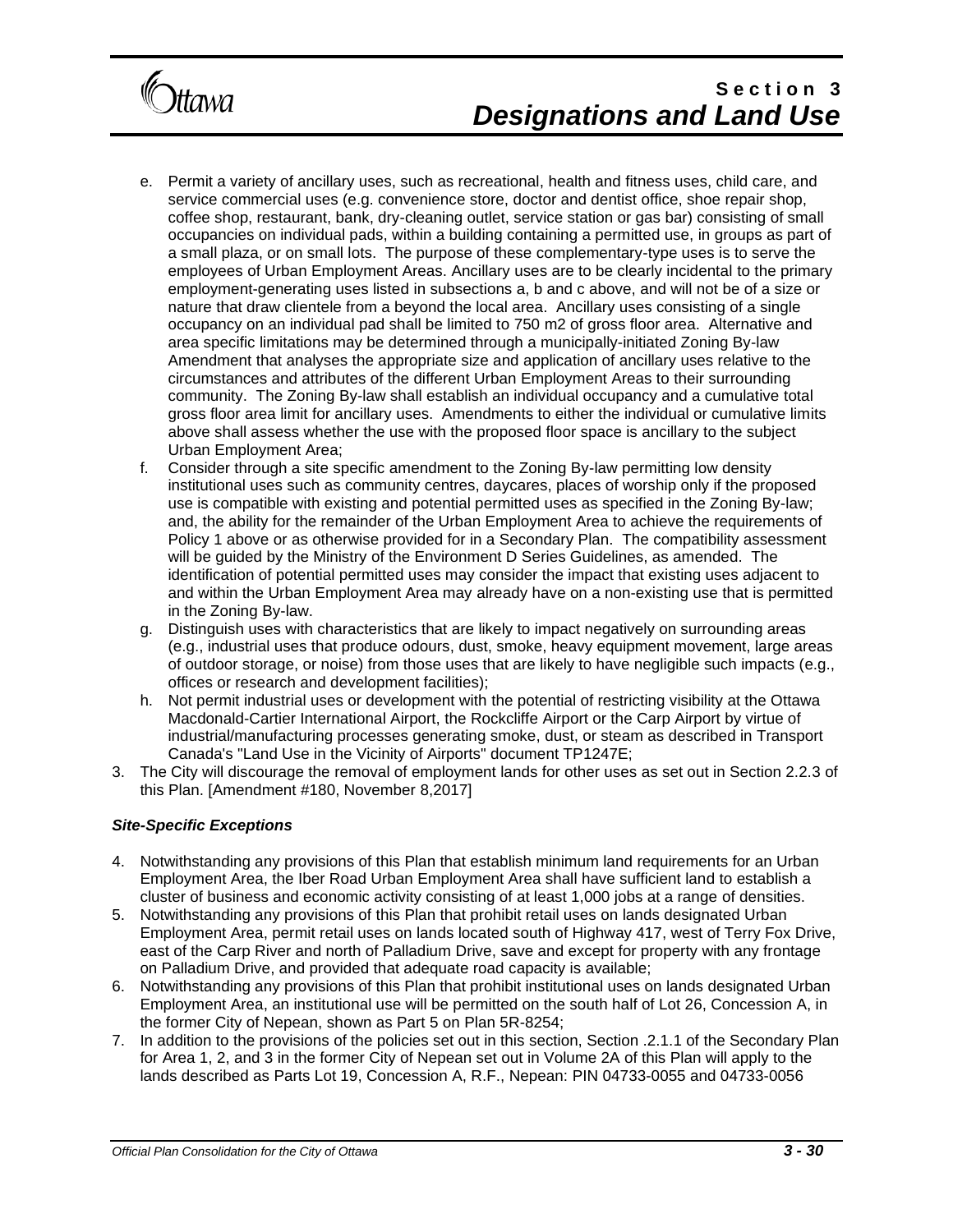

located east of Merivale Road and west of Prince of Wales Drive in the South Merivale Business Park.

- 8. Notwithstanding any provisions of this Plan that prohibit retail uses on lands designated Urban Employment Area, the lands identified as Commercial on Schedule A in the Secondary Plan for South Nepean Urban Areas 9 and 10 in the Former City of Nepean as set out in Volume 2A in this Plan may be developed with retail uses, which may also include commercial office use and commercial uses that support the employment use, with a maximum lot area of 12 hectares (30 acres).
- 9. Notwithstanding any provisions of this Plan that prohibit residential uses on lands designated Urban Employment Area, the lands bounded by Legget Drive on the west and south, Herzberg Road and the rail line on the east, and the properties fronting onto the north side of Terry Fox Drive on the north, in addition to the permitted uses in Policy 2 above, residential uses may be permitted by an amendment to the Zoning By-law, provided the following criteria are met:
	- a. At least 50 per cent of the lands identified above will be devoted to employment uses;
	- b. A Secondary planning process has been prepared to the City's satisfaction and includes the items identified in Policy 5 of Section 2.5.6 of the Official Plan
	- c. The proposed housing is in the form of townhouses, stacked townhouses or apartments.
	- d. Residential uses are linked to adjacent areas by roads and pathways;
	- e. Any demand that residential uses will create for additional amenities and services has been assessed and the means of addressing such demands has been identified;
	- f. The applicable policies in Section 4 have been satisfied;
	- g. The amelioration of potential adverse impacts from adjacent non-residential lighting, noise, odour, dust or traffic can be achieved on-site as part of the development.
- 10. Notwithstanding any provisions of this Plan that prohibit residential uses on lands designated Urban Employment Area, the lands identified by Parcel identification Number 04699-0100; and, the community commonly known as "Bellwood Estates" identified by Parcel Identification Numbers 04699-0023 and 04699-0025, in addition to the permitted uses in Policy 2 above, residential uses may be permitted by an amendment to the Zoning By-law, provided the following criteria are met:
	- a. A Secondary planning process has been prepared to the City's satisfaction and includes the items identified in Policy 5 of Section 2.5.6 of the Official Plan
	- b. The proposed housing is in the form of townhouses, stacked townhouses or apartments.
	- c. Residential uses are linked to adjacent areas by roads and pathways;
	- d. Any demand that residential uses will create for additional amenities and services has been assessed and the means of addressing such demands has been identified;
	- e. The applicable policies in Section 4 have been satisfied;
	- f. The amelioration of potential adverse impacts from adjacent non-residential lighting, noise, odour, dust or traffic can be achieved on-site as part of the development.
- 11. The eastern boundary of the Urban Employment Area at Leitrim Road and Albion Road will be defined by the realignment of Leitrim Road as identified by an approved Environmental Assessment. Notwithstanding Policy 8 in Section 2.2.3 of this Plan lands east of the Leitrim Road realignment have been assessed through a comprehensive review and will not require a further conversion analysis. Applications for the development of the land east of the Leitrim Road realignment will not be considered until an Environmental Assessment has determined the final location of the realigned road. The Environmental Assessment shall consider an alignment that is viable for Employment uses on vacant lands immediately west of the proposed alignment.
- 12. Employment uses within 400 metres of the planned rapid transit station at Mer Bleue Road in the South Orléans Urban Employment Area shall have a minimum density of 200 jobs per hectare. The minimum density may be reviewed and if necessary amended by a secondary planning process.
- 13. Notwithstanding any provisions of this Plan that prohibit residential uses on lands designated Urban Employment Area, for the lands known as 8600 Jeanne d'Arc Boulevard North, residential development in the form of townhouses, stacked townhouses or apartments will only be permitted after 10,000 square metres of office floor space has been constructed. Residential uses may occupy greater than 50 per cent of the total site where the additional units are included in one or more mixed-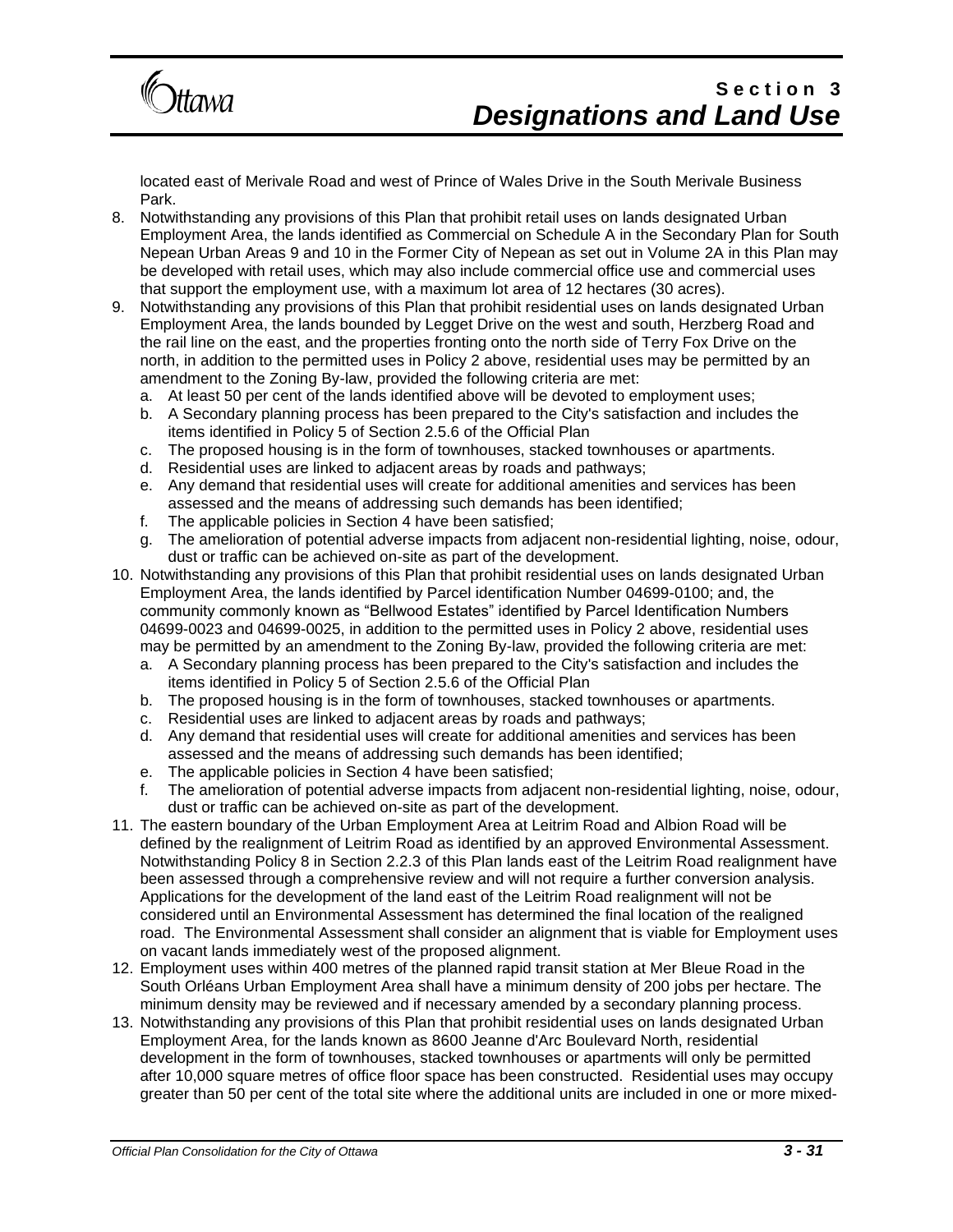

used buildings. Any building containing residential uses shall be limited in height to a maximum of 10 storeys. [Amendment #180 November 8, 2017]

- 14. Notwithstanding anything in this Plan that restricts the size of Recreational and Athletic Facilities on lands designated Urban Employment Area, up to four separate enclosed Recreational and Athletic Facilities, totalling 45,000 square metres of combined gross floor area, may be permitted on the lands identified by Parcel Identification Numbers (PIN) 145631528 and 145630011, in the South Orléans Business Park, northeast of Mer Bleue Road and the Hydro corridor. [Amendment #180, LPAT October 22, 2018]
- 15. A minimum of 21.9 gross hectares of developable Urban Employment Area land is to be provided southwest of the Highway 417 and Palladium Drive interchange. For the purposes of this policy lands containing a park or stormwater management ponds shall not be considered as developable lands for employment uses. [ Amendment #180, LPAT May 8, 2019]

#### **3.6.6 – Central Area**

The Central Area is the economic and cultural heart of the city and the symbolic heart of the nation, based on its unique combination of employment, government, retail, housing, entertainment and cultural activities. It is also the main tourist destination in the National Capital Region, with 5.5 million visitors yearly. These policies promote the Central Area's vital role in the city, its distinct identity and heritage character, as well as the primacy of the Parliament Buildings and other national symbols. The Plan also aims to enhance the diversity and attractiveness of the Central Area by encouraging a broad range of land uses and day/night, year-round activities. This aim will be supported by the protection of residential neighbourhoods in and near the Central Area and an increasing number of downtown area dwelling units, including a vibrant urban community on LeBreton Flats.

In order to realize the vision, walking, cycling and transit to and in the Central Area will need to have priority, particularly during peak traffic periods. This will require a safe and comfortable pedestrian/cycling environment on all downtown streets. Central Area policies must consider the needs of all users of usable open spaces, pocket parks, sunlit pedestrian amenity areas and other culture and leisure resources, including an increased urban forest cover, that enhance the downtown experience. Improved access to water-oriented facilities on the Ottawa River and the Rideau Canal will also be important while protecting the waterways' unique environmental qualities. To minimize car traffic through the downtown and to make transit the preferred choice for residents travelling to the downtown, the City will convert to LRT most of the east-west Transitway inside the Greenbelt, through a downtown tunnel, and upgrade and extend the existing north-south O-Train, to LRT. [OMB decision #1582, June 17, 2005]

New buildings and spaces will reflect a human scale of development, and will be guided by design criteria, which will result in a significantly enhanced pedestrian environment. The Central Area's unique heritage resources will be protected through heritage conservation, and enhanced through new development which respects and complements nearby heritage buildings. This urban design renaissance will ensure development which is worthy of a nation's capital and which is conducive to the attraction of people and businesses.

The Central Area is made up of a number of distinct sub-areas, each with its own identity and character. As an example, the By Ward Market's exceptional heritage character will be protected through its designation as a heritage conservation district and through guidelines that ensure sensitive infill and alterations.

The Core's employment image and identity will be enhanced through new mixed-use development and refurbishment, which creates a sense of human scale, and contributes to the area's vitality by providing retail uses at grade and additional hotel and residential uses.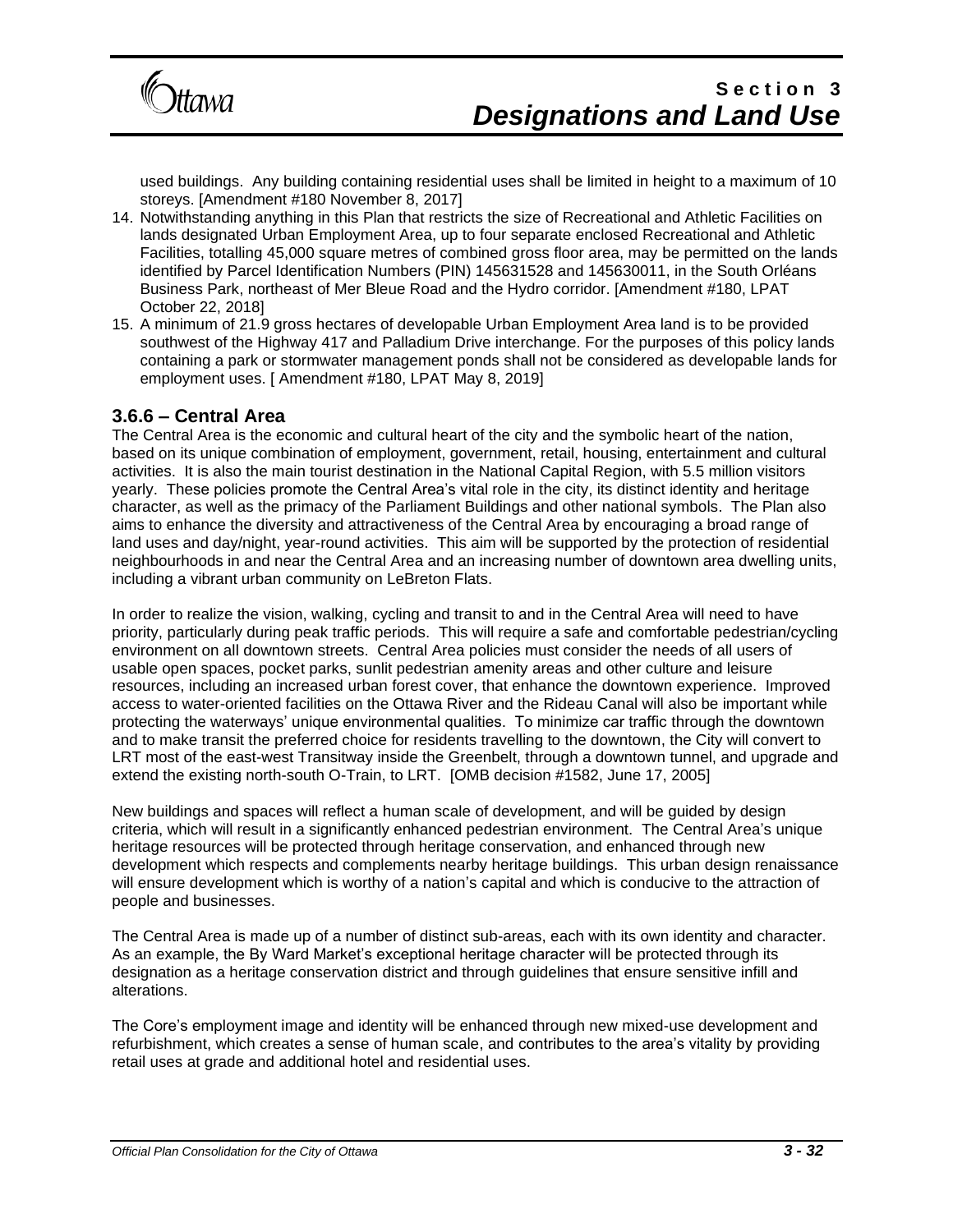

Rideau Street, Bank Street, and Sparks Street will flourish as vibrant shopping streets with enhanced pedestrian environments and office, residential and other uses above the street, which serve as important components of the Central Business District.

The liveability of the residential areas within the Central Area (Upper Town, Lowertown and Sandy Hill West) will be significantly improved, and their heritage resources will be protected and enhanced. They will continue to contribute significantly to the City's supply of inner-city housing and will support 24-hour activity in the Central Area.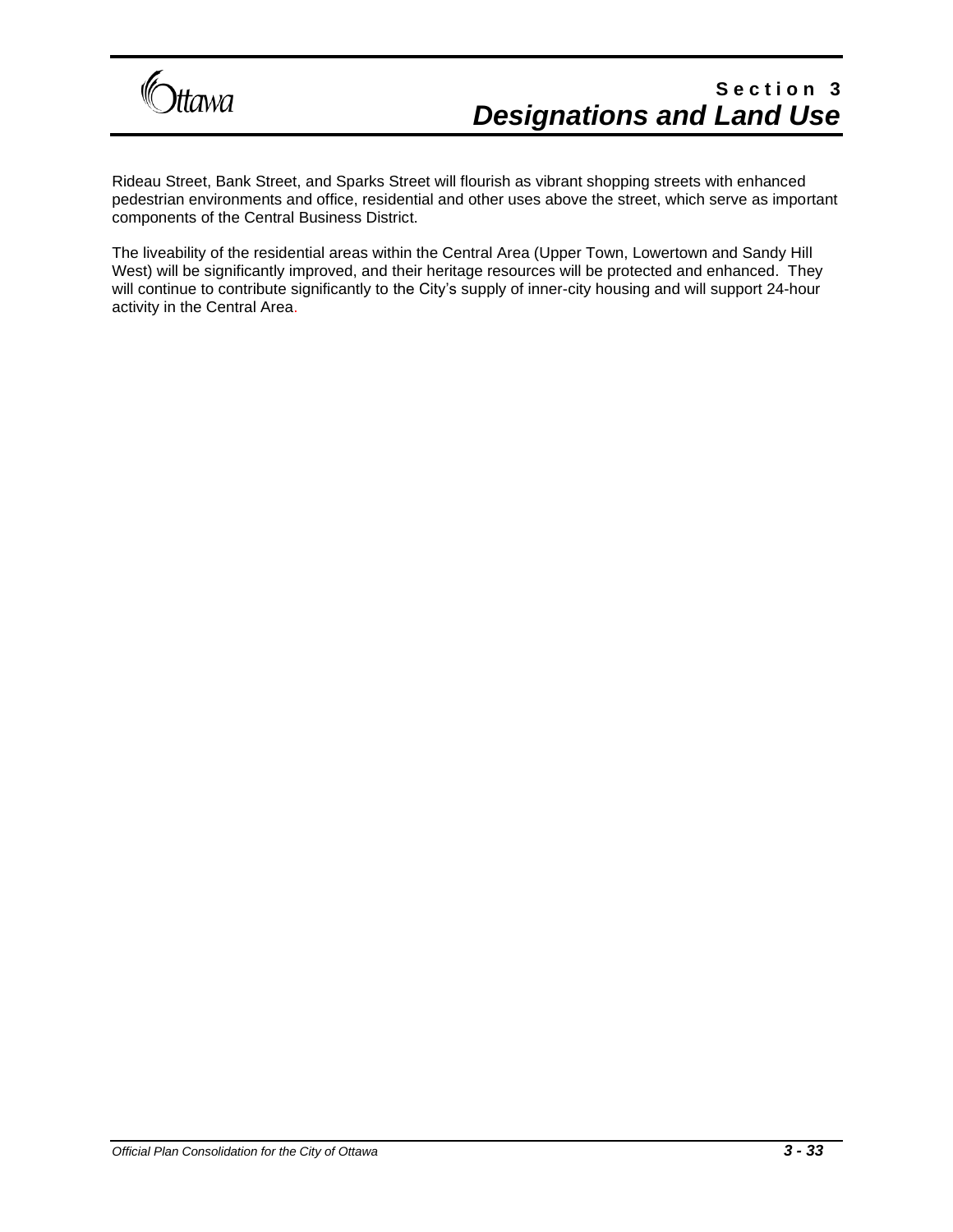

The references to the downtown in this section include the Central Area and the residential neighbourhoods surrounding it. These neighbourhoods give vitality to the Central Area and provide a convenient market for its services. This Plan recognizes the need to ensure that residential intensification and infill development, as it occurs over time, respects and maintains existing neighbourhood character and identity. In addition, the implementation of the Downtown Ottawa Urban Design Strategy 20/20 will help address the challenge of creating well-designed buildings and spaces in both the Central Area and parts of the adjacent neighbourhoods of Centretown and Sandy Hill. These areas are experiencing development activity and design vision and guidance are needed. Finally, the secondary plans for Centretown and Sandy Hill, which provide more detailed policy direction, have been included in Volume 2A. [Amendment #24, May 25, 2005]

[Amendment #76, August 04, 2010]

#### *Policies*

- 1. The boundaries of the Central Area are shown on Schedule B and will not be subject to variation without a comprehensive review and an amendment to this Plan.
- 2. The City will support the Central Area's role as the economic and cultural heart of the city and the symbolic heart of the nation by:
	- a. Implementing the Central Area Secondary Plan, which establishes a vision and detailed policies for the desired future of the Central Area as the focus of government, tourism, business, retail, housing, major community facilities, entertainment and cultural activities;
	- b. Working with the Business Improvement Areas, Building Owners and Managers Association and other stakeholders to attract commercial development, including unique, specialty, and international-scale retailers, and to seek design opportunities that can accommodate large format retail;
	- c. Implementing the Downtown Ottawa Urban Design Strategy to promote the liveability of the downtown, as described in policy 5 below; [Amendment 24, May 25, 2005]
	- d. Ensuring development applications and public works have regard for the Central Area Secondary Plan policies to enhance the physical character, identity and unique heritage resources of the Central Area's distinctive streets (including the symbolic Confederation Boulevard), theme streets, character areas, and heritage conservation districts;
	- e. Protecting the visual integrity and symbolic primacy of the Parliament Buildings and other national symbols as seen from Confederation Boulevard and the main approach routes to the Central Area, depicted as key viewpoints and view sequences on Annex 8A – Central Area Key Views and View Sequences of the Parliament Buildings and Other National Symbols. In realizing this aim, the City will ensure that:
		- i. Buildings constructed in the areas of height control as set out on Annex 8A do not rise above the ridgeline of the roof of the Centre Block, and thus do not visually mar the silhouette of the Parliament Buildings (Figure 3.1), and do not visually dominate the Parliament Buildings and other national symbols (Figure 3.2),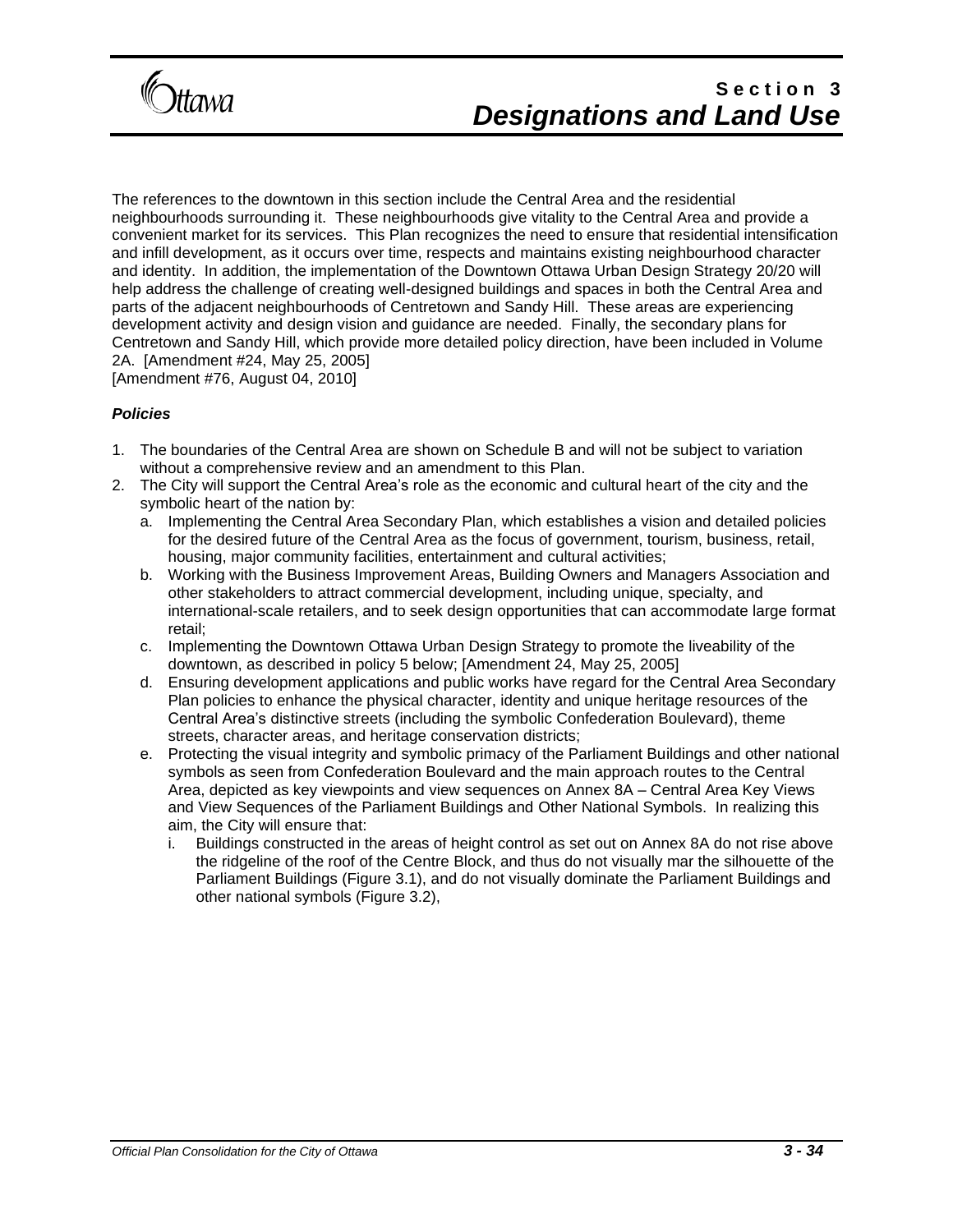



- ii. Buildings constructed in those areas designated on Annex 8A as areas of foreground height control, do not visually obstruct the foreground of views of the Parliament Buildings and other national symbols, as seen from the key viewpoints and view sequences indicated on Annex 8A,
- iii. No building, part of a building, or building roof structure exceeds the angular building height limits that are defined by the perimeter above sea-level heights for each block on Annex 8B – Central Area Maximum Building Heights/Angular Planes, without a thorough analysis of the impact of any projection or protrusion, and without an official plan amendment to Annex 8B,
- iv. For blocks that do not have angular height planes established on Annex 8B, maximum permitted building heights do not violate the intent and aim of this policy, permitted heights are consistent and compatible with building heights generally in the area where no height planes apply, and permitted heights are in keeping with the intent and aim for those areas that are set out by the Central Area Secondary Policy Plan contained in Volume 2, Annex 8C – LeBreton Flats Foreground View Control Planes and as indicated on Annex 8B – Central Area Maximum Building Heights;
- f. Limiting the support of the City to minor variance applications for an increase in building heights provided that:
	- i. The property is located within a block where an angular height plane, as indicated on Annex 8D – Central Area Maximum Building Heights and Annex 8B – Central Area Maximum Building Heights/Angular Planes does not apply, and
	- ii. The increased height will not visually mar the silhouette of the Parliament Buildings or dominate the Parliament Buildings and other national symbols, and
	- iii. The site has not been the recipient of a transfer of floor space index;
- g. Working with federal agencies to encourage the federal government to maintain its concentration of administrative functions in the Central Area;
- h. Working with the public and private sectors to encourage the location in the Central Area of major facilities to enhance existing retail areas, tourist and convention facilities and amenities, and pedestrian and transit travel;
- i. Identifying water and wastewater capacity upgrades to support development in the Central Area as a priority in infrastructure systems rehabilitation.
- 3. The City will promote the Central Area as a vital and active place by:
	- a. Encouraging a range of day/night and year-round activities through such means as extended transit service, and supporting the staging and creation of cultural facilities, festivals, theatre, music, public art, commemorations and other activities and special events;
	- b. In keeping with the Central Area's role as a main tourist destination, supporting the Ottawa Tourism and Convention Authority, National Capital Commission, Parks Canada and other stakeholder initiatives that maintain and develop tourism and convention attractions, facilities, activities and programming; [Amendment #76, August 04, 2010]
	- c. Working with the National Capital Commission, Parks Canada and other stakeholders to: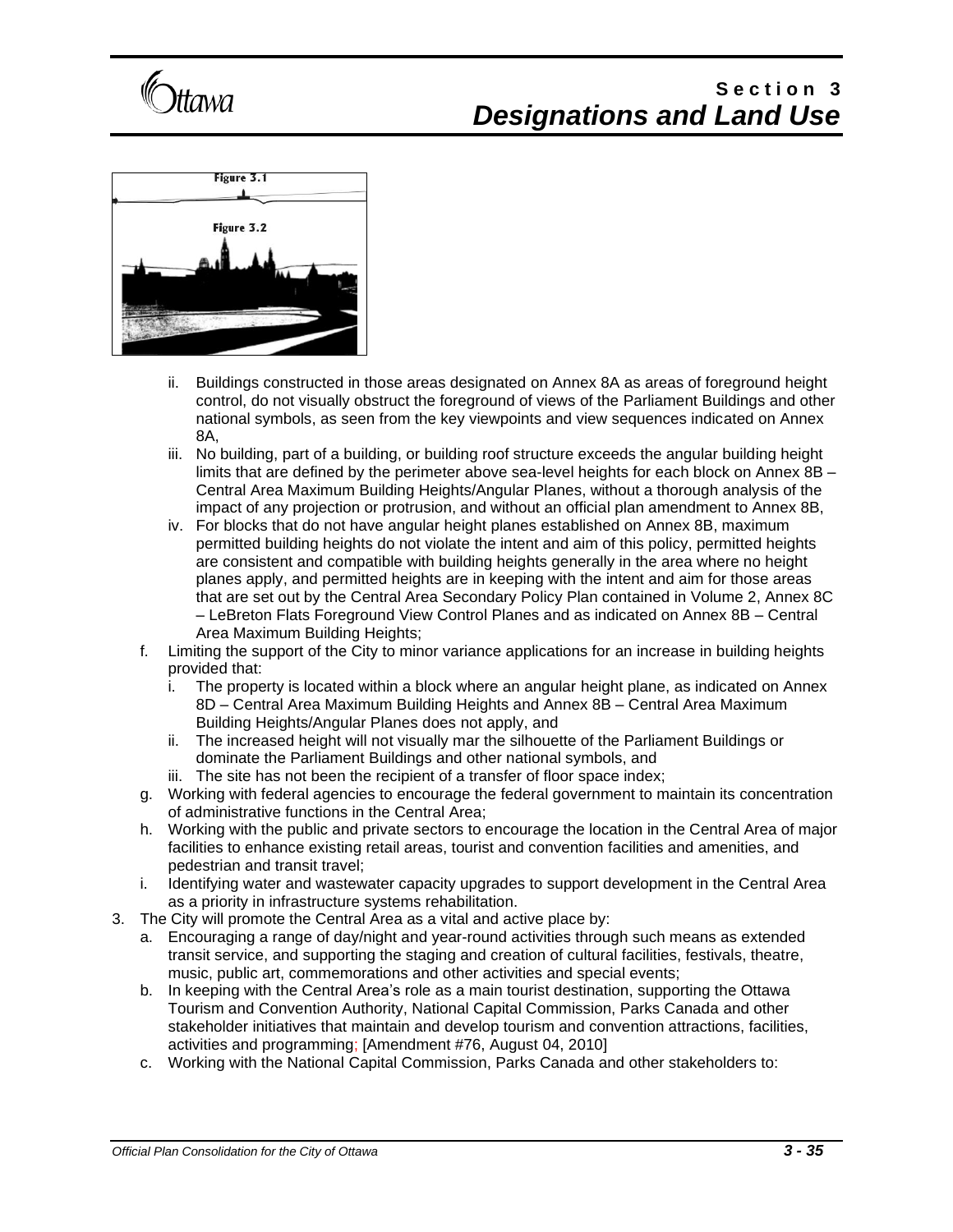

- i. Provide streets, public open space and amenity areas, including improved access to the Rideau River and Canal, which address the needs of Central Area employees, residents, shoppers and visitors, [Amendment #76, August 04, 2010]
- ii. Explore the feasibility of preparing an illumination plan;
- d. Adopting the principles of multi-use, multiple-time/season and multiple-function for leisure resources in the Central Area, particularly those located within and adjacent to schools, churches and offices, by entering into joint-use agreements where appropriate;
- e. Undertaking and implementing a study of leisure resource needs and opportunities, including a strategy that will result in an enhanced distribution and variety of leisure resources in the Central Area;
- f. Supplementing and enhancing the urban forest in the Central Area, by providing vegetation and tree planting in open spaces and amenity areas.
- 4. Residents living downtown serve an essential role in creating a more complete community by supporting its facilities and services. In keeping with the strategic directions set out in Section 2, the City will encourage new infill dwellings in the Central Area and surrounding residential neighbourhoods by: [Amendment #24, May 25, 2005]
	- a. Providing financial incentives, such as exemptions from development charges, building permit fees or other development fees and levies;
	- b. Entering into innovative partnerships arrangements for retention of schools, community centres and day-care facilities.
- 5. The City will enhance the appearance and liveability of the Central Area and the surrounding residential neighbourhoods by:
	- a. Undertaking the following Downtown Ottawa Urban Design Strategy implementation measures, prioritized on an annual basis:
		- i. The 41 targeted strategies shown on Annex 9 (with the exception of targeted strategies 1-6, which are part of the National Capital Commission's core area vision and thus within their jurisdiction to implement) as described in the Central Area Secondary Plan, Centretown Secondary Plan and Sandy Hill Secondary Plan contained in Volume 2A,
		- ii. Public and/or private partnerships to help realize the Strategy's objectives,
		- iii. Streetscape improvements, tree planting, public open space and public art as part of the capital budget for all road and infrastructure renewal and transit improvement programs,
		- iv. Design and/or public realm performance standards as part of the criteria for the sale of City lands, and
		- v. A public open space acquisition program (including privately-owned but publicly-accessible open spaces); [Amendment #24, May 25, 2005]
	- b. Ensuring that all public and private development has regard for the compatibility criteria in Section 2.5.1, the design criteria in policy 6 below and that residential development:
		- i. Contributes to a sense of a human scale,
		- ii. Where appropriate, results in a transition from lower-profile to higher-profile buildings, and vice versa,
		- iii. Minimizes sun shadowing and undesirable wind conditions,
		- iv. Provides adequate visual privacy for proposed residential units, while respecting that of existing nearby units, through such measures as unit siting or orientation, the use of setbacks, landscaping and/or screening,
		- v. Maximizes the exposure of residential units to direct sunlight,
		- vi. Provides usable private outdoor space, such as balconies, as well as usable semi-private outdoor and/or indoor amenity areas, such as meeting and/or exercise rooms, small outdoor landscaped areas, and/or the use of green roof areas for passive outdoor activity,
		- vii. Creates an identifiable entrance, and a strong transition from the public right-of-way through the use of landscape elements, changes in direction, or lighting, and
		- viii. Provides appropriate landscape elements;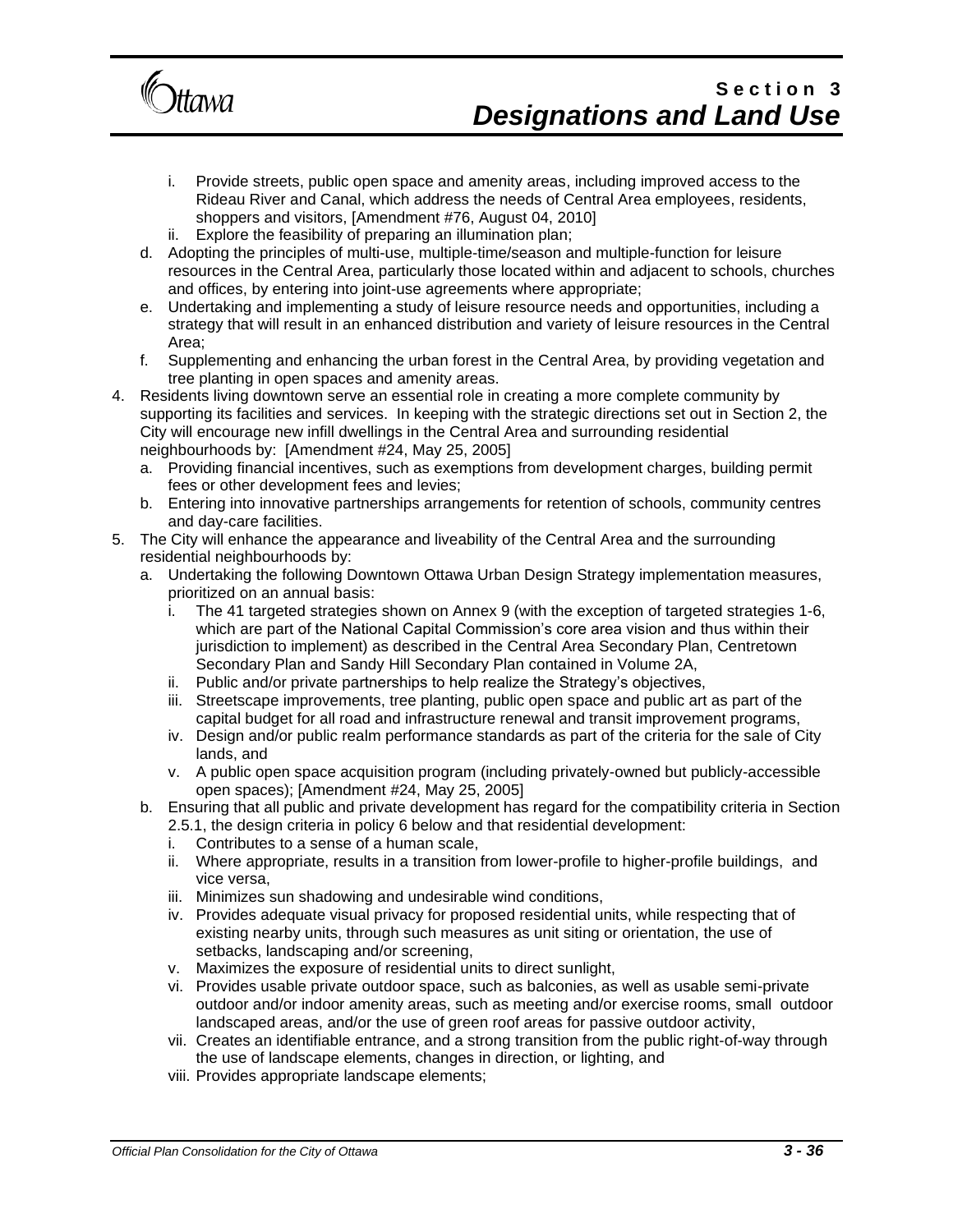

- c. Improving the image of the Central Area and assisting in visitor orientation by enhancing major gateways into the Central Area and Nodes within it. Nodes are points of intensive activity, which provide a focus to public life, such as a marketplace or a significant commemoration landmark. The location of these features are identified on Annex 9 – Central Area Gateways, Nodes and Distinctive Streets; [Amendment #76, August 04, 2010]
- d. Locating all utilities underground in new developments and in areas or streets of historic merit as identified in the Central Area Secondary Plan;
- e. Designating heritage buildings and streetscapes and working with owners to restore and maintain heritage buildings.
- 6. The City shall improve and enhance the pedestrian environment in the Central Area by:
	- a. Providing outdoor/indoor green open space and pedestrian amenity areas (including interim green spaces on vacant lands) such as pocket parks, plazas, green rooftops and/or indoor winter gardens;
	- b. Providing soft and hard landscaping elements, including tree plantings, which contribute and are sensitive to the character of the area;
	- c. Providing sheltered and sunlit seating areas and comfort stations where appropriate;
	- d. Protecting and enhancing established public courtyards, pedestrian malls and circulation systems in the Central Area;
	- e. Preserving the established architectural integrity of existing buildings, streets and areas;
	- f. Ensuring buildings are designed and sited to minimize sun shadowing and provide appropriate wind attenuation, where required, on public open spaces and pedestrian corridors;
	- g. Ensuring the provision of at-grade street-oriented uses with their principal entrances fronting on the sidewalk and providing a continuity of weather protection;
	- h. Considering appropriate safety and public security measures, including, design for safety, lighting and site visibility for all development proposals and public improvements.
- 7. The following streets are recognized as distinctive streets in the Central Area for their unique pedestrian characteristics:
	- a. Confederation Boulevard which extends through the Central Area and links points of political, historical, cultural, and architectural importance within the National Capital Region, serves as a pedestrian and vehicular promenade connecting the national institutions on the banks of the Ottawa River, and provides an important sequence of views of the Parliament Building;
	- b. Sussex Drive as the Mile of History and as a part of Confederation Boulevard, with significant heritage buildings;
	- c. York Street as an entrance to, and promenade through the By Ward Market, with a significant heritage character;
	- d. Metcalfe Street as a pedestrian promenade linking Centretown with the Core, the World Exchange Plaza open space, Sparks Street and Parliament Hill;
	- e. Elgin Street as a significant pedestrian promenade and streetscape linking Centretown to the Core, the Canal, and Parliament Hill;
	- f. Kent Street as an important pedestrian promenade linking Centretown to the Core, Sparks Street and Parliament Hill; and
	- g. Booth Street, north of Scott/Wellington/Albert Street, as a significant pedestrian promenade and vehicular route, which provides commuter access to and from the Central Area, a link with the existing community, access to the rapid-transit station, and which will serve as the mainstreet focus of LeBreton Flats.
	- h. King Edward Avenue, also designated a Traditional Mainstreet in its extent beyond the Central Area, as a major entrance gateway into Ottawa from Quebec, with significant potential for residential and other types of intensification and a new role as a unifying element between East and West Lowertown once the truck route is relocated to a new inter-provincial bridge. [Amendment #76, August 04, 2010]
- 8. To give walking, cycling and public transit priority in the Central Area: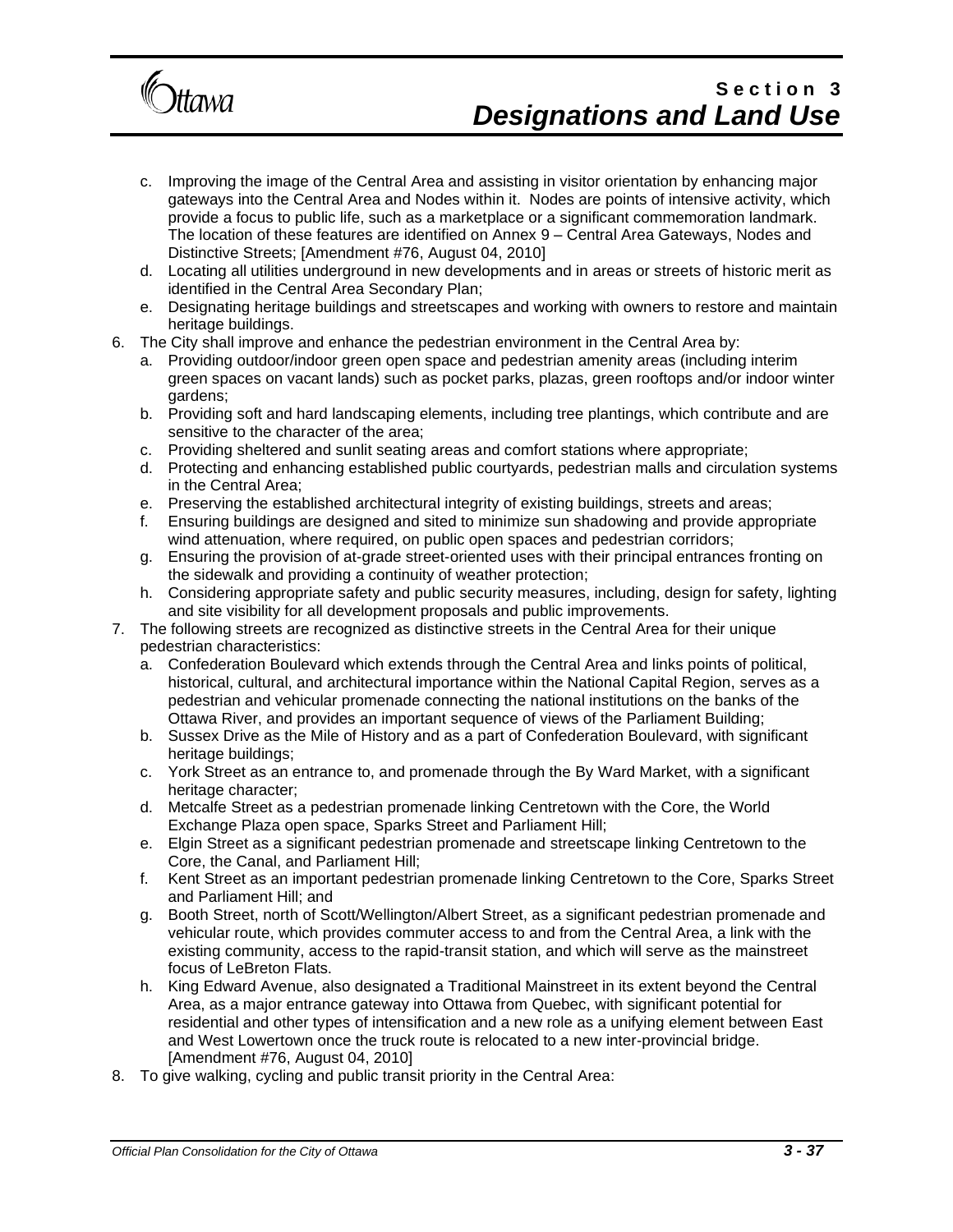

- a. Before the five-year review of this Plan, the City will undertake and implement a multijurisdictional transportation strategy for the Central Area, including traffic measures in residential areas and a pedestrian circulation plan to designate pedestrian corridors and create predominately at-grade pedestrian links between different parts of the Central Area and leisure, shopping, employment and transit facilities;
- b. The Transportation Master Plan will include provisions for a transportation system that reduces the use of automobiles and encourages the use of walking, cycling and public transit as the principal means of access to and mobility within the Central Area, particularly between east and west of the Canal;
- c. The City will, working with other levels of government, remove Rideau Street and King Edward Avenue from the City's identified truck route system upon the completion of a new inter provincial corridor to accommodate trucks; [Amendment #76, August 04, 2010]
- d. Pedestrian movements will occur primarily at grade along public streets. Above- and belowgrade pedestrian connections will be limited to strategic locations that ensure the prominence of at-grade movement and that:
	- i. Link changes in grade due to topographical features or physical barriers,
	- ii. Provide direct and identifiable access to rapid-transit stations and major public short-term parking facilities,
	- iii. Provide mid-block connections to pedestrian corridors, where practical.
- 9. The City will ensure that parking and loading facilities address the unique role of the Central Area and contribute to an enjoyable, safe and secure pedestrian environment by:
	- a. Facilitating, possibly with partners, the provision of moderately-priced, short-term parking and loading facilities to serve the retail and commercial sectors and the tourism industry and limiting the provision of long-term parking that would be attractive to commuters;
	- b. Discouraging the provision of temporary surface parking lots on vacant sites, and requiring new temporary surface parking lots within the Central Area to obtain a rezoning to assess their impact on the pedestrian environment, particularly abutting pedestrian corridors or theme streets. Theme streets are predominantly linear shopping streets with associated additional land uses, a unique physical character and a unifying theme. Where temporary surface parking is permitted by a rezoning, the City will require that the visual appearance of such parking areas is enhanced and screened through the use of substantial vegetation, while ensuring adequate public safety;
	- c. Requiring all permanent parking required by or associated with new development to be located within a parking structure above or below grade;
	- d. Reclaiming the public right-of-way, where it is encroached upon by existing surface parking lots, for tree planting and landscaping; [Amendment #24, May 25, 2005]
	- e. Implementing this parking policy, subject to the following design criteria, when reviewing development proposals:
		- i. Where such parking is provided above-grade within a structure, the exterior design of the development, particularly the lower levels, shall contribute to an enjoyable street environment by creating visual interest through the use of architectural detail, materials, and/or texture, and by respecting the character of nearby buildings,
		- ii. The interior design of parking areas shall maximize safety and minimize potential crime or vandalism through such measures as the provision of appropriate lighting, visibility, and security features,
		- iii. For mixed-use developments containing residential units, parking areas should be dedicated for the exclusive use of residents and separated by design or distance from other parking areas or other uses except where parking facilities can be shared with these other uses so as to provide adequate, safe, secure and convenient parking for residential use.
- 10. Within the Central Area, Zoning By-law amendments for new drive-through facilities will not be permitted in the Official Plan at locations where they would interfere with the intended function and form of the Central Area designation. Proposals for new drive-through facilities within the Central Area designation will be subject to concurrent applications for a Zoning By-law amendment and site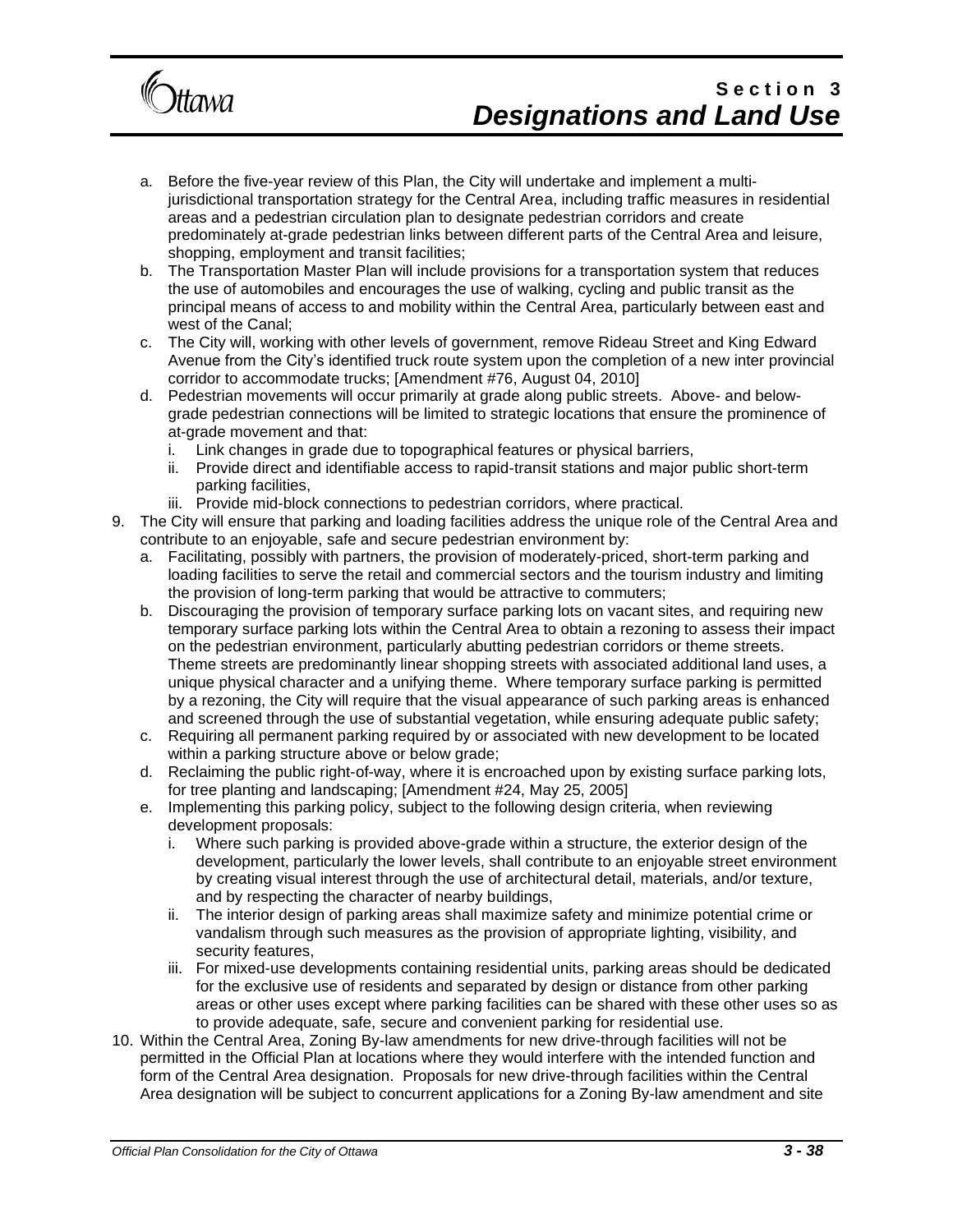

plan approval. Such applications will only be considered for approval in circumstances where: the location, design, and function of the drive-through facility, including the associated queues, maintains the intent of the Official Plan and any applicable Secondary Plan; does not change the continuity and character of the existing streetscape; considers the impact on the pedestrian and/or cycling orientation of the land use designation; and, where pedestrian movement into and through the site can be maintained. Additional matters to be addressed may include: the nature of surrounding uses; the character of the area and theme of the street as set out in any applicable Secondary Plan; proximity to heritage resources; and opportunities for the integration of the drive-through facility with other uses within the area. [Amendment #84, April 16, 2010]

#### **Exceptions***:*

11. Despite the provisions of Section 3.6.6 Policy 2(e) ii relating to the angular building height limits as shown on Annex 8B, within an area measuring 378 square metres at the north west portion of the block on Annex 8B which covers the lands known municipally as 11 Colonel By, may be up to 134.1 metres above sea level in height. [Amendment #157, October 14, 2015]

### **3.6.7 – Major Urban Facilities**

[Amendment #28, July 13, 2005]

Certain types of uses, while constituting a legitimate and essential component of the community, share characteristics that require special land-use considerations. These uses are considered appropriate in only a limited number of urban designations. The types of uses that fall within this category include:

- Hospitals;
- Universities and community colleges;
- Major sports, recreational and cultural facilities of a scale similar to Lansdowne Park, Lynx Stadium, The Canadian Tire Centre, the Canada Science and Technology Museum and Ben Franklin Place; [OMB decision #2649, September 21, 2006]
- Major shopping centres (over 50,000 square metres gross leaseable area). [Amendment #150, December 21, 2017]

These Major Urban Facilities are typically distinguished by a number of unique characteristics. They usually service the entire city or large parts of it, and may even draw from beyond the boundaries of Ottawa. Large numbers of people require convenient access to these facilities. Some exert a concentrated demand on the transportation, water and wastewater systems that may peak at particular "event" times, while others operate more or less continuously over a 24-hour period. They typically require and occupy large sites that may represent a significant source and supply of open space in the city. All have the potential to exert varying degrees of impact upon neighbouring residential areas. Occasionally, there may be merit in combining these uses with other complementary ancillary uses on the same site in recognition of the potential for achieving mutually supportive relationships with other parts of the community.

Due to the scale of Major Urban Facilities and the potential impact that they may have on adjoining areas, the City will ensure that they develop in a form that is compatible with and in a manner that respects their neighbours. Further, there may be benefits to the community as a whole through the provision of a wider range of complementary or ancillary uses on sites of some Major Urban Facilities. Examples of some relationships that could prove to be mutually supportive include such things as an independent research laboratory on a university campus or the addition of residential uses to a major shopping centre. The City will consider supporting such requests on an individual basis.

#### *Policies*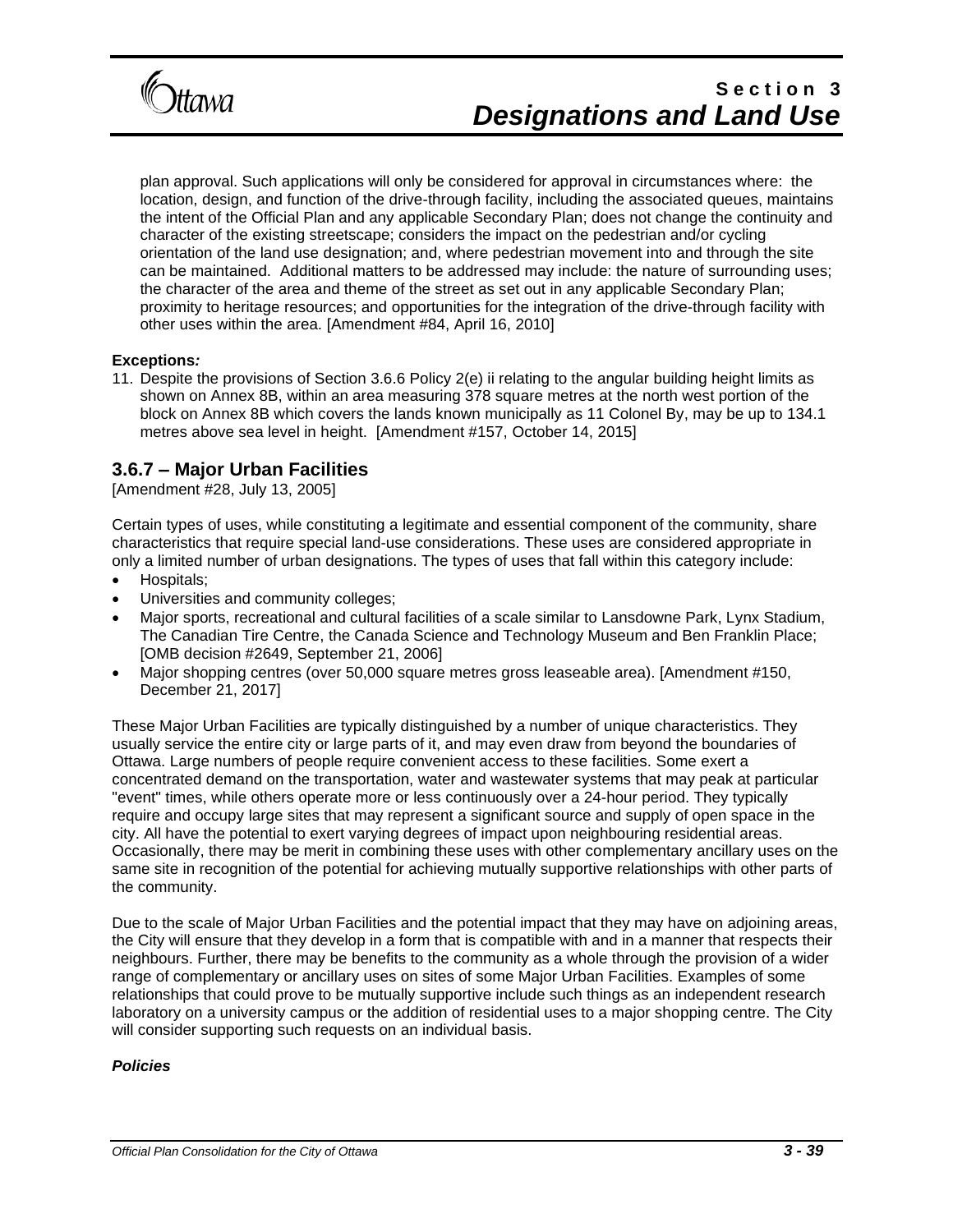

- 1. Major Urban Facilities are not shown on the schedules of this Plan, but will be permitted by amendment to the zoning by-law within the following designations:
	- a. General Urban Area;
	- b. Central Area;
	- c. Mixed Use Centre;
	- d. Arterial Mainstreet.
- 2. This Plan does not support the location of Major Urban Facilities in a rural designation. Any application to amend this section of the Plan to permit such a use in the rural area will be evaluated on the basis of:
	- a. Evidence that a suitable site for the proposed use is not available within the urban area;
	- b. A transportation impact study;
	- c. A study to indicate how water and wastewater services will be provided and to address:
		- i. The definition of the Public Service Area boundary and the terms of provision of service,
		- ii. The mechanisms for financing capital costs, operating costs and infrastructure replacement reserve costs;
	- d. An identification and assessment of the potential impacts of the Major Urban Facility upon adjacent land uses and how these impacts will be addressed;
	- e. Where the proposed Major Urban Facility is proposed to be located within the Agricultural Resource Area, evidence:
		- i. That there are no reasonable alternative locations available in the rural area, and
		- ii. That there are no reasonable alternative locations in the Agricultural Resource Area with lower priority agricultural lands;
- 3. Notwithstanding the above policies requiring that Major Urban Facilities locate in the urban area, in order to facilitate the development of the Central Canada Exhibition on the property known municipally as 4980 Albion Road (being part of Lot 25, Concession 3, Rideau Front), "exhibition" and "fairgrounds" are also permitted in addition to those uses permitted in the General Rural Area designation, at this location.
- 4. Notwithstanding the above policies requiring Major Urban Facilities to locate in the urban area, in order to recognize the Rideau Carleton Raceway and Slots facility, located on lands legally described as part of the South Half of Lot 24, Concession 4, Rideau Front, Gloucester, being Parts 5 and 11 on Plan 4R-15731; Parts of lots 23 and 24, Concession 4, Rideau Front, Gloucester, being Part 2 on Plan 4R-15731; and consolidation of various properties: Part of lot 24, Concession 4, Rideau Front, Gloucester, Being parts 3, 4, 6, and 7 on Plan 4R-15731, an exhibition grounds for the viewing of horse racing, gaming premises as defined in the *Gaming Control Act* and related uses are also permitted in addition to those uses permitted in the General Rural Area designation, in this location; [Amendment #12, September 8, 2004].
- 5. New Major Urban Facilities will:
	- a. Be located at a rapid-transit station or on a Transit Priority Corridor; and; [Amendment #76, August 04, 2010] [Amendment #150, December 21, 2017]
	- b. Have direct access to an arterial road.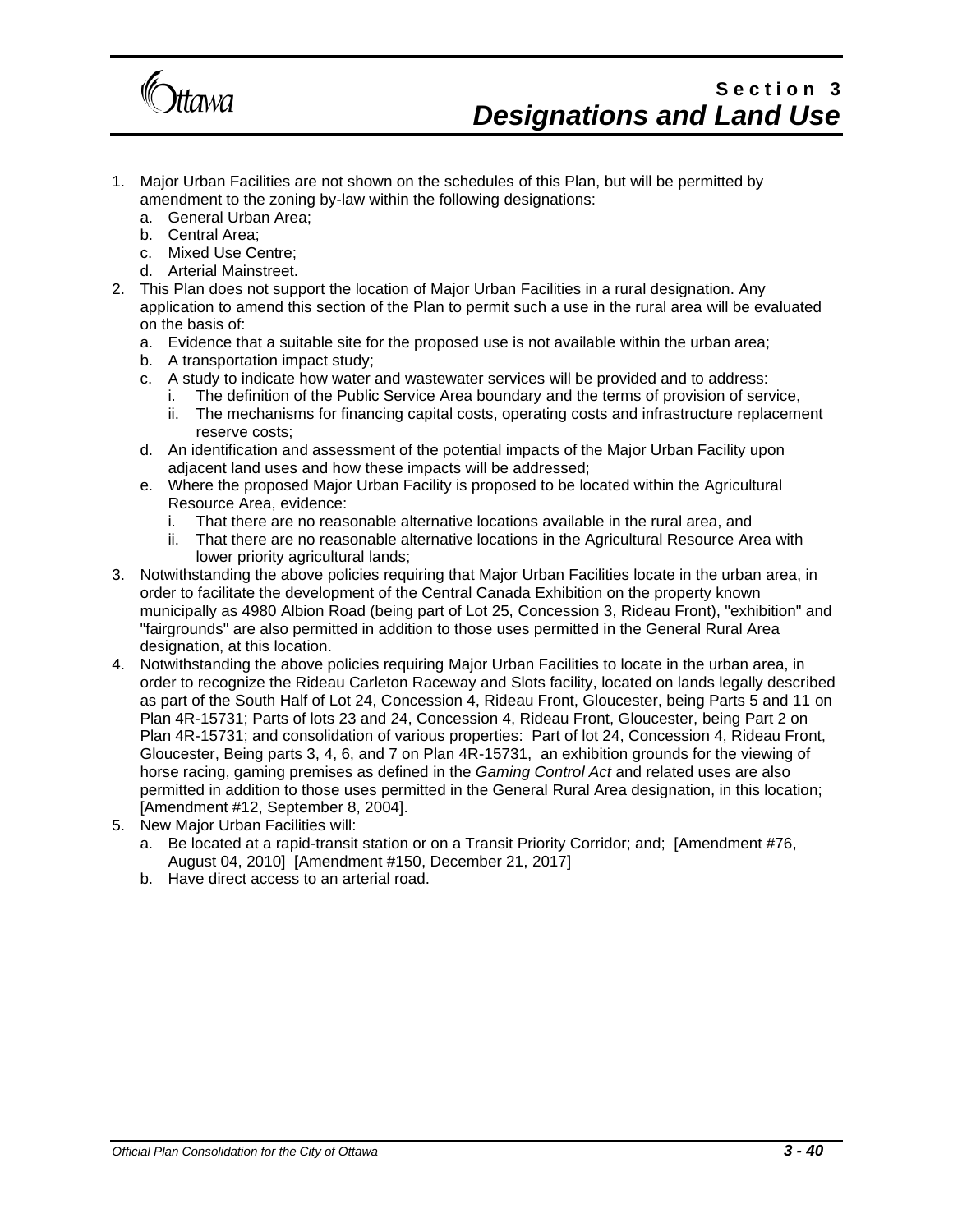

- 6. Major Urban Facilities will be established by an amendment to the zoning by-law. In considering such an amendment, or when considering an application to expand an existing facility, the City:
	- a. Will require the completion of a transportation impact study;
	- b. Will assess the proposal in light of Section 2.5.1 and Section 4.11;
	- c. May require the completion of an image analysis of the site, particularly where the proposal is located within the Central Area or in situations where the proposal is to be of medium or high profile. The image analysis will:
		- i. Establish the contextual relationship of the proposed development in relation to adjacent buildings, streets and natural or built areas in both a written and 3-dimensional visual format by showing how the proposed development will fit into the existing context,
		- ii. Document the perceptions of the existing physical environment as held by interested stakeholders, including the community,
		- iii. Demonstrate that new development will not jeopardize the integrity of features such as heritage buildings or environmental resources,
		- iv. Recommend appropriate built form solutions that will enhance the context in which the proposal will be built.
- 7. The City recognizes the importance of the services provided by universities and colleges, their need for continued growth, and their contribution to the city's economy. The City will work with these institutions to find creative solutions that will provide the flexibility to respond to their changing program, service, research, ownership, partnership, funding and market opportunities.
- 8. In considering an amendment to the zoning by-law or other planning applications to establish a new or expand an existing Major Urban Facility, the City will determine:
	- a. Minimum/maximum site area requirements;
	- b. Maximum density, building height and setback requirements;
	- c. The provision of adequate on-site parking;
	- d. Traffic circulation patterns, including pedestrian, cyclist, transit and vehicles;
	- e. The adequacy of existing water, waste water and stormwater services;
	- f. The provision of landscaping and buffering;
	- g. How the provisions of Section 4.3 regarding development at transit stations have been met.
- 9. The City will identify the implications of the long-term expansion needs of a Major Urban Facility with respect to the matters in policy 8 above and will ensure that the means to address and mitigate the impacts of the Major Urban Facility on the surrounding community and natural features are taken into account.
- 10. In considering an amendment to the zoning by-law to permit ancillary uses to be established on the same site as Major Urban Facilities, the City will require that:
	- a. The ancillary uses are secondary to and supportive of the primary use;
	- b. The addition of ancillary uses does not result in a scale or character of development that is incompatible with adjacent residential uses.
- 11. A major shopping centre is defined as a shopping and commercial service facility having more than 50,000 square metres of gross leasable area and that includes:
	- a. A group of retail and commercial service establishments that is planned and managed as an operating unit;
	- b. Retail concentrations in multiple ownership planned as a unit and which may include freestanding buildings and other forms of development. Approval of a master site plan that addresses matters in common such as orientation to the street, circulation, access and egress and parking will be required.
- 12. Consistent with Section 2.5.1 and Section 4.11, where major shopping centres are created through redevelopment of existing retail sites, the new development will be encouraged to locate close to the street, provide multiple and direct retail frontages onto sidewalks, and reconfigure parking to occupy the interior of the property. [Amendment #28, July 13, 2005]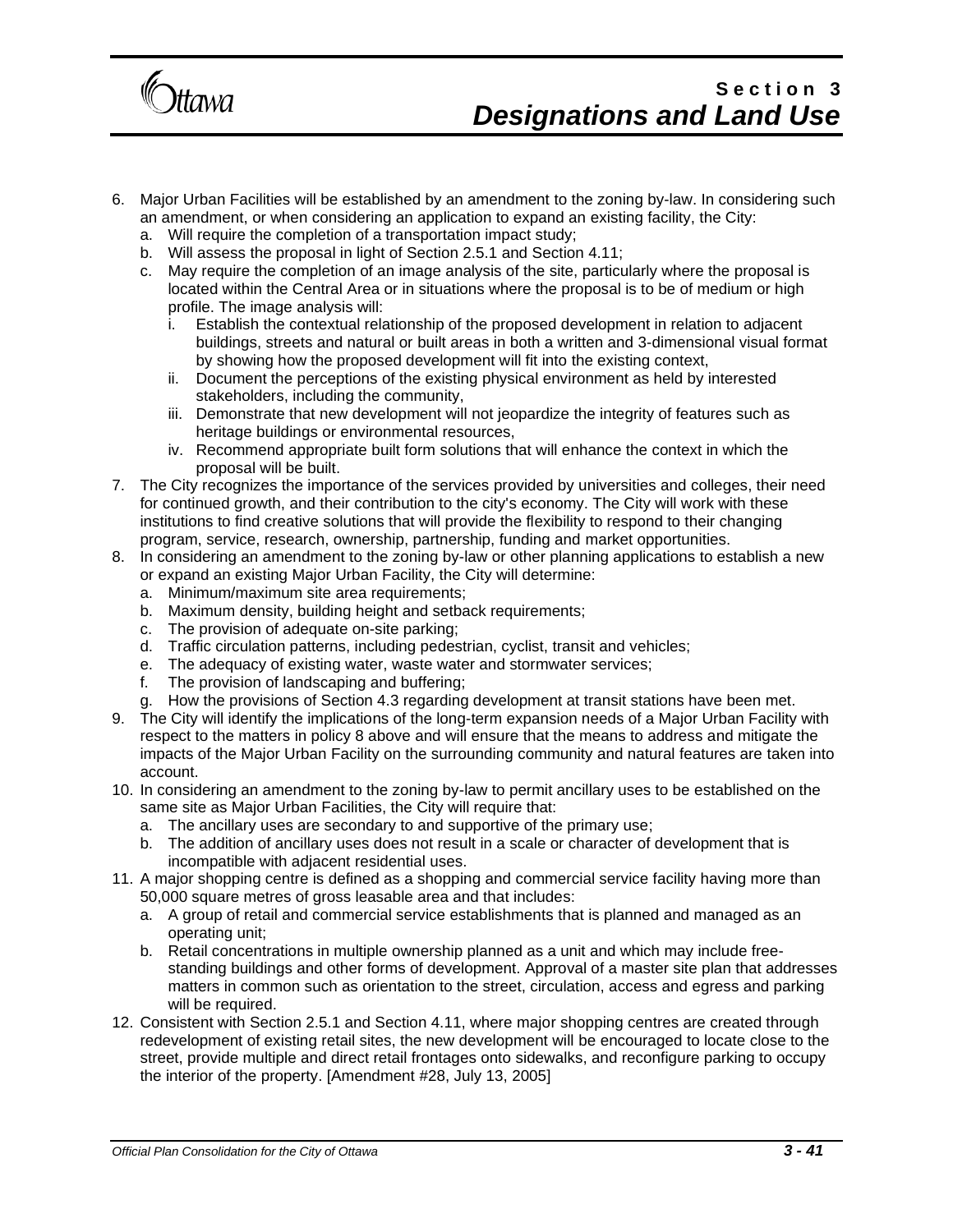

### **3.7 – Rural Designations**

### **3.7.1 – Villages**

There are 26 Villages, scattered throughout the city's rural area, identified on Schedule A. These Villages will continue to vary in size and character. Villages play a significant historical role: they typically developed at the junctions of major roads and railways where they could efficiently provide retail, educational and other services to the surrounding rural communities. Development in villages traditionally occurred on smaller lots serviced by private wells and septic systems. Today a number of the villages support development on full or partial municipal services. [Amendment 150, December 21, 2017]

Many of the larger Villages that have historically functioned as service centres for the surrounding rural areas will continue to do so. In these Villages, the City will encourage the delivery of municipal and community programmes and facilities, the development of residential uses in a variety of forms and modest employment opportunities, in the form of commercial, tourism and small-scale industrial development. Preservation of these villages and their traditional functions is critical to the continued vitality of the rural area. Large and medium scaled villages contain the majority of new housing in the rural area. Development in smaller villages may continue to develop at modest levels. [Amendment 150, December 21, 2017]

#### *Policies*

#### **Locations and Distribution of Villages** [

- 1. Villages are designated on Schedule A with the intent of permitting a variety of land uses to provide for the daily needs of the rural community and to ensure that they remain distinctly rural in character and scale.
- 2. Villages vary in size and function and have different needs with respect to land-use plans. [OPA 76, OMB File # PL100206, November 25, 2011]
- 3. Changes to Village boundaries will be considered in the context of Section 2.2.1 of this plan. [OPA 76, OMB File # PL100206, November 25, 2011]

#### **Plans for Villages**

- 4. The intensity and distribution of land uses within a Village will be determined in the context of:
	- a. Any plan for the Village contained in Volume 2, or a community design plan where such a plan has been undertaken;
	- b. The ability to support development on private water and wastewater services or on municipal services where such exist. [Amendment #150, December 21, 2017]
- 5. The City will undertake a review of Village Plans on a five year basis that includes:
	- a. an analysis of changes in the previous five years;
	- b. a review of any existing secondary plan or community design plan for the village;
	- c. at least one public meeting to consider needs and challenges;
	- d. a report to Council on the Village and any required policy initiatives.

[OPA 76, OMB File # PL100206, November 25, 2011]

6. Community design plans for Villages will be consistent with Section 2.5.6 of this Plan. First and foremost, the participants will develop a vision for the village and identify the qualities and characteristics of the village that should be preserved while recognising that other aspects may change. [OPA 76, OMB File # PL100206, November 25, 2011]

#### **Permitted Uses in Villages –**

7. Permitted uses will include: residential and retail and commercial service facilities of up to 10,000 square metres gross leaseable floor area, restaurants, offices and personal service establishments light industrial uses, institutional uses such as schools, community meeting and recreational buildings and facilities, places of worship, and public open space. Notwithstanding this limit, the Manotick Mews, as identified in the Manotick Secondary Plan, may accommodate up to 11,000 square metres gross leasable area. [Amendment 12, September 8, 2004; [Amendment #28, July 13, 2005]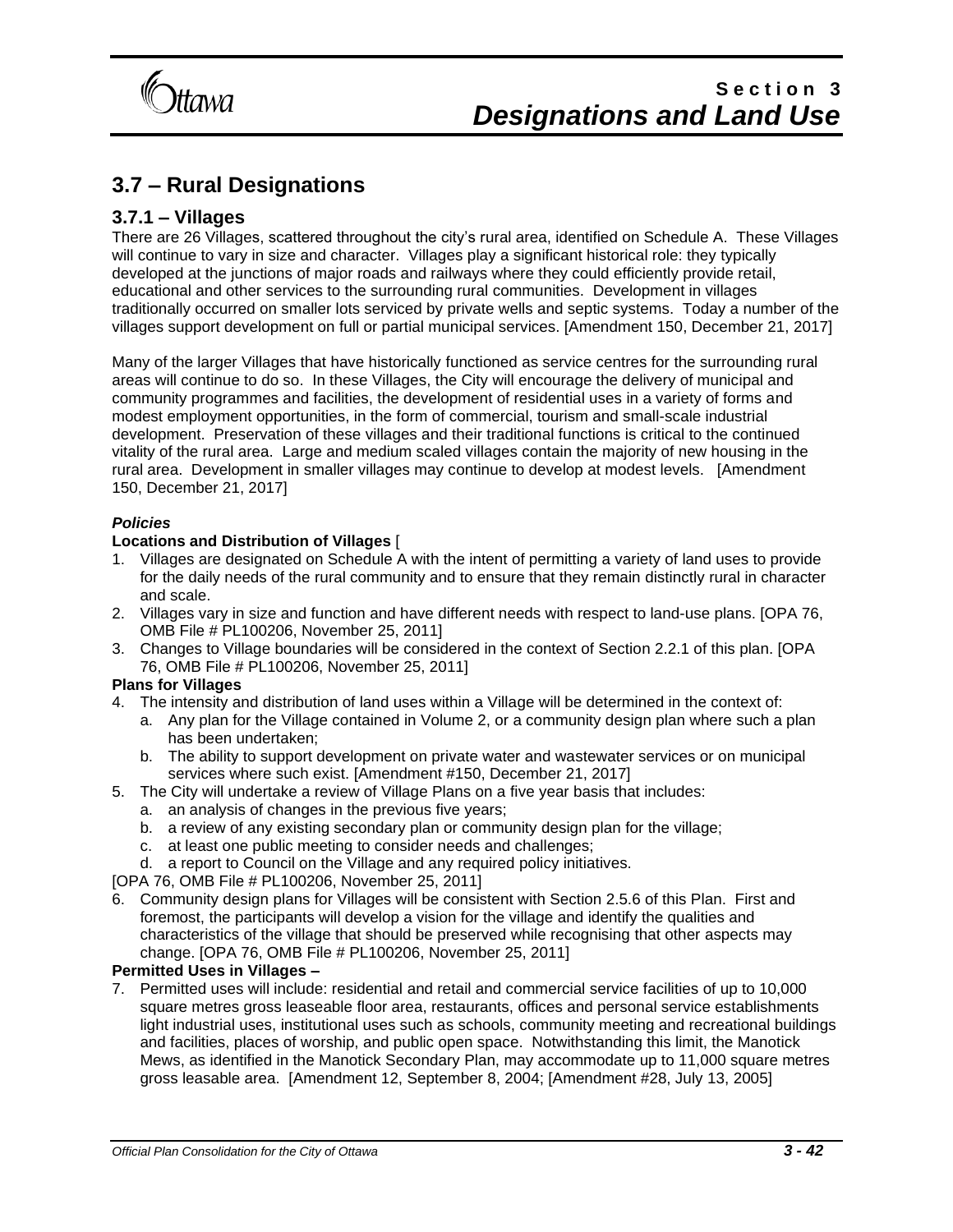

[Amendment #76, August 04, 2010] [Amendment #162, March 3, 2016] [Amendment #150, December 21, 2017]

- 8. The Zoning By-law will establish zones that are consistent with the distribution of uses provided for in the Village plans found in Volume 2. The zoning by-law will also support development that reinforces the historical character of Village core areas and mainstreets by permitting a mix of land uses, encouraging a pedestrian-friendly streetscape and regulating the scale of development. [Amendment #28, July 13, 2005] [Amendment #76, August 04, 2010]
- 9. Industrial uses with characteristics that are likely to impact negatively on adjacent residential uses by virtue of matters such as noise, fumes, heavy equipment movement or external storage of large amounts of materials will not be permitted in a Village, but will be directed to an appropriate urban location or General Rural Area. [Amendment #76, August 04, 2010]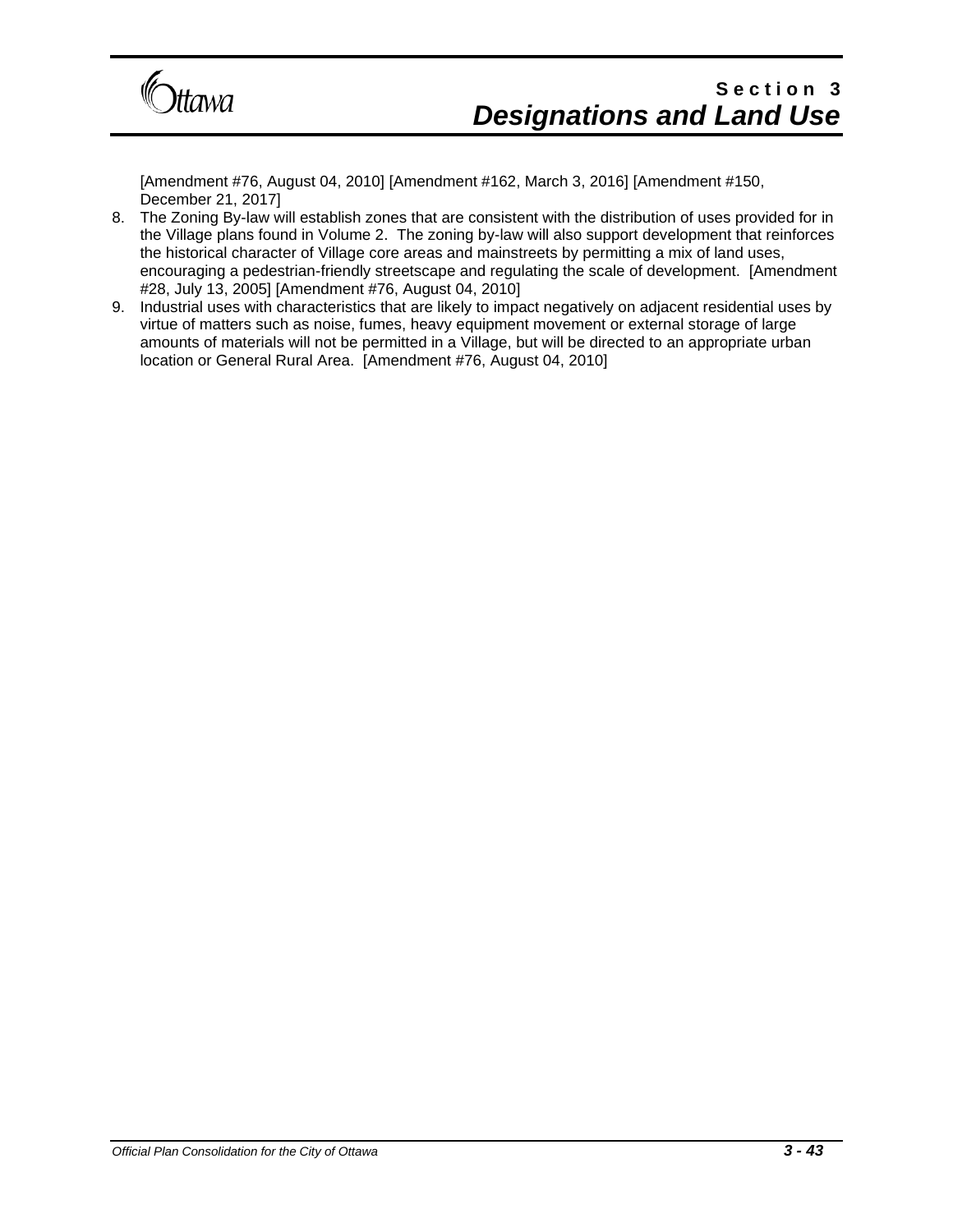

#### **Building Liveable Communities**

- 10. A wide range of housing forms to meet the needs of the Village's population will be permitted in Villages. The form and scale of development will be limited by the available servicing methods and subject to the policies of Section 4.4 on water and wastewater servicing. Where new lots are proposed for residential purposes that rely upon private services, the minimum lot size shall be 0.4ha. [Amendment #14, September 8, 2004] [Amendment #76, August 04, 2010] [OMB Decision June 17, 2016]
- 11. The City will encourage the achievement of affordable housing targets in villages, as defined in Section 2.5.2, to the extent that servicing methods allow for a variety of housing forms. [Amendment #76, August 04, 2010]
- 12. When reviewing development applications, the City will consider:
	- a. The relevant provisions of the village secondary plan or community design plan; [Amendment #150, December 21, 2017]
	- b. Those matters addressed in Section 2.5.1 and Section 4.11 related to compatibility and community design;[Amendment #28, July 13, 2005];
	- c. For development in the core area or mainstreet, how the development or use impacts the viability of these areas and enhances the typical mixture of residential, community and commercial uses;
	- d. Whether the proposed development is located on a road with sufficient capacity to accommodate the anticipated traffic generated;
	- e. How the development supports a pedestrian and cycling environment and links the site to the surrounding neighbourhood;
	- f. How the application of good design is used to ameliorate the effects of a higher intensity use of land on the surrounding uses;
	- g. The extent to which greenspace targets in Section 2.5.4 are met;
	- h. In the case of retail, commercial proposals:
		- i. The extent to which community-serving uses will be provided as part of the development,
		- ii. The orientation of multiple building entrances and storefront windows to the street,
		- iii. The use of minimal or no building setbacks from the street and location of parking to the side or rear of the building,
		- iv. The feasibility of achieving development of more than one storey. Where the predominant form of development is two storeys or more, single-storey development will be discouraged;
	- i. In the case of uses requiring large land areas for outdoor storage, sale or service of goods, other than uses that do not operate year-round and can be considered a common component of a permitted use, such as a garden centre in association with a retail use: [Amendment 28, July 13, 2005]
		- i. Such uses are only located on an arterial road but not located in identified core area or mainstreet locations,
		- ii. Most of the site's street frontage is occupied by buildings,
		- iii. The visual impact of outdoor storage or parking on adjacent uses and from the street is minimized through appropriate means;
	- j. The demand that the use will raise to extend Public Service Areas or expand capacity in public water and wastewater services; and
- k. Any other applicable policies found within the Official Plan related to development review.

[Amendment #76, August 04, 2010]

13. Consistent with village rural character, drive-through facilities and principal use parking lots will not generally be permitted in Village Core areas. However, there may be exceptional circumstances where these uses may be located in a Village Core through concurrent applications for zoning by-law amendment and site plan control approval where the intent of the policies for the Village designation and all other policies in the Plan can otherwise be maintained. Under these circumstances, surface parking and drive-through facilities will not be permitted between the building and the street. When reviewing such applications to permit a drive-through facility or principal use parking lot, consideration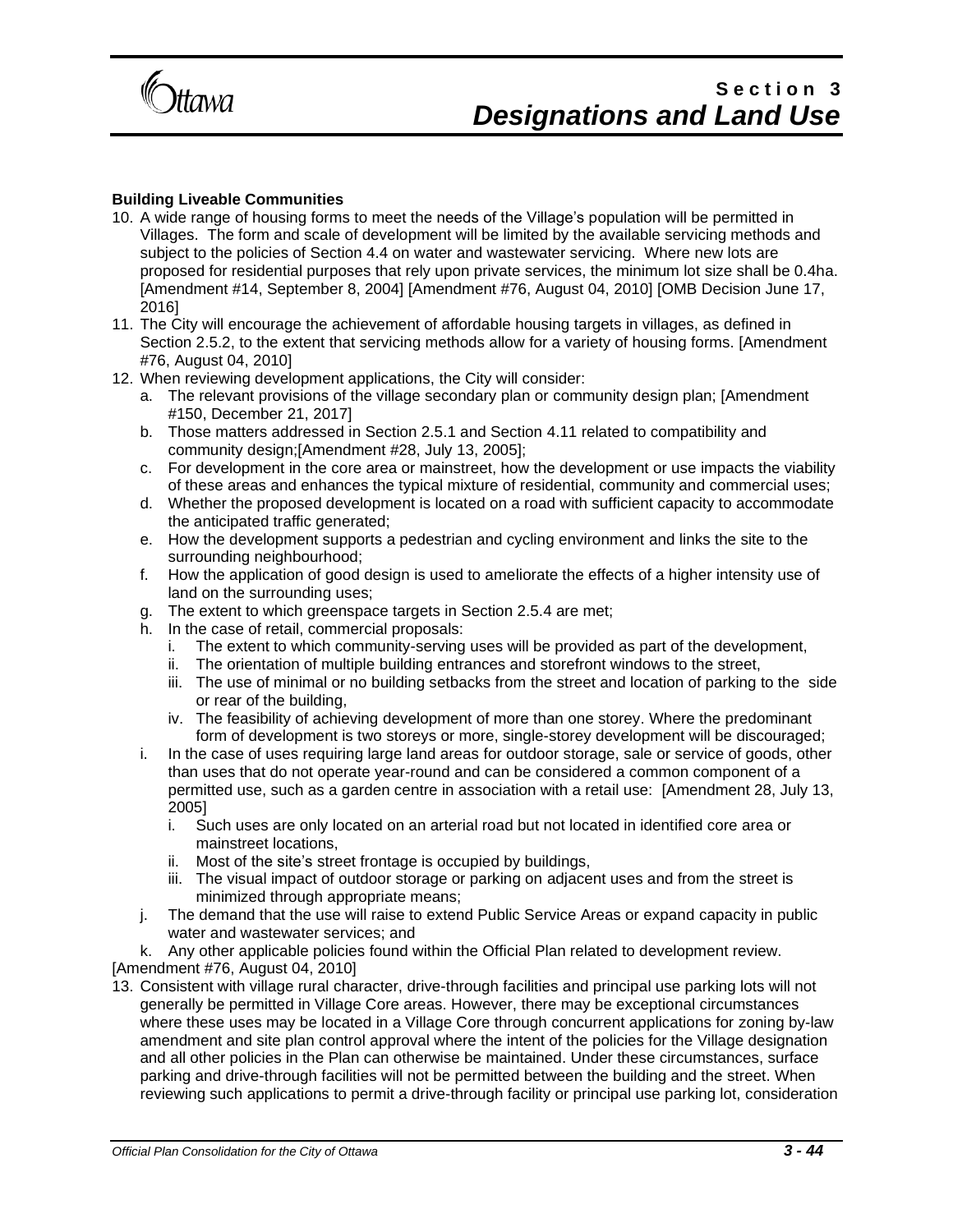

must be given to the dimension, location and number of vehicular accesses, and appropriate means such as coordinated landscaping, tree planting and pedestrian amenities must be provided to minimize the interruption of the Village Core streetscape. The location of driveways and queuing lanes will also be considered with regard to minimizing impacts on adjacent uses, and fencing and landscape buffers abutting property lines will be used to address impacts on adjacent uses. Consideration will be given to the siting and design of buildings or structures and the location of driveways and queuing lanes when a drive-through facility or principal use parking lot is proposed in a heritage context.

14. The design of parking areas that are accessory to a permitted use in a Village Core that are subject to site plan control approval will be reviewed according to the same design considerations as a principal use parking lot in policy 3.7.1.13. [Amendment #101, July 17, 2012]

[Amendment #76, August 04, 2010]

#### **3.7.2 – General Rural Area**

The General Rural Area contains a variety of land uses, such as farms, rural housing, wood lots and forests, small industries, golf courses, and in many places, existing clusters of residential subdivisions and severances and commercial development. The intent of this designation is to accommodate a variety of land uses that are appropriate for a rural location and to limit the amount of residential development such that development will not preclude or resist continued agricultural and or other rural non-residential uses. [Amendment #150, December 21, 2017]

#### *Policies*

#### **Purpose**

- 1. General Rural Areas are designated on Schedule A with the intent to provide:
	- a. A location for agriculture and for those non-agricultural uses that, due to their land requirements or the nature of their operation, would not be more appropriately located within urban or Village locations;
	- b. For a limited amount of residential development by severance and other rural and tourist service uses that do not conflict with a) above. [Amendment #150, December 21, 2017]

#### **Environmental Impact Statement**

- 2. Development proposals within the General Rural Area may impact on natural heritage features that are not designated in this plan. Development and site alteration as defined in Section 4.7.8 will not be permitted for :
	- a. Any development permitted under the policies of this plan within the feature;
	- b. Any development permitted under the policies of this plan within 120 metres of the boundary of a natural heritage feature ;

unless an Environment Impact Statement demonstrates that there will be no negative impacts as defined in Section 4.7.8 on the natural features within the area or their ecological functions. The requirements of the Environmental Impact Statement may vary, as described in Section 4.7.8. [Amendment #76, Ministerial Modification #36, August 17, 2011]

3. Section 5 of this plan identifies those circumstances under which the City will acquire land in the General Rural Area designation when requested to do so by the landowner. [Amendment #76, OMB File # PL100206, April 26, 2012]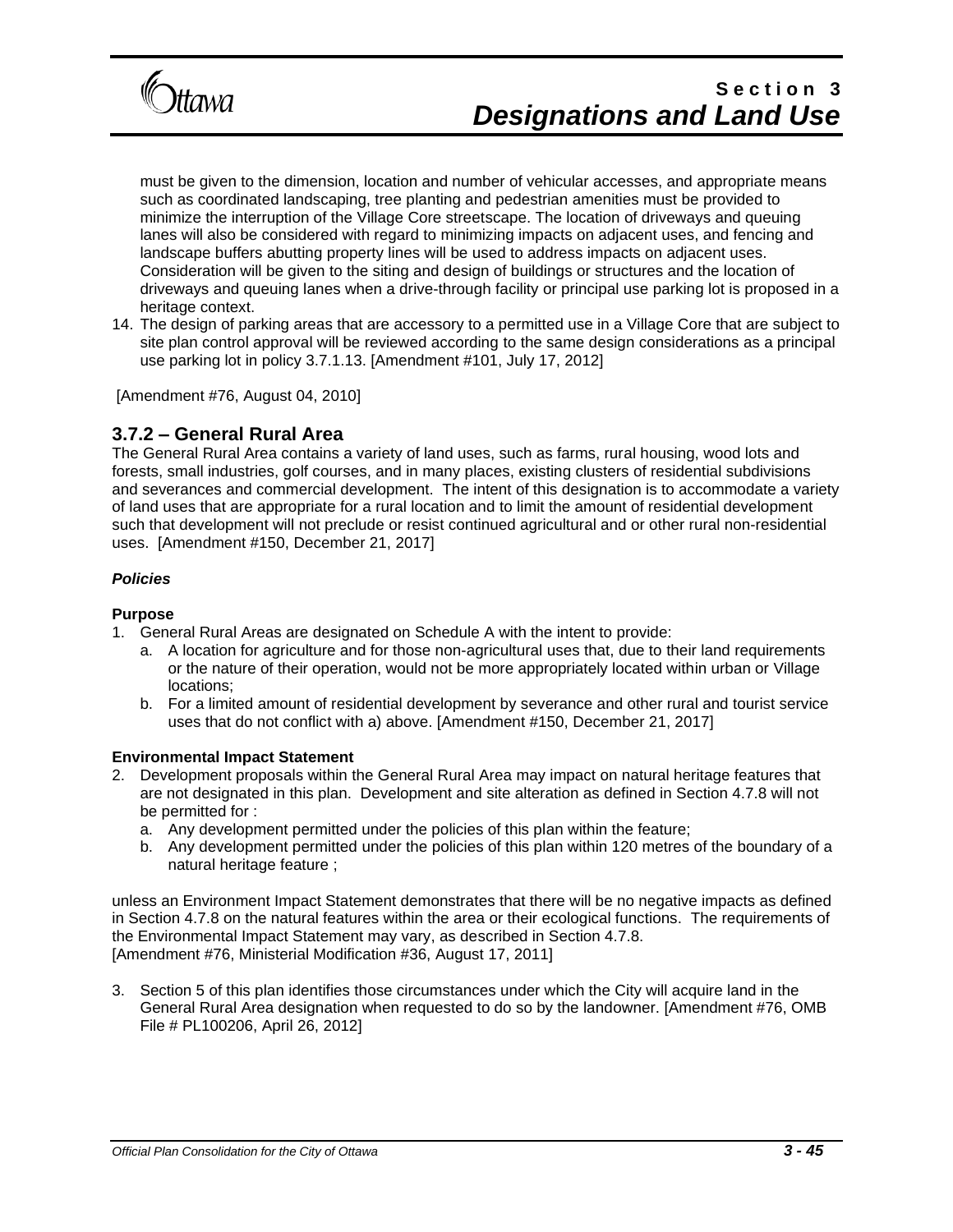

#### **Permitted Uses**

- 4. The following uses will be permitted within the General Rural Area without requiring a zoning by-law amendment:
	- a. Agricultural uses, forestry and conservation, and natural resource management activities;
	- b. Residential uses on existing lots of record and on new lots created by severance as provided for by this Plan;
	- c. Animal boarding, breeding, and training facilities, including stables;
	- d. Bed and breakfast establishments;
	- e. Open space;
	- f. Cemeteries.

#### [Amendment #76, August 04, 2010]

- 5. A zoning by-law amendment will be required where any of the following are proposed in General Rural Areas: [Amendment #180 November 8, 2017] [Amendment #259, August 11, 2021]
	- a. Agriculture-related commercial or industrial uses, or increases to the permitted size of an agriculture-related industrial or commercial use. [Amendment #180, November 8,2017] [Amendment #259, August 11, 2021]
	- b. New recreational commercial and non-profit uses, such as golf courses, driving ranges, mini putt operations, campgrounds, outdoor theme parks, sportsfields or similar uses that do not constitute Major Urban Facilities as described in Section 3.6.7; [Amendment #76, August 04, 2010]
	- c. New sand and gravel pits and underground mining for any mineral resources, subject to Section 3.7.4;
	- d. Other new non-residential uses that would not be better located within a Village or Rural Employment Area and which are in keeping with the rural character or those uses that meet the needs of the travelling public, such as a restaurant; gas station; motel; retail not exceeding 300 square metres of cumulative total gross leasable floor area on a lot; or, similar use. This policy does not apply to lands where the Zoning By-law on the date of adoption of this Plan permits a total gross leasable floor area greater than 300 square metres. [Amendment #180, November 8, 2017]
	- e. New institutional uses such as places of worship and schools should ideally be located within a Village but may be considered in close proximity to a Village where Village land is insufficient or inappropriate. The expansion of existing institutional uses will be evaluated on their merits and by those matters included in policy 6 below; [Amendment #76, August 04, 2010]
- 6. Grandparented country lot subdivision as provided for in policy 8 below. [Amendment #76, August 04, 2010] [Amendment #150, December 21, 2017]
- 7. When considering an application to amend the zoning by-law to permit a new use indentified in policy 5 of this subsection, the following matters must be considered: [Amendment #76, August 04, 2010]
	- a. The use would not be better located in a village, Rural Employment Area or the urban area; [Amendment #180, November 8, 2017]
	- b. If the use is to be located on a local road, it must be demonstrated that the volume and pattern of traffic flow anticipated from the development will not interfere with the proper functioning of the local road network;
	- c. The privacy of adjacent landowners or the amelioration of potential adverse impacts from lighting, noise, odour, dust or traffic can be achieved by separating the land uses, buffering or other measures as part of the development;
	- d. The potential for reducing possible impacts on neighbouring agricultural uses or nearby rural residential uses or Village communities, where relevant; [Amendment #180, November 8, 2017]
	- e. The development is in keeping with the surrounding rural character and landscape;
	- f. All those requirements of Sections 2 and 4 related to transportation, servicing, design and compatibility and environmental protection;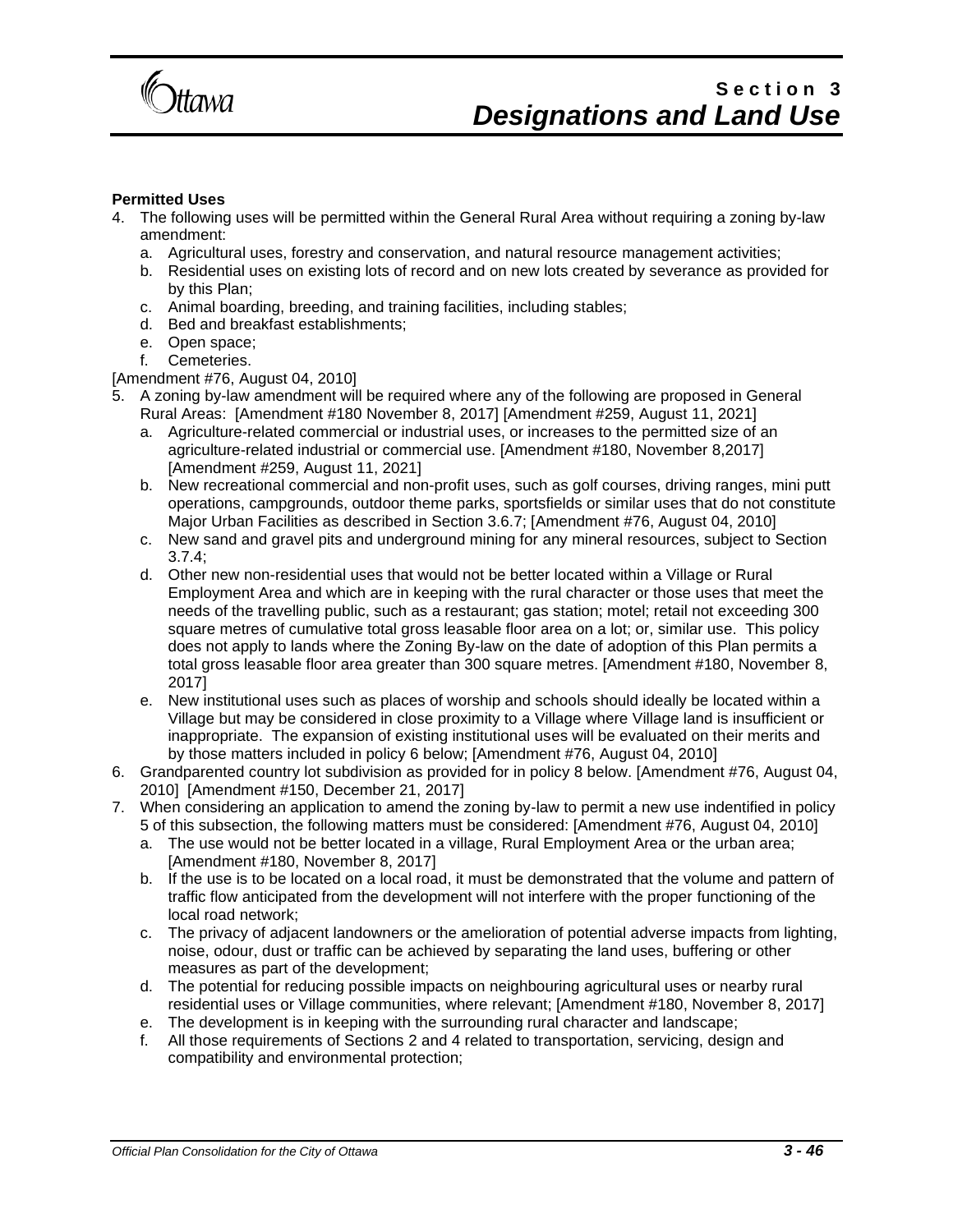

g. The impact that the development will have on the protection of tree cover and local wildlife movement, as result of proposed site clearing and grading, fencing, security lighting, and other similar site plan matters.

#### **Subdivisions**

- 8. When creating more than three lots for rural industrial or highway commercial purposes, development will be by plan of subdivision in accordance with the following criteria:
	- a. Development will be subject to site plan control and particular attention will be given to physical design including signage, buffering, landscaping and fencing of the sites;
	- b. All of the applicable requirements of Section 4 will be satisfied. [Amendment #76, August 04, 2010]
- 9. Residential subdivisions are not permitted except in the following circumstances:
	- a. Applications lodged prior to December 31<sup>st</sup> 2009; or
	- b. New applications on the land identified by Parcel Identification Numbers 04446-1995, 04446- 0636, 04446-1670, 04438-0313 , 04438-0314 and 04327-0391. [Amendment #256, July 6, 2021] These applications will be assessed by the policies of this Section that were in force and effect on the

26th of November 2013 save and except for policies 8(d), 11 and 12 to the contrary. [Amendment #150, December 21, 2017]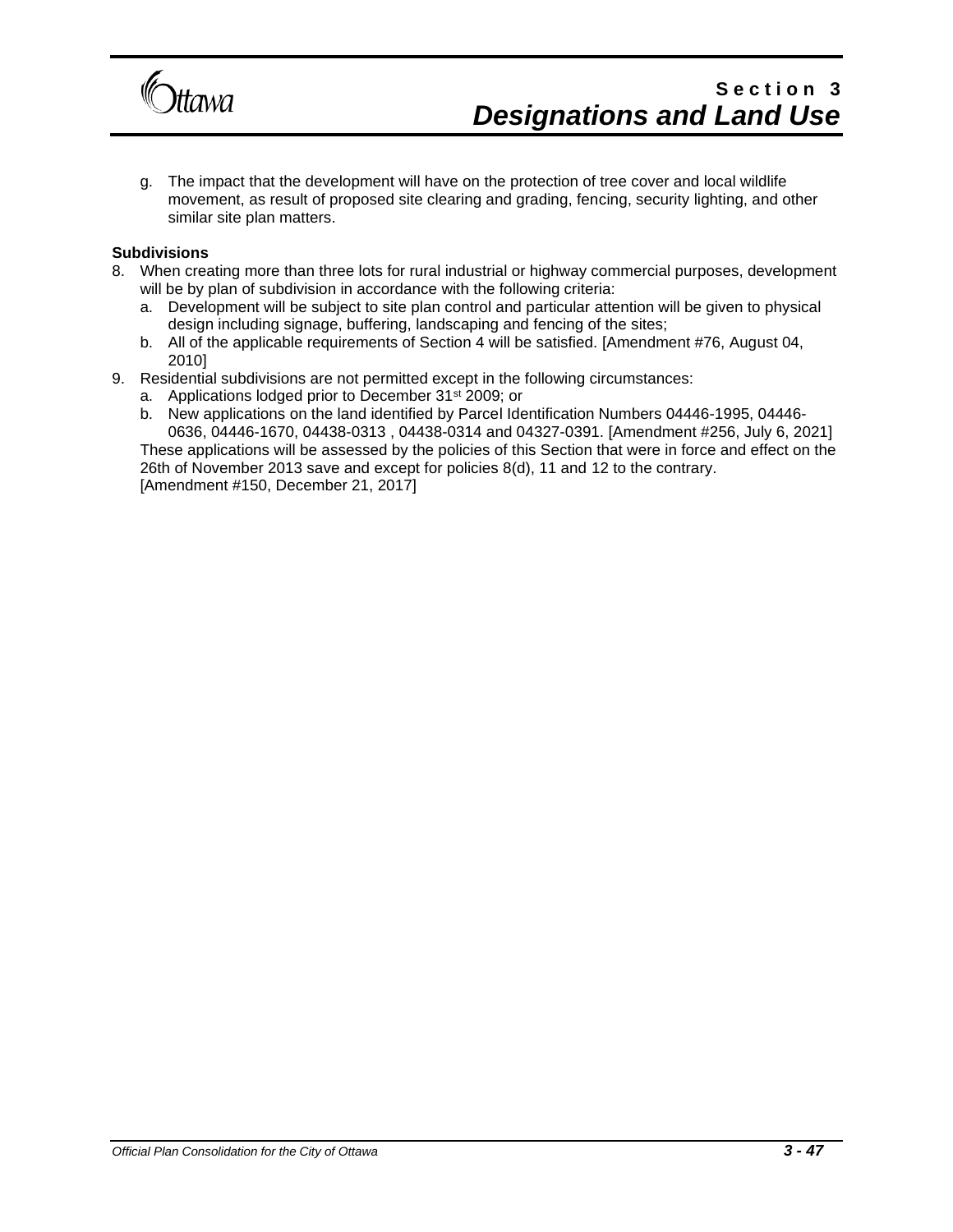

#### **Severances**

- 10. The severance of up to two lots for residential purposes will be permitted, subject to the following criteria:
	- a. A maximum of two lots will be created from any lot in existence May  $14<sup>th</sup>$ , 2003. No further severance will be permitted from a severed lot; [Amendment #76, August 17, 2011] [Amendment #150, December 21, 2017]
	- b. The retained land will have a minimum area of 10 hectares;
	- c. The severed lot will not be less than 0.8 hectares in area; however, a larger minimum lot size may be required in some areas to ensure no adverse effects on the quality or quantity of ground water and the safe operation of wastewater disposal systems;
	- d. The proposed lot does not have access to Provincial highways;
	- e. Where the lot has frontage on both an arterial road and a collector or local road, the proposed lot should not front on the arterial road;
	- f. The creation of any new lot must also conform to the Minimum Distance Separation as amended from time to time. In this instance, the separation distance is intended to reduced the likelihood of adverse impacts from new residential development on the operation of existing adjacent farm operations in either the General Rural or Agricultural Resource designations; [Ministerial Modification 18, November 10, 2003]
	- g. The lot will not impact on land designated Bedrock Resource Area, and will respect the separation distances from land designated Sand and Gravel Resource Area as required by Section 3.7.4, policies 9 and 10 except as provided for in Section 3.7.4 policy 13. [Amendment # 58, December 07, 2007] [Amendment #76, August 17, 2011] [Amendment #150 December 21, 2017]
	- h. The house and private services are located in an area that will minimize the removal of mature vegetation.
- 10.1 Notwithstanding policies above regarding the maximum number of lot creation permitted from a lot in existence as of May 14, 2003, two lots will be permitted on the property known municipally as 2518 Devine Road as exists on the date of the passing of this amendment, subject to the following conditions:
	- a. the applicant demonstrates that there is no negative impact to the natural heritage features;
	- b. the applicant demonstrates that the severed lots can be sufficiently serviced by private services;
	- c. the retained lands will be transferred to the City and protected from further development. [Amendment #231, October 10, 2019]
- 11. Notwithstanding policy 9b.above a lot located within a registered plan of subdivision may be severed to create two lots where:
	- a. The minimum size for the severed and retained parcels will be 0.8ha;
	- b. The applicant demonstrates that both the severed and the retained lots can be adequately serviced;
	- c. The subdivision lot was in existence prior to May 13, 2003 and has not been altered in size or shape; and
	- d. The servicing study accompanying the application for severance shall include a review of the approved hydrogeological and terrain analysis report for the subdivision. Based upon findings of the servicing study the City shall determine whether the hydrogeological and terrain analysis report must be revised prior to the certificate of consent being issued. [Amendment 140, December 29, 2017] [Amendment #150 April 20, 2018]

#### **Development near Village and Urban Boundaries**

12. Development proposals within 1 kilometre of a Village and/or urban boundary will be reviewed with respect to lot size, type of use and other characteristics, to ensure that they do not adversely limit potential expansion of the boundary at that location or create a long-term demand for the extension of municipal services. [Amendment #76, August 04, 2010] Notwithstanding the foregoing, a plan of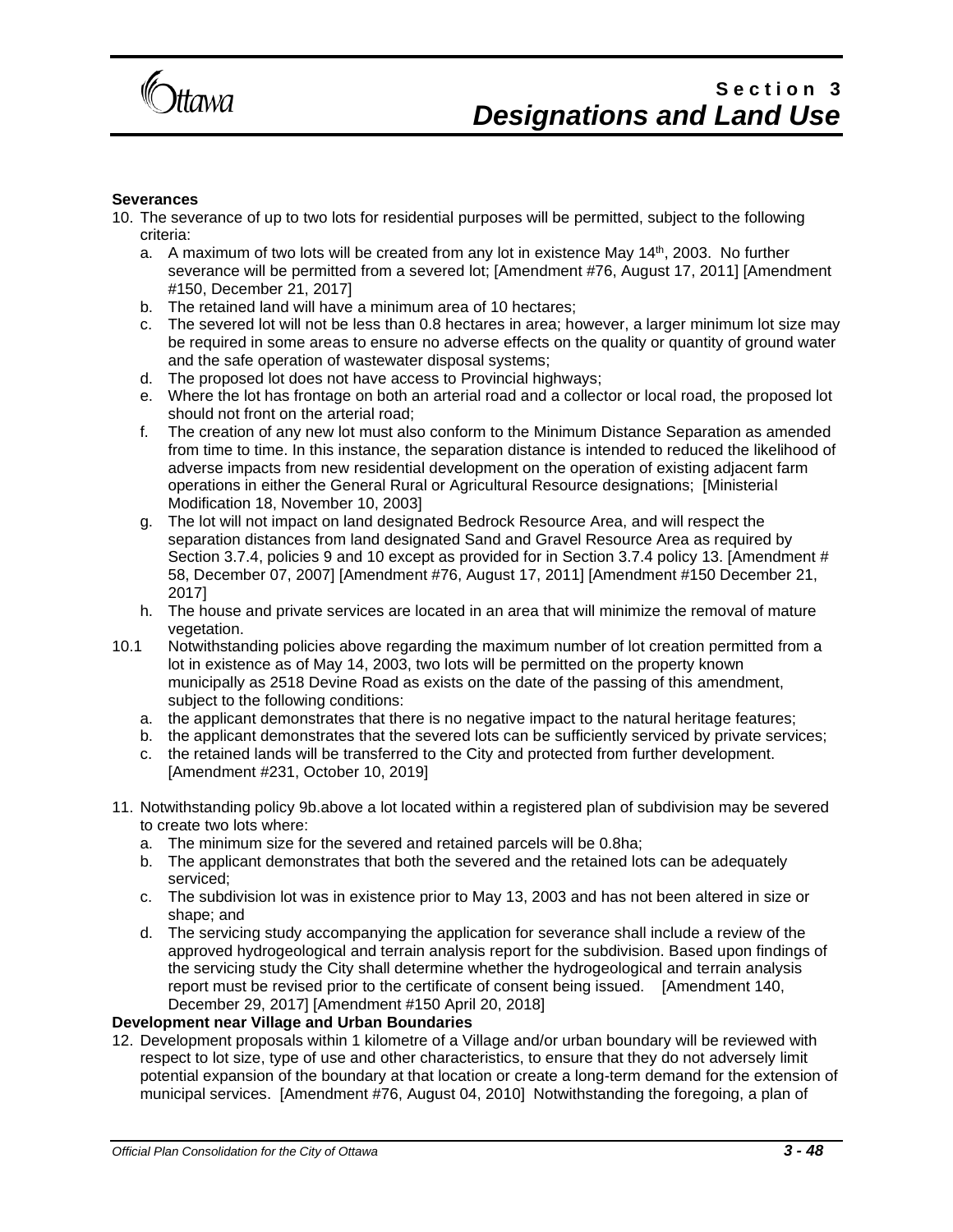

subdivision is permitted on lands municipally known as 471 Sangeet Place. [Amendment #85, May 26, 2010] [Amendment #114, May 28, 2013] [Amendment #150, December 21, 2017] **Restriction of Normal Farm Practice**

#### 13. Nothing in this plan is intended or may be applied to restrict a normal farm practice carried on as a part of an agricultural operation on lands designated Agricultural Resource Area in accordance with the *Farming and Food Production Protection Act*, as amended from time to time. [Amendment # 58, December 07, 2007]

14. All new farm and non-farm development, including severances, will comply with the Minimum Distance Separation (MDS) formulae, as amended from time to time, as described in policies 12 and 13 of Section 3.7.3. Agricultural uses must respect the requirements of policy 2 in Section 3.7.3 Agricultural Resource Area, regarding provisions for the establishment and operation of farms. [Amendment #76, August 19, 2011]

#### **Infill in Historical Settlements [Amendment #76, August 04, 2010]**

- 15. Limited residential and non-residential infill, including the severance of lots, will be permitted within small historical settlements, which typically comprise clusters of housing and in some cases, nonresidential and institutional uses, and exist at a number of crossroads and other locations. Some of these settlements are identified by names but do not include rural residential subdivisions typified by large residential lots (0.8 hectares or larger). The boundaries of these clusters will be defined in the zoning by-law and in making this determination the City will be guided by the extent of existing development.
- 16. Notwithstanding the provisions of policy 10 above, the minimum lot size shall be in keeping with adjacent lots or the requirements of the Ministry of Environment to support private services. [Amendment #76, August 04, 2010]
- 17. Lot creation that has the effect of extending development beyond the boundaries of existing development as defined in the zoning by-law will not be permitted.
- 18. Any rezoning to permit a new non-residential use within an area defined in policy 18 will be considered in light of the criteria of policy 6 above. [Amendment #76, August 04, 2010]

#### **Infill Outside of Historical Settlements**

- 19. Limited residential infill through the severance of lots, will be considered in areas meeting the following criteria:
	- a. The proposed severance has road frontage on a paved and maintained public road; and
	- b. The proposed severance is opposite residential lots with frontage on the same road; and
	- c. The proposed severance is a vacant lot between two existing dwellings that are situated on the same side of the road and are not more than 250 metres apart; and
	- d. The lot(s) created, including the retained parcel, should be of a similar size to the existing surrounding lots, but must be at least 0.8 ha in size. [Amendment #76, August 19, 2011] [Amendment #150, December 21, 2017]
- 20. In reference to policy 19, no more than two lots will be created from any lot in existence on 13 May 2003, or from a lot that was approved by Council under its grandparenting policies after that date. In addition, no further severances will be permitted from either the severed lots or retained lot.

#### [Amendment #76, Ministerial Modification #39, August 19, 2011] [Amendment #150, December 21, 2017] **Exceptions**

- 21. Despite the provisions in this Plan, on lands described as Part Lot 2, Concession 4, Osgoode (PIN 04319-0593) a mobile home park shall be permitted provided that Council shall not pass a zoning bylaw permitting this use until Council has considered, but not limited to the following; [Amendment #76, August 04, 2010]
	- a. the satisfactory provision of communal sewage and water systems; and
	- b. a satisfactory traffic impact study. [OMB decision #253, Februrary 9, 2005]
- 22. Notwithstanding policy 9, the properties known as 800 and 848 Cedarview Road and 4497 O'Keefe Court, located abutting the urban boundary, can be developed as a Country Lot Subdivision (with a golf course component), with one (1) acre lot sizes, with a larger number of lots than 40, subject to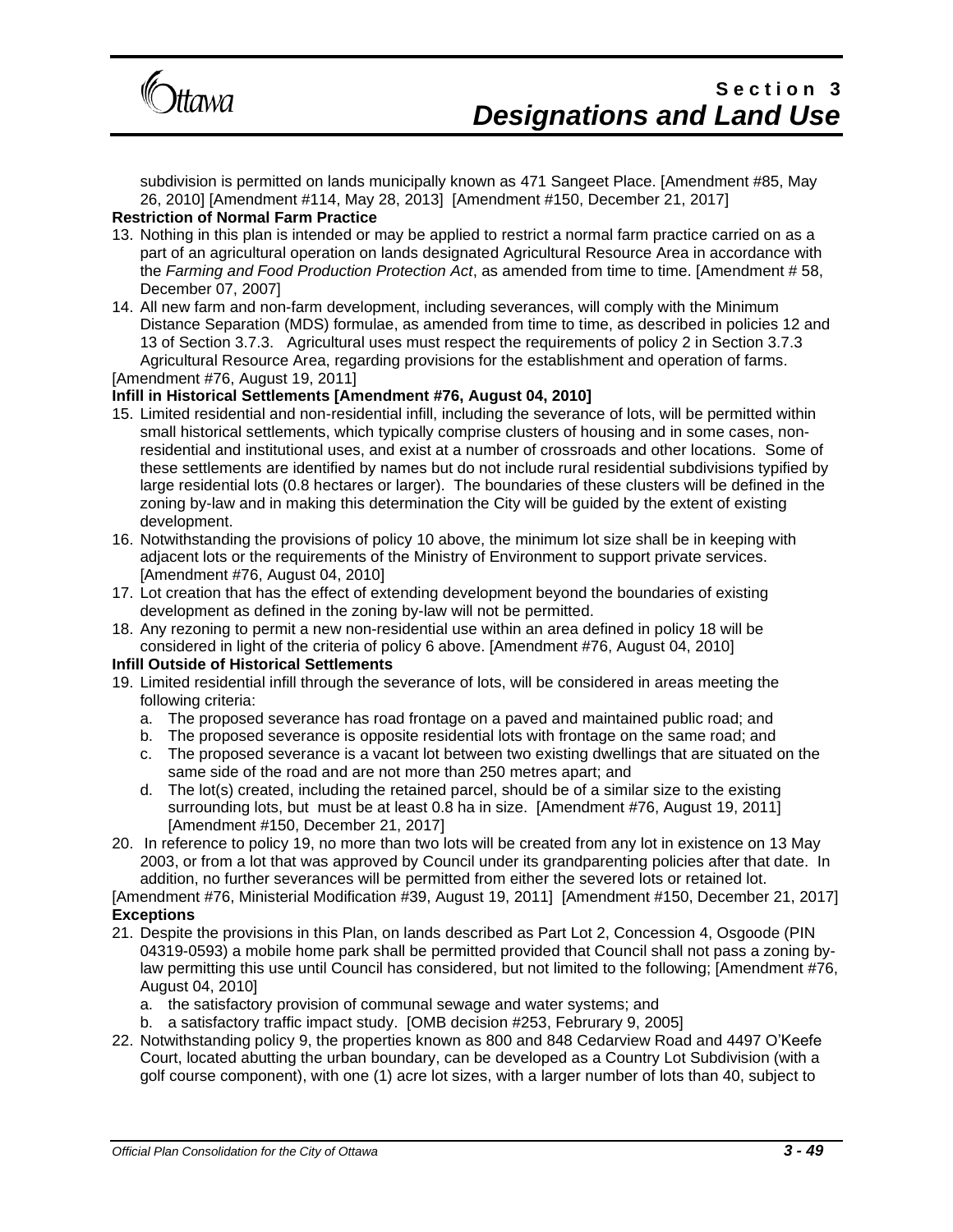

appropriate studies and municipal approvals. [Amendment #57, November 28, 2007] [Amendment #76, August 04, 2010]

23. Notwithstanding Policy 5a, for the lands designated General Rural Area around the interchange at Highway 417 and Rockdale Road, a Zoning By-law amendment will be required where a new industrial and commercial use, such as farm equipment and supply centres, machine and truck repair shops, building products yards, landscape contractors and nurseries are proposed. [Amendment #180, November 8, 2017]

### **3.7.3 – Agricultural Resources**

Farm land is an important land use in Ottawa, occupying about 40 per cent of the municipality's rural lands. Located on these extensive areas of good soil – totaling more than 120,000 hectares – is a mixture of cash crop and livestock farms producing agricultural products with a value in 2011 of over \$200 million. The approximately 1,125 farm holdings in Ottawa also create economic activity for related businesses, such as agricultural supplies, equipment stores and processing plants for farm products. The number of farms producing food products and value-added products for the local market is increasing.

In order to protect this resource for future generations, the City will protect prime agricultural areas from loss of lands to other uses. This protection entails policies that strictly limit permitted land uses and lot creation on all lands identified as Agricultural Resource Areas. Their identification is based on the Ottawa Land Evaluation and Area Review (LEAR) evaluation system. Agricultural lands are also identified in the National Capital Greenbelt Plan produced by the National Capital Commission. [Amendment #180 LPAT March 27, 2019]

Within Agricultural Resource Areas, clusters of non-farm houses occur at crossroads and other locations. Some of these small hamlet-like collections of residences are identified with place names such as Leonard, Bear Brook, Dalmeny, Baxters Corner and Woodlawn. They often have histories dating back to the 19th century or earlier when they originated to serve the needs of the rural population, providing not only housing but also services like a post office, school house or small cheese factory. In other locations these clusters of lots are of more recent origin and consist only of residential uses. In the future, growth in these clusters will be limited to new development on existing lots of record only.

#### *Policies*

- 1. Lands designated Agricultural Resource are shown on Schedules A and B. The purpose of this designation is to:
	- a. Protect major areas of agricultural and other lands suitable for agriculture from loss to other uses;
	- b. Ensure that uses, which would result in conflicts with agricultural operations, are not established in productive farming areas. [Amendment #180, November 8, 2017]
- 2. The City will consider the removal of land from an Agricultural Resource Area designation to allow for urban expansion if it is demonstrated, through a comprehensive review undertaken by the City and addressing the matters required by the Provincial Policy Statement, that the land is required for the expansion of an existing settlement area or identification of a new settlement area. [Amendment #180, LPAT March 27, 2019]
- 3. The removal of land from an Agricultural Resource Area designation, may be considered outside of a comprehensive review where it is demonstrated that the land does not meet the requirements for an Agricultural Resource Area through:
	- a. a municipal-wide assessment (LEAR study); or
	- b. an area-specific assessment, where the area assessment is 250 ha in area or the boundaries are agreed to by the City, that demonstrates:
		- i. based upon new information, related to one or more LEAR factors, the lands are not part of a prime agricultural area; and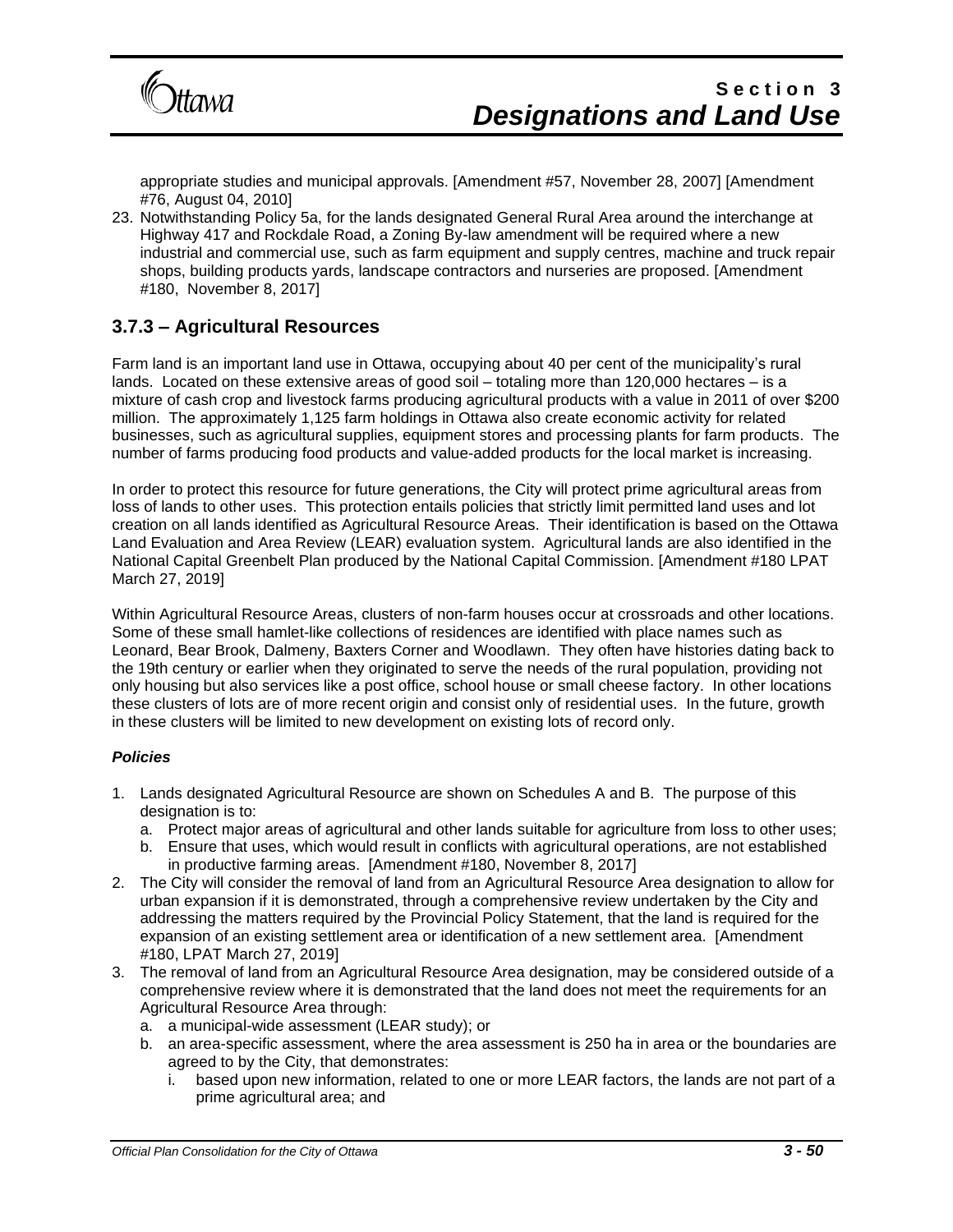

ii. any re-designation would avoid the potential for adverse impacts to any adjacent agricultural land and operations, or if unavoidable, such adverse impacts are mitigated to the extent feasible.

The outcome of an area-specific assessment would be a General Rural Area designation that is at least 250 hectares in size or a smaller area that would be a logical extension of an existing General Rural Area designation. If a different rural designation is being proposed then the need for that designation, within the timeframe of the Official Plan, must also be established." [Amendment #180, LPAT March 27, 2019]

#### **Permitted Uses**

- 4. Within the Agricultural Resource Areas designation all types, sizes and intensities of agricultural uses and normal farm practices shall be permitted. This includes best management practices and activities related to the conservation or management of the natural environment. Agricultural uses should respect the Provincial Guidelines on Permitted Uses in Ontario's Prime Agricultural Areas.
- 5. On-farm diversified uses and agriculture-related uses that are compatible with, and do not hinder surrounding agricultural operations, may be permitted subject to the criteria below and the Provincial Guidelines. [Amendment #180, November 8, 2017]
	- a. On-farm diversified uses are secondary to the principle agricultural use of the property. They are to be limited in area and include but are not limited to; home industries, retail, agri-tourism and uses that produce value-added agricultural products. A Zoning By-law amendment is required for any increase to the permitted size of an on-farm diversified use. [Amendment #180, November 8, 2017] [Amendment #259, August 11, 2021]
	- b. Agriculture-related uses are commercial or industrial uses that are intended to serve local farm operations and are limited in size. A Zoning By-law amendment is required for any increase to the permitted size of an agriculture-related use, and the applicant must demonstrate that the use at the scale proposed is compatible with and is not hindering surrounding agricultural operations, and that every effort has been made to locate the use in an area of poor soils. [Amendment #180, November 8, 2017] [Amendment #259, August 11, 2021]
- 6. Residential uses will be permitted either in the form of farm housing or as a detached dwelling on a lot fronting on an existing public road. Accommodation for full- time farm labour is permitted when the size and nature of the operation requires additional employment. It may be located on the same lot as the farmhouse and should preferably take the form of a mobile home as defined in the zoning bylaw, so that it can be removed once the farm help is no longer required. If more than one farm-help dwelling is required, the second and subsequent dwelling(s) must be mobile homes. Alternatively, the farm help may be permitted on a separate parcel but, in this case, must always take the form of a mobile home. To ensure that mobile homes for farm help are removed once they are no longer required, the farmer may be required to enter into an agreement with the City. Housing may be restricted in the case of the severance of a surplus dwelling as per policies 8 and 9. [Amendment #180, November 8, 2017]

#### **Pits and Quarries**

7. New mineral aggregate extraction operations may be permitted as an interim use in the Agricultural Resource Area designation subject to a site specific exemption in this plan and only where the provisions of Section 2.5.4.1 of the Provincial Policy Statement and Section 3.7.4 of this plan have been addressed. Wayside pits and quarries, portable asphalt plants and portable concrete plants are permitted subject to Section 3.1 of this Plan. [Amendment #180, November 8, 2017]

#### **Boundary Adjustment**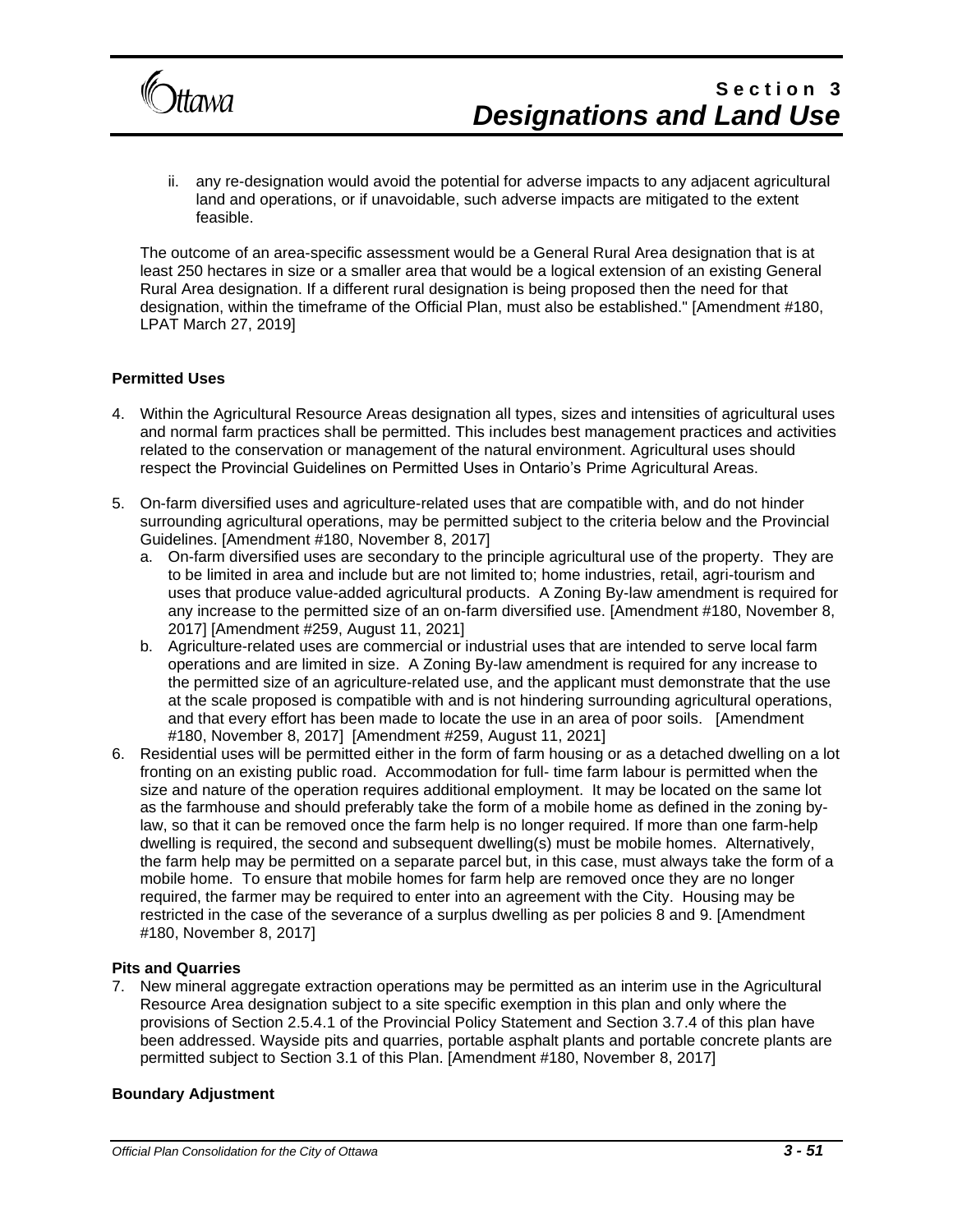

8. The City will permit lot adjustments in Agricultural Resource Areas for legal or technical reasons. For the purposes of this section, legal or technical reasons include severances for purposes such as easements, corrections of deeds, quit claims and minor boundary adjustments, which do not result in the creation of a new lot. Subject to proper planning considerations, minor boundary adjustments may occur between farms, between a farm and a non-farm lot, or between two non-farm lots.

#### **Severances of a Surplus Dwelling due to Farm Consolidation**

- 9. Farm consolidation means the acquisition of additional farm parcels to be operated as one farm holding. A severance may be granted by the City for the creation of a new lot on which is located a dwelling and immediately adjacent farm buildings made surplus through farm consolidation. Where the property with the surplus house is abutting the main farm property, the recommended method of separation of the surplus house from the land is the use of a boundary line adjustment between the two properties as this avoids the creation of a new lot.
- 10. Where an application to sever a surplus dwelling is made, for lands that abut the main farm or not, the City will require the following:
	- a. To avoid land speculation, applications for severance will be considered after the purchase of the lands to be consolidated by the farm operator, or where a legally binding offer of purchase is demonstrated;
	- b. The vacant agricultural parcel so created be rezoned to prohibit any residential use and no subsequent rezoning to allow a new dwelling unit will be permitted. This housing restriction is intended to limit a pattern of lot creation in Agricultural Resource Areas that would see a new residence being constructed on a vacant farm property, the house being declared surplus and severed from a lot and the pattern so repeated.
	- c. The severed lot be of a size that minimizes the loss of agricultural land.

#### **Severances for Agriculture-related uses**

- 11. The severance of lots for small-scale farm-related industrial and farm-related commercial uses described in policy 4b above, will be permitted in areas of poor soils where all of the following criteria are met: [Amendment #180, November 8, 2017] [Amendment #259, August 11, 2021]
	- a. The use is permitted in the zoning by-law prior to the consent; [Amendment #259, August 11, 2021]
	- b. The soils have a capability rating for agriculture predominantly of Class 4 or poorer as determined from the soils maps of Ottawa as shown in Ontario Institute of Pedology, The Soils of the Regional Municipality of Ottawa-Carleton Excluding the Ottawa Urban Fringe – Report 58 and the Soils, Capability and Land Use in the Ottawa Urban Fringe – Report 47, as amended;
	- c. The land is part of an identified poor pocket of at least 10 hectares in area and is identified on soil maps of Ottawa as shown in Ontario Institute of Pedology, The Soils of the Regional Municipality of Ottawa-Carleton Excluding the Urban Fringe – Report 58 and the Soils, Capability and Land Use in the Ottawa Urban Fringe – Report 47, as amended;
	- d. The land is not being used or capable of being used as part of an adjacent agricultural operation;
	- e. The lot has frontage on a public road;
	- f. The land is sufficiently wooded with trees so that development can be buffered from adjacent farm operations. Where sufficient tree cover does not exist, tree planting will be required as a condition of development;
	- g. The new lot will be limited to a minimum size needed to accommodate the use.

#### **Severance of a New Farm Holding**

12. The City will permit the severance of a lot creating a new farm holding that will be used exclusively as an agricultural operation. The lot proposed to be created and the remaining parent parcel must both be of sizes that are sufficiently large to maintain flexibility for future changes in the type and size of agricultural use. In this regard, the minimum lot size will be approximately 36 hectares for each of the severed and retained parcels.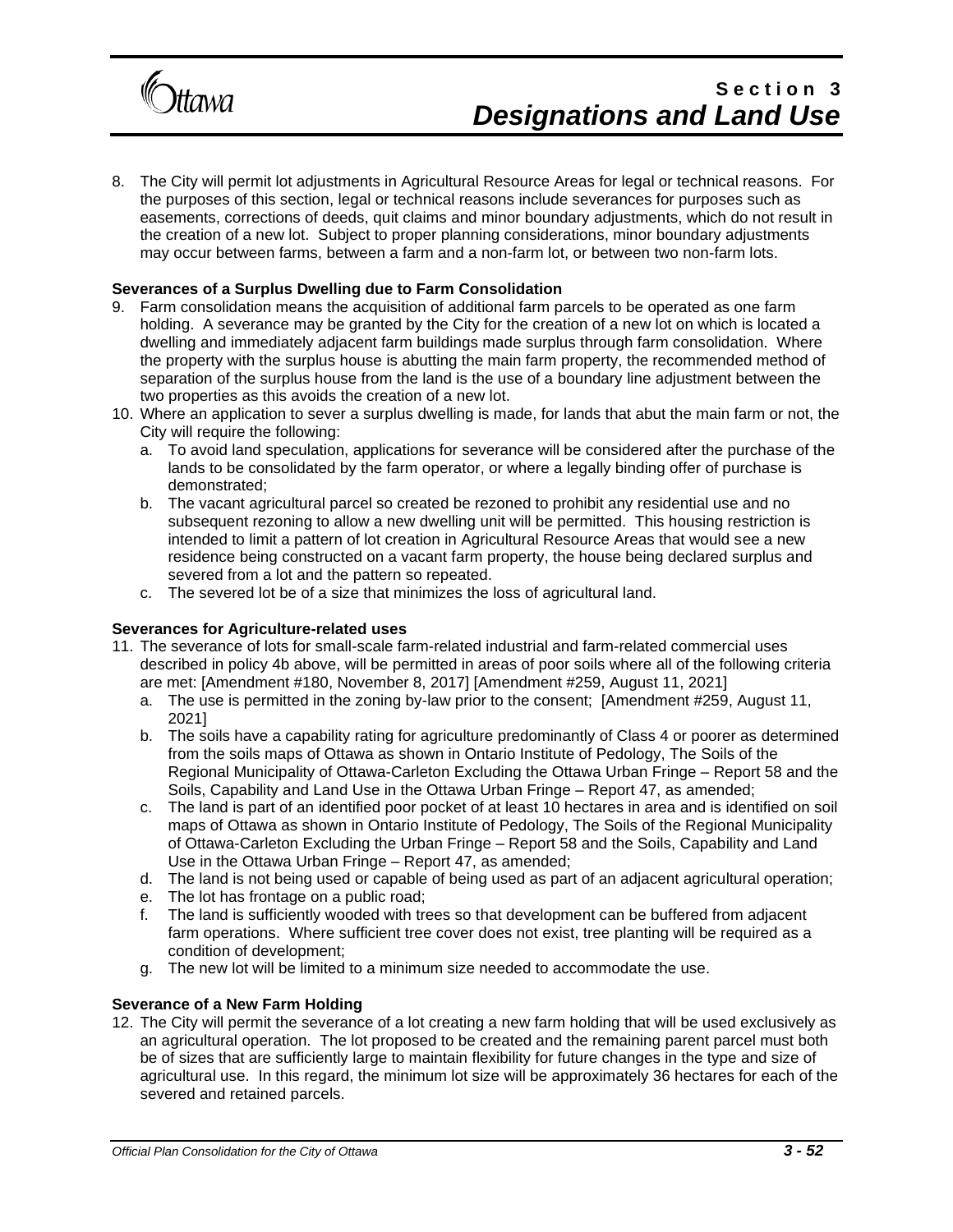

#### **Minimum Distance Separation**

- 13. All new farm and non-farm development, including severances, will comply with the Minimum Distance Separation (MDS) formulae, as amended from time to time, except in the case of:
	- a. the development of an existing lot of record that falls almost all or completely within a calculated MDS I separation distance from a neighbouring livestock facility; or
	- b. the creation of a new lot containing an existing dwelling and that dwelling falls partially or completely within a calculated MDS I separation distance from an existing livestock facility on a neighbouring parcel of land.
- 14. The City may consider a variance to the Minimum Distance Separation MDS II required for new or expanding livestock operations on a case-by-case basis where the intent if not the precise separation distance of the MDS II formula is achieved. The Circumstances in which a variance may be considered apply to the expansion or replacement of existing structures and:
	- a. the variance aids in the reduction of potential odour conflicts; or
	- b. the variance allows for the mitigation of other environmental impacts (e.g. water quality, flood plain issues, adjacent natural heritage features); or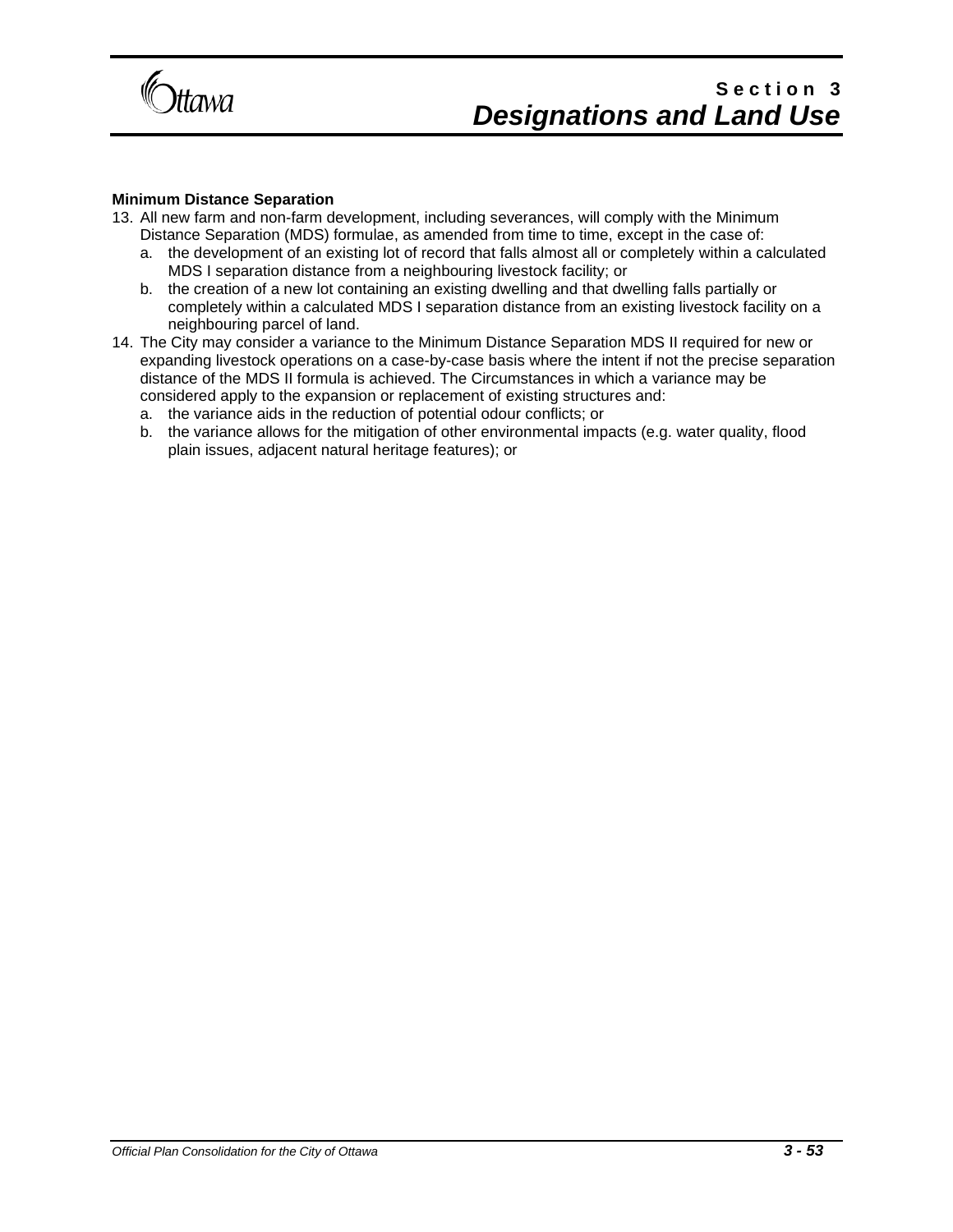

c. the variance is to a lot line or road allowance and allows the MDS setback requirements from a neighbour's dwelling or other type of land use to be achieved.

#### **Restriction of Normal Farm Practice**

15. Nothing in this plan is intended or may be applied to restrict a normal farm practice carried on as a part of an agricultural operation on lands designated Agricultural Resource Area in accordance with the *Farming and Food Production Protection Act,* as amended from time to time.

#### **Site Specific Policies**

- 16. Notwithstanding policies above regarding permitted uses in Agricultural Resource Areas, a selfstorage warehouse will be permitted on the property known municipally as 2775 Moodie Drive.
- 17. Notwithstanding policies above regarding permitted uses in Agricultural Resource Areas and policies in this section regarding new lot creation, the severance of a 0.8 hectare lot and development of an institutional use at 2761 Moodie Drive will be permitted.
- 18. Notwithstanding policies 8 and 9 above regarding the severance of a Surplus Dwelling in Agricultural Resource Areas, the severance of 1886 O'Toole Road may be permitted provided that the retained lot consists of the significant woodlot and the existing dwelling and a restrictive covenant is provided to the City at no cost providing for the preservation of the woodlot. The severed lot containing the vacant agricultural land is to be rezoned to prohibit a new dwelling in accordance with policy 9b above. [Amendment #150, December 21, 2017]
- 19. Notwithstanding the provisions of this Section, the lands identified by Parcel Identification Numbers 045510209 and 045510210 in the vicinity of Thomas A. Dolan Parkway and John Shaw Road may be severed, subject to meeting the following conditions:
	- a. the minimum lot size for the severed and retained parcels is 0.8 ha;
	- b. the applicant demonstrates that both the severed and retained lots can be serviced; [Amendment #180, November 8, 2017]
- 20. Notwithstanding the policies in this section that limit lot creation, the severance of one lot is permitted on the lands located at 4109 Viewbank Road, Property Identification Number 045920062, on the condition that the severed and retained lots comply with the MDS 1 setback requirements and have a minimum lot area of 0.8 ha. [Amendment #180, November 8, 2017]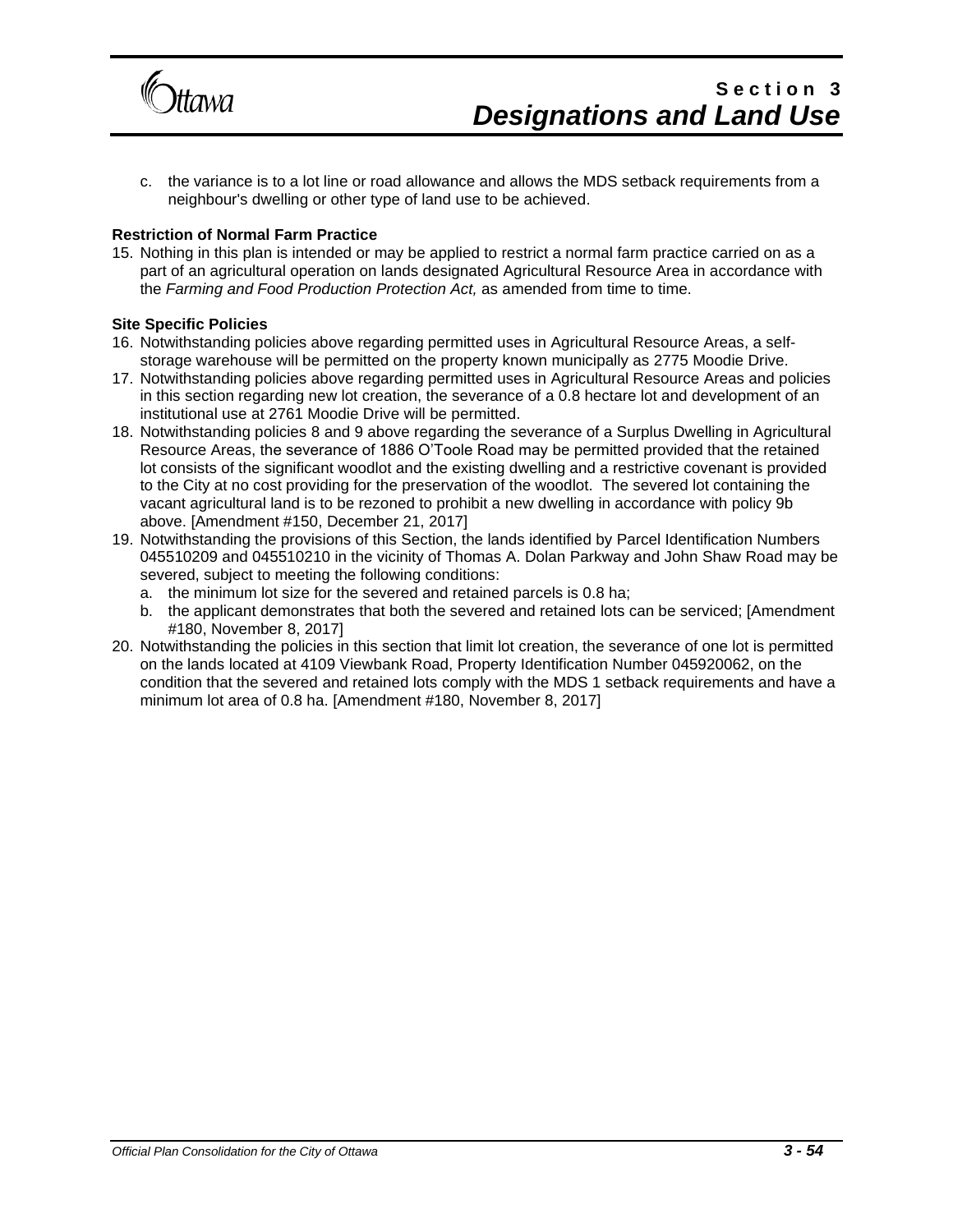

### **3.7.4 – Mineral Aggregate Resources**

The major mineral aggregate resources in Ottawa are bedrock, sand and gravel. Aggregate resources are used to build and repair houses, schools, shopping centres, factories, roads, sewers, and water pipes. They may be used in a relatively natural state for fill or as a road base, or they may be processed into materials for the construction industry, such as concrete, asphalt, or brick. In addition, aggregates can be recovered during demolition, processed and recycled into new aggregate products such as asphalt or concrete. In many cases these recycled aggregate products offer a suitable alternative to primary aggregates while also reducing the need for new aggregates. [Amendment #150, December 21, 2017]

Mineral aggregates are a non-renewable resource that the City will steward for future generations. Lands designated as Sand and Gravel Resource Area or Bedrock Resource Area have deposits of aggregates that may be available because they are:

- Of a good quality and quantity;
- Located sufficiently close to local markets;
- Situated in relation to existing residential development such that they can be extracted with minimal impacts on most residential land uses.

Since hauling costs are a significant component of the final price of aggregates, protecting resources close to local markets helps to ensure the availability of mineral aggregate products at lower prices.. Keeping hauling distances short will also minimize the environmental and community impacts of this traffic. Care must be taken to ensure that the environmental and social impact of mineral resource extraction is minimized. To this end, extractive operations must maintain good operating standards as well as have a viable rehabilitation plan. [Amendment #150, April 20, 2018]

Existing licensed extraction sites make up much of the supply of aggregate. The City will protect their continued operation and expansion by preventing any new development in their vicinity that would preclude or hinder aggregate extraction.

In Ottawa, sand and gravel pits are generally smaller-scale and shorter-term operations than bedrock quarries. They do not involve drilling, blasting or rock crushing and therefore pits may not need to be as widely separated from incompatible uses as quarries. Sand and gravel pits are permitted in the Sand and Gravel Resource, the Bedrock Resource, the General Rural Area. [Amendment #150, December 21, 2017] [Amendment #180, November 8, 2017]

#### *Policies*

- 1. Sand and Gravel and Bedrock Resource Areas are designated on Schedules A and B with the intent to:
	- a. Protect non-renewable mineral aggregate resources, located close to markets, for future use;
	- b. Protect mineral aggregate resource and aggregate operations from incompatible activities;
	- c. Minimize negative effects on communities and the environmental disruptions from mineral aggregate extraction activities and additional related uses.

There is no implied restriction to applications for mineral aggregate operations outside of the areas defined as Sand and Gravel Resource Area or Bedrock Resource Area. [Amendment #150 April 20, 2018]

2. Although an adequate supply of mineral aggregate resources has been identified in the Plan, Council recognizes that the City's growth rate may result in pressures to identify and protect additional areas of mineral aggregate potential, including sand and gravel resources. As such, Council will commit to establishing a stakeholder consultation group comprised jointly of industry and community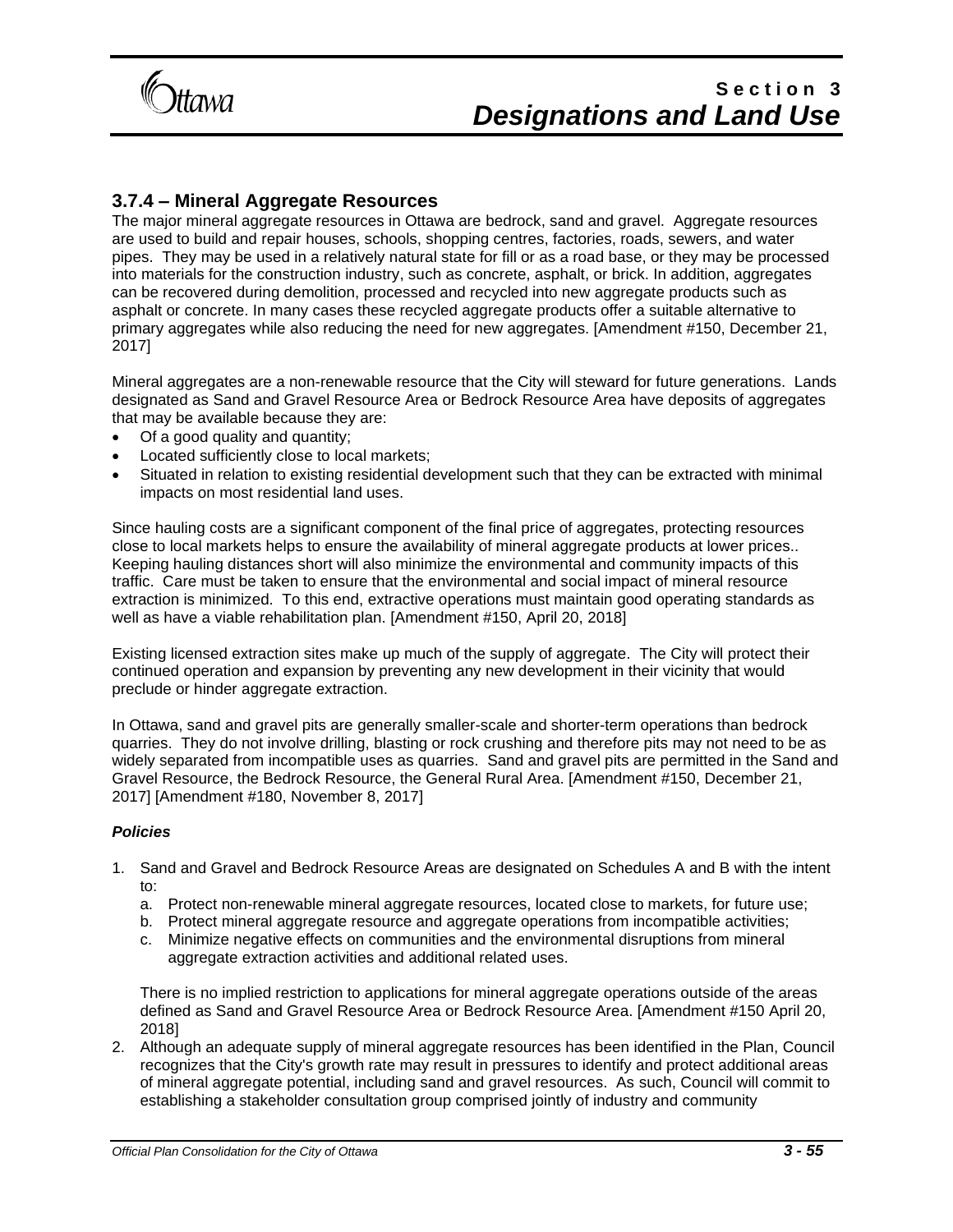

representatives to assist in identifying resource areas throughout the municipality to ensure their protection for long-term use. It is Council's intent that mineral aggregate resource areas will be reviewed and updated in advance of the next comprehensive review of this Plan. [Amendment #150, April 20, 2018]

#### **Permitted Uses in Sand and Gravel Resource Area**

- 3. The City will permit the operation of sand and gravel pits as the main land uses for those lands identified as Sand and Gravel Resource Areas subject to the provisions of the *Aggregate Resources Act*. Additional related uses such as asphalt plants, concrete batching plants and other uses associated with sand and gravel extraction operations may also be permitted. Existing or new farming, forestry, small-scale open-air recreational uses and conservation and natural resource management activities are permitted provided they do not create difficulties for the future extraction of mineral aggregates from any lands in the designation. Temporary non-residential uses may be permitted if they can be demonstrated not to preclude or otherwise hinder the site for future mineral aggregate extraction. All of these non-aggregate related uses will only be permitted if any issues of public health, public safety and environmental impact are addressed to the City's satisfaction. [Amendment #150, April 20, 2018]
- 4. In recognition of existing lots of record, the City will permit the construction of a detached dwelling and accessory buildings subject to the following conditions:
	- a. The lot fronts on a public road;
	- b. The lot was created under the *Planning Act* prior to July 9, 1997;
	- c. The use is shown as permitted in the zoning by-law;
	- d. All requirements for private servicing requirements are met;
	- e. New development will be sited on existing lots in order to minimize the impact upon future extraction of mineral aggregate resources.

#### **Permitted Land Uses in the Bedrock Resource Areas**

- 5. In addition to the uses allowed in Sand and Gravel Resource Areas, in Bedrock Resource Areas, the following uses are also permitted: quarries and underground mining. Additional related uses such as a portable asphalt plants, or concrete batching plants and other uses associated with quarrying operations may also be permitted. [Amendment #150, April 20, 2018]
- 6. The use of space created by underground mining for storage of non-hazardous substances is permitted, subject, among any other requirements, to satisfying any concerns of the City relating to waste disposal and to the provision of water, wastewater treatment and transportation.

#### **Zoning of Pits and Quarries**

- 7. The City requires that all pits and quarries licensed under the *Aggregate Resources Act* with the exception of wayside pits and wayside quarries be zoned for mineral extractive use in the City's zoning by-law. This applies whether the pit or quarry is located in a Sand and Gravel Resource, Bedrock Resource, Agricultural Resource, General Rural or other designation. All or part of properties with a licensed pit or quarry may also be zoned for aggregate-related uses, such as asphalt and concrete batching plants. As stated in Section 3.1, wayside extraction of aggregates, portable asphalt plants and temporary concrete batching plants used on public authority contracts will however be permitted without the need for a rezoning. Wayside pits and quarries will be subject to the *Aggregate Resources Act* and as such the public consultation process and the rehabilitation of the site must be carried out in conformity with the provisions of that Act. [Amendment #150, December 21, 2017]
- 8. The City will require that all lands in the Sand and Gravel Resource or Bedrock Resource Areas not presently licensed for a pit or quarry be zoned in the City's zoning by-law so that it is clear that extraction of mineral aggregate use may occur on these lands. Prior to the establishment of any new pit or quarry, the City will require that the lands be rezoned to specifically permit the mineral aggregate extraction use and other related uses. The rezoning requirement and policy 8 below apply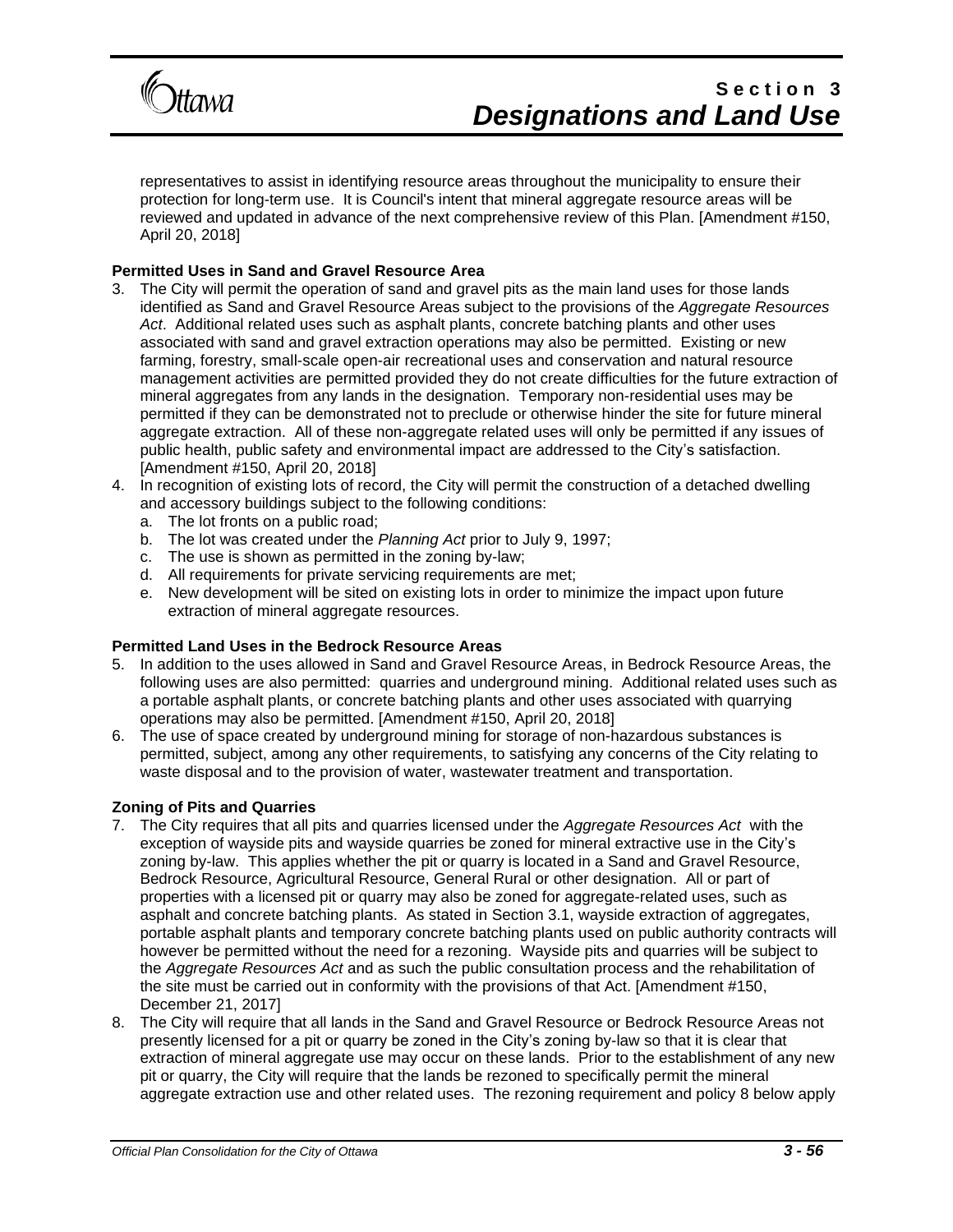

to wholly new proposed pits or quarries or proposed expansions to existing ones. In certain circumstances, there may exist lands already zoned and licensed for a pit or quarry but none is yet in operation or not in operation on all portions of a property. [Amendment #150, December 21, 2017]

#### **Establishing or Expanding Pits or Quarries**

- 9. As part of a complete application, studies and the site plans required under the *Aggregate Resources Act* will also be required by the City. The areas of influence generally are 500 metres around quarries, 150 metres for pits above the water table and 300 metres for pits below the water table and the proposed haul route. The required studies, as are determined to be appropriate considering the type of extraction proposed, may include those identified in the *Aggregate Resources Act* and will be defined in a pre-consultation process. Studies may include those described elsewhere in this Plan as well as, but are not necessarily limited to additional information on: [Ministerial Modification 25, November 10, 2003]
	- a. Anticipated noise, dust and vibration levels that illustrate that the Ministry of Environment guidelines and criteria will be satisfied;
	- b. Rationale for proposed haul routes, expected traffic volumes and entrance/exit design to show that the road system can safely and efficiently accommodate the proposed truck traffic. This may include provision for upgrading of local City roadways leading to an arterial road and on-going maintenance requirements along such route so long as the pit or quarry is in operation;
	- c. Impact on neighbours from noise, dust, vibration, truck traffic, etc., due to the duration of the extraction operation in hours per day and number of days per week;
	- d. The elevation of the groundwater table on and surrounding the site;
	- e. Any proposed water diversion, water taking, storage and drainage facilities on the site and points of discharge to surface waters. An impact assessment will address the potential effects on the following features on or adjacent to the site, where applicable:
		- i. Water wells,
		- ii. Springs,
		- iii. Groundwater,
		- iv. Surface watercourses and bodies;
		- v. Wetlands, woodlands, and fish and wildlife habitat;
		- vi. Water balance;
		- vii. The cumulative effects of two or more bedrock quarries with 1 km of each other.
	- f. Adjacent and nearby land uses and an assessment of the compatibility of the proposed development with existing land uses. This includes possible completion of an Environmental Impact Statement as referenced in Section 4.7.8;
	- g. If within an Agricultural Resource Area on Schedule A, the agricultural classification of the proposed site and the proposed agricultural rehabilitation techniques if the site is Class 1, 2 or 3 soils and extraction is not below the water table;
	- h. The proposed after-use and rehabilitation plan; and
	- i. Mitigation measures that may be necessary to address the potential impacts of the operation. [Amendment #150, December 21, 2017]

#### **Development Restriction on Adjacent Lands**

- 10. New development will not be approved within 500 metres of a Bedrock Resource Area or within 300 metres of a Sand and Gravel Resource Area, unless it can be demonstrated that such development will not conflict with future mineral aggregate extraction. Examples of conflicting land uses are new sensitive land uses that conflict with mineral aggregate extraction. These include but are not necessarily limited to:
	- a. the creation of new lots;
	- b. rezoning to permit dwellings or lodging places (motels, camp grounds, nursing homes, etc.); and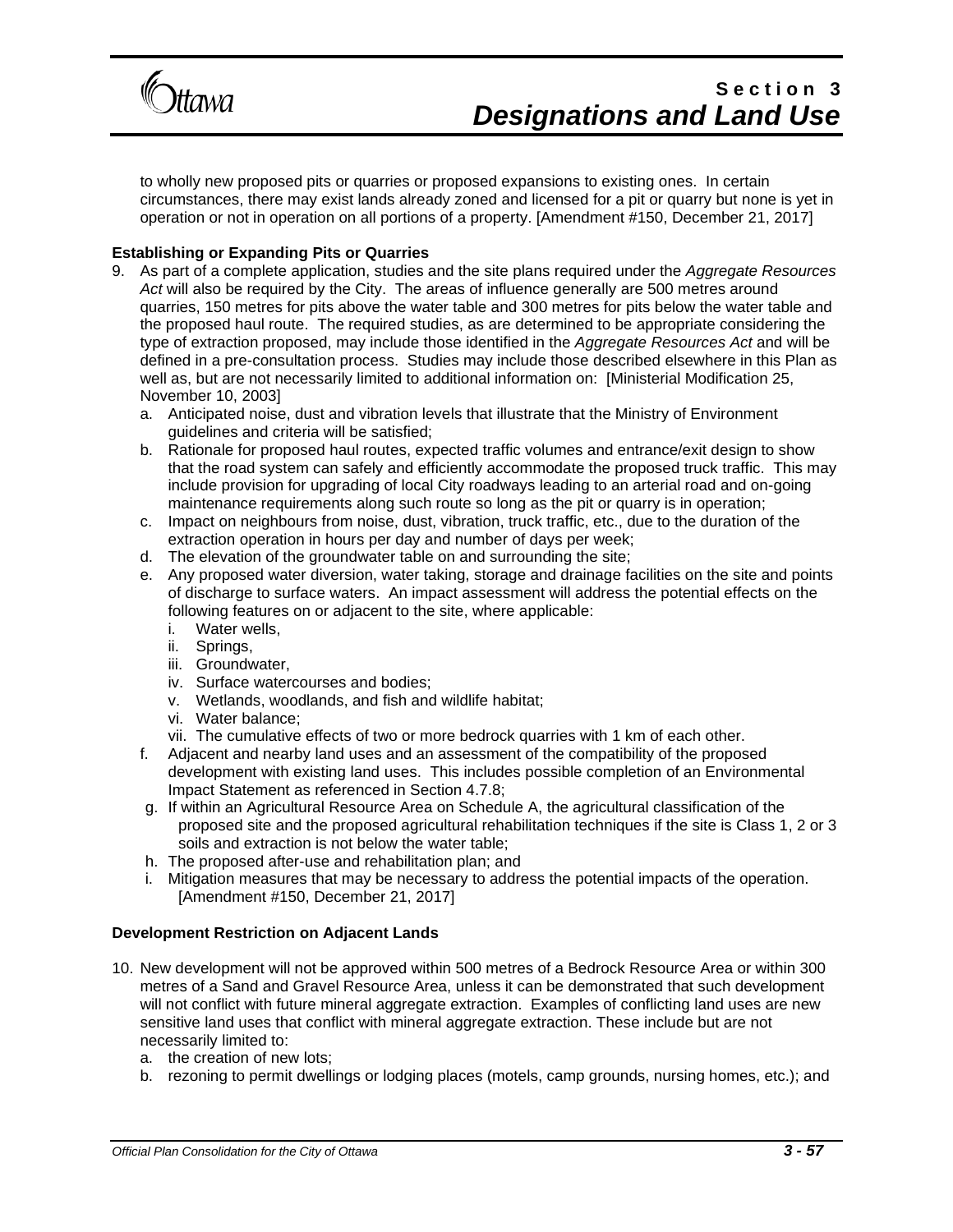

- c. farming or small-scale business uses where animals, equipment or employees are affected by pit or quarry activities. [Amendment #150 April 20, 2018]
- 11. New development may be approved within 500 metres of an existing licensed bedrock quarry or within 300 metres of an existing sand and gravel pit if it can be demonstrated that the existing mineral aggregate operation, and potential future expansion of the operation in depth or extent, will not be affected by the development. [Amendment #150 December 21, 2017]
- 12. The Ministry of Natural Resources will be consulted in review of studies necessary.
- 13. Where the City approves the development of land in accordance with policies above, the City may impose conditions to ensure the development provides adequate buffering and/or separation between the new proposed use and the mineral aggregate area/operation. [Amendment #150, December 21, 2017]

#### **Lot Severance Policies**

- 14. The City will permit the creation of new lots in the Sand and Gravel and Bedrock Resource Areas and on land within the influence areas, identified in Policy 10, where the following criteria are met::
	- a. The intention is to sever a lot for a house existing as of July 9, 1997; and
	- b. The vacant parcel that remains within the Sand and Gravel Resource Area, the Limestone Bedrock Resource Area or within an influence area identified in Policy 10, is rezoned to prohibit the construction of a new residential building; and
	- c. Where the severance is within an influence area identified in Policy 10 it must also be permitted by and be consistent with the policies of the underlying designation of the land. [Amendment #150, December 21, 2017]

#### **Rehabilitation and New Use of Depleted Sites**

15. Where the sand, gravel or bedrock mineral aggregate resources of a property have been fully extracted, the site fully rehabilitated and an aggregate license surrendered, the property may be used for other purposes. Under this circumstance the City will not require the proponent to amend the Official Plan; instead the Plan will be amended to accurately reflect the new use at the time of the next comprehensive Official Plan update or through a general Official Plan amendment. [Amendment #150, December 21, 2017]

#### **Sites Not Suitable for Exploitation**

- 16. Where lands are designated Sand and Gravel Resource Area or Bedrock Resource Area and alternative uses are proposed through amendment to the Official Plan or Zoning By-law the following will be required as part of a complete application:
	- a. A technical study demonstrating that the Sand and Gravel or Bedrock Resource Area for which the area has been designated is not suitable for exploitation. This study will be prepared by a person qualified to assess the condition and marketability of mineral aggregate resources and to provide an assessment of aggregate resources shall undertake the technical study.
	- b. A planning justification demonstrating that the proposed use will not hinder potential mineral aggregate extraction from other designated or licensed adjacent lands including the future expansion in depth or extent of any current or future licensed pit or quarry, issues of public health, public safety, environment impact and quality of life. This may necessitate the submission of other supporting information such as but not necessarily limited to, geo-technical and groundwater studies, noise, vibration and dust studies and, environmental impact assessment.

The City will impose conditions to ensure the development provides adequate buffering, mitigation measures and/or separation between the proposed new uses and any mineral aggregate area/operation in addition to warning clauses on title as described in Section 4.8.7. [Amendment #150, December 21, 2017]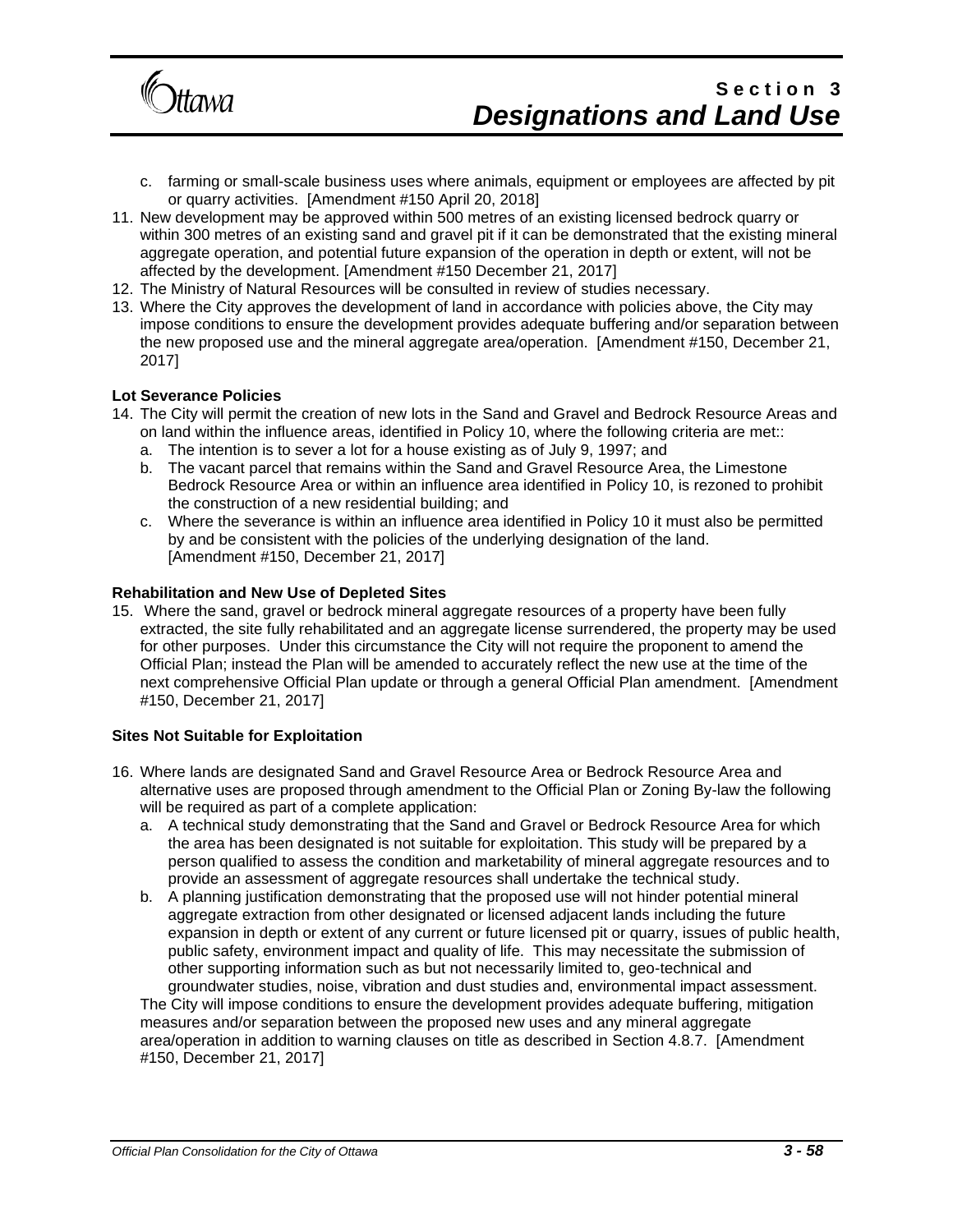

- 17. In Sand and Gravel Resource Areas where it is shown that resources are depleted or not suitable for exploitation, the property may be used for purposes listed in Section 3.7.3 or additional new uses as follows: [Ministerial Modification 28, November 10, 2003] [Amendment #150, December 21, 2017]
	- a. If the lands are predominantly surrounded by an Agriculture Resource designation, the uses identified in Section 3.7.3 for Agricultural Resource Areas may be permitted. Where a pit licence has been surrendered and the pit was located on prime agricultural lands, the site will be rehabilitated for productive agricultural use except where extraction has occurred below the water table; or if the lands are predominantly surrounded by designations other than Agricultural Resource, the uses in Section 3.7.2 for the General Rural Area, including farming, may be permitted;
	- b. In all cases, a rezoning to an appropriate zone will be required;
- 18. In Bedrock Resource Areas where it is shown that resources are depleted or not suitable for exploitation, the property may be used for purposes listed in Section 3.7.3. Other new uses, except residential, are permitted, subject to Section 3.7.2. A rezoning to an appropriate zone will require that: [Ministerial Modification 29, November 10, 2003]
	- a. The proposed use will not limit the possibility of mineral aggregate extraction from other lands designated Sand and Gravel Resource Area or Bedrock Resource Area,
	- b. issues of public health, public safety and environmental impact are addressed to the satisfaction of the City. [Amendment #150, December 21, 2017]

#### **Dunrobin Road Setback**

19. The City will require a minimum 150 metre buffer between Dunrobin Road and any extraction activity, for the Bedrock Resource Area designated in Concession 3, Lots 22 and 23, former City of Kanata.

#### **Site Specific Policies**

- 20. Notwithstanding policy 10 above, City Council may consider an application for a country lot subdivision deemed to be complete by December, 2008 on parts of lot 14 and 15 Concession IX Goulbourn that are within 500 m of a designated Bedrock Resource Area, subject to studies that include hydrogeology, blast design and impact, and noise that demonstrate that:
	- a. The opportunity to extract the bedrock resource in the future will not be restricted by the proposed development;
	- b. The design of the proposed development mitigates the anticipated impacts of noise, vibration, and dust to an appropriate level;
	- c. The quality and quantity of groundwater on the site proposed for development will not be compromised by future extraction activities. [Amendment #150, December 21, 2017]

### **3.7.5 – Rural Employment Area**

[Amendment #180, November 8, 2017]

This Plan anticipates that 5% of the city's employment will be located in the rural area. The majority of non-farm employment will be encouraged to locate in villages and in Rural Employment areas.

Rural Employment Areas are intended to support and encourage clustering of primarily industrial uses not suitable in the Urban Area or General Rural Area. The existing rural employment areas provide for a full range of industry sectors, which includes, but is not limited to, manufacturing, mining (aggregates), construction, agriculture, transportation as well as other professional and business services and ancillary retail. Rural Employment Areas add to the diversity of opportunities for economic development and those seeking large sites and proximity to the urban area.

Those rural employment areas located in close proximity to 400 Series Highway interchanges are uniquely suited to transportation facilities such as truck terminals, warehouses, courier and freight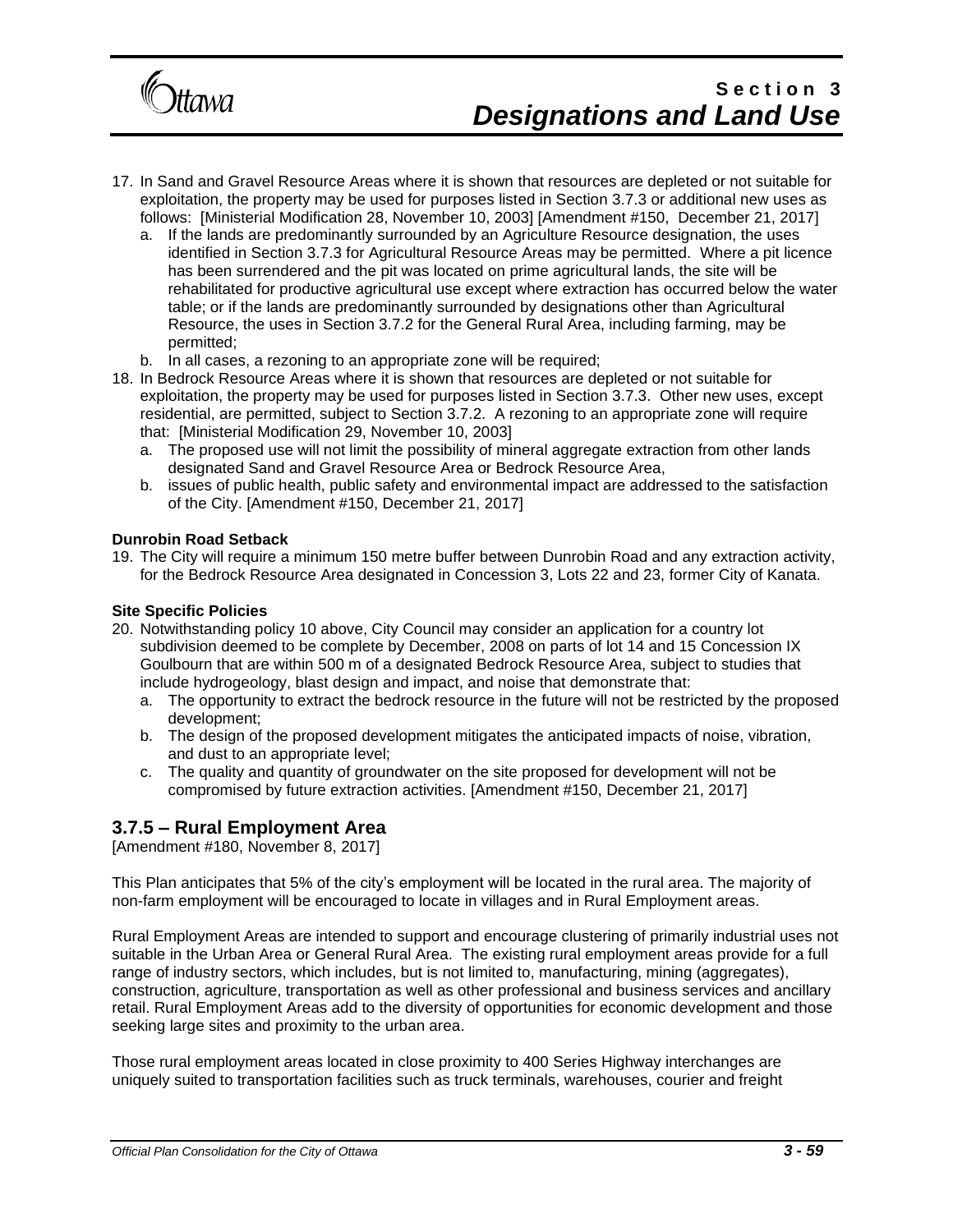

facilities that support inter – and intra-provincial movement of goods.

Rural Employment Areas reflect long established rural industrial clusters and apply predominantly in existing locations in rural areas of the City.

#### *Policies*

- 1. The Rural Employment Areas are designated on Schedule A with the intent to reserve the land for rural industrial and ancillary commercial uses.
- 2. Uses permitted within rural employment areas include:
	- a. New heavy and light industrial uses, such as steel and concrete fabrication, farm equipment and supply centres, machine and vehicle sales service and repair, construction yards, building products yards, landscape contractors, nurseries;
	- b. New transportation, warehouse and storage operations; these uses are encouraged to locate on sites in close proximity to Arterial roads and Highway interchanges;
	- c. Uses that are noxious by virtue of their noise, odour, dust or other emissions or that have potential for impact on air quality or surface water or groundwater, such as salvage or recycling yards, composting or transfer facilities; concrete plants; the treatment of aggregate products; and abattoirs; these uses shall not be located adjacent to a highway unless suitable screening and landscaping are provided;
	- d. New commercial uses that primarily provide services to employees of the rural business park or the travelling public such as a restaurant, gas station, a retail store up to 300 square metres gross leasable space, or similar uses. A commercial use involving the display and sale of products manufactured or warehoused on the site are permitted provided that the retail floor space does not exceed the greater of, 300 square metres or 25% of the gross floor area of the building.
- 3. Development will be subject to Site Plan Control and particular attention will be given to the physical design of the building and site including signage, buffering, landscaping and fencing. In particular, the City shall require that suitable screening and landscaping is provided for any new external storage areas for goods, material and equipment that abut a highway or arterial road.

All new development must be supportable on individual well and septic systems unless the City agrees to the development of a number of sites on the basis of a small water and wastewater works as described in Section 4.4.2.4.

4. All new development proposed within the Ministry of Transportation's permit control area must address driveway access proximity to the interchange that is in keeping with the Ministry's Access Management Guidelines.

#### **3.7.5.1 Carp Road Corridor Rural Employment Area**

The Carp Road Corridor Rural Employment Area plays an important role in the development and wellbeing of the local economy. The diversity and the ability to attract a range of traditional and high technology industries as well as environmental services, some value-added processing, wood and metal fabrication and commercial uses has been one of the strengths of the Corridor. The vision for this area is contained in the Carp Road Corridor Community Design Plan.

In order to remain successful in the future, this area must maintain the ability to allow for a diverse range of uses while developing an appealing environment for those new industries willing to expand within or relocate to the corridor.

#### *Policies*

1. New development applications will conform to the policies in the approved community design plan.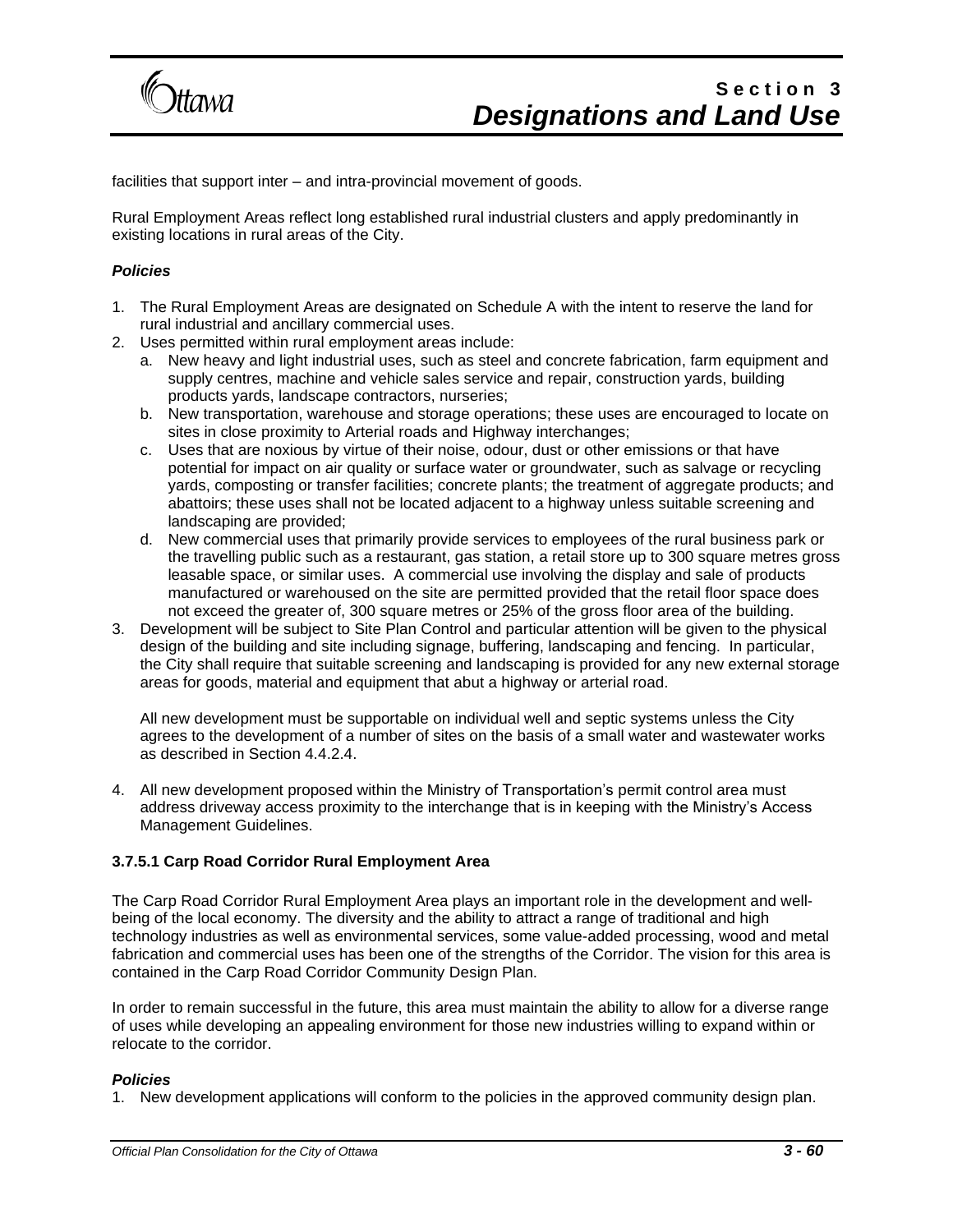

2. The community design plan for the Carp Road Corridor shall provide direction to the Zoning By-law for future land uses. [Amendment #180, November 8, 2017]

### **3.8 – Solid Waste Disposal Sites**

Operating and non-operating Solid Waste Disposal Sites are landfills, dumps, incinerators and any other facilities providing for the long-term storage or destruction of municipal solid waste. Composting, recycling and transfer facilities are considered processing operations. In addition to operating its own facilities, the City has jurisdiction in regards to enacted consents for private waste disposal facilities. The City's criteria in granting consents for these facilities include an assessment of the impact on waste types and quantities, landfill capacity in Ottawa and consistency with the City's integrated Waste Management Master Plan. [Amendment #76, August 04, 2010]

Human health and safety may be affected within the area of influence of an operating or non-operating solid waste disposal site. The most significant contaminant discharges and visual problems normally occur within 500 metres of the perimeter of the fill area. The actual area of influence will vary for every waste disposal site. [Amendment #76, August 04, 2010]

#### *Policies*

- 1. Operating Solid Waste Disposal Sites are designated on Schedules A and B in order to recognize their function and their potential impact on surrounding land uses. [Amendment #76, August 04, 2010]
- 2. The City will require an official plan amendment for the establishment of any new Solid Waste Disposal Site. The City will evaluate applications based on the following:
	- a. The proponent has completed an Environmental Assessment or an Environmental screening Report under the *Environmental Assessment Act* considering such items as the:
		- i. Rationale for the undertaking,
		- ii. Potential impact on the City's commitment to waste reduction, reuse and recycling,
		- iii. Potential community, public health, transportation, environmental, visual, financial and land use impact of the facility,
		- iv. Use of mitigation measures, such as buffers and setbacks, to address potential land-use conflicts,
		- v. Potential impacts and mitigation measures related to air traffic,
		- vi. Potential impacts and mitigation measures related to roads and haul routes to the facility;
		- vii. Environmental monitoring of the facility,
		- viii. The end use of the facility;
	- b. Compliance with a Terms of Reference for the Environmental Assessment, as approved by the Minister of the Environment under the *Environment Assessment Act;* or in the case of a project using the Environmental Screening Process, the submission of a Notice of Completion to the Ministry of the Environment.
	- c. Does not duplicate the requirements of the *Environmental Assessment Act.*

[Amendment #76, August 04, 2010]

- 3. The zoning by-law will restrict the location of Solid Waste Disposal facilities to specific sites. [Amendment #76, August 04, 2010]
- 4. Expansion of operating solid waste disposal sites will require a zoning by-law amendment. The City will consider the amendment based on the criteria listed in policy 2 above. [Amendment #76, August 04, 2010]

#### **Development adjacent to solid waste disposal sites**

5. Land within 500m of an operating or non-operating solid waste disposal site boundary is consideredto be the influence area of the site. However, where the City or the owner of the site, has determined through an Environmental Assessment, Hydrogeological analysis or similar study that significant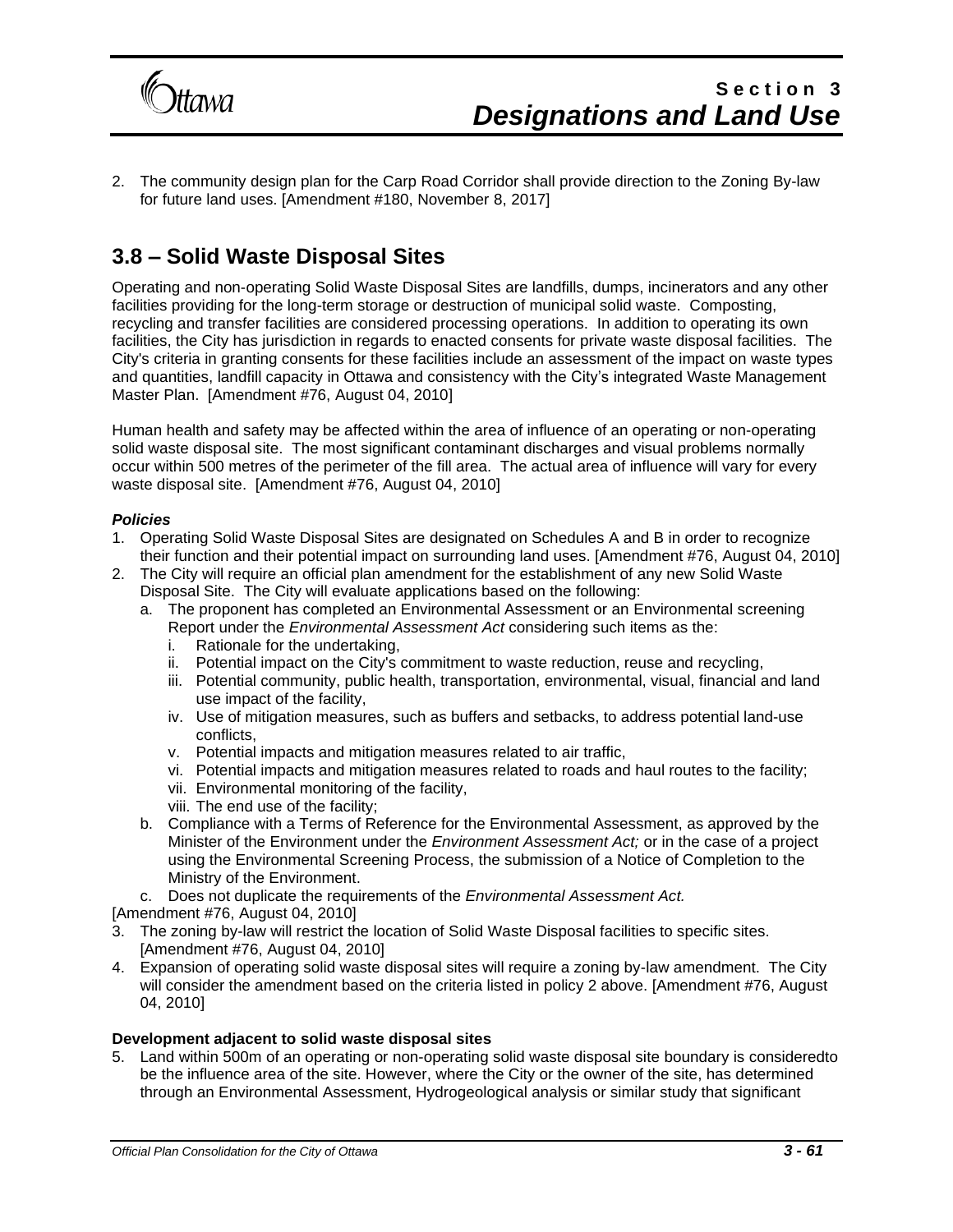

ground, surface or airborne impacts occur at a distance greater than 500m the greater distance willestablish the influence area. [OPA 76, OMB File # PL100206, November 25, 2011]

- 6. Proponents for any development that requires planning approval on land within the influence area of an operating or non-operating solid waste disposal site, will undertake a study, in consultation with the owner/operator of the disposal site, to demonstrate that the solid waste disposal site will not have unacceptable any adverse effects on the proposed development and will not pose any risks to human health and safety. Particular attention will be required for those proposals that will accommodate people or include animal husbandry or food production. Where an operating solid waste disposal site is involved the City must be satisfied that the development will not impact the continuing operation of a solid waste disposal site (e.g., a use that would have the potential of impacting the water table). [OPA 76, OMB File # PL100206, November 25, 2011]
- 7. The study must be undertaken by a qualified professional and must also conform to the policies of Section 4.8.4 on contaminated sites. The study will be consistent with provincial regulations and address the presence and impact of the following: contamination by leachates, surface runoff, ground settlement, visual impact, dust, noise, soil contamination and hazardous waste, and landfill-generated gases. Particular attention shall be given to odour and the production and migration of methane gas. [OPA 76, OMB File # PL100206, November 25, 2011]
- 8. Notwithstanding the requirement for a study in policy 6 above the following compatible uses may not require a study: utilities, waste-processing facilities, above-grade transportation routes, forestry activities, and gravel pits, quarries and other mining activities, provided that the solid waste disposal site water table is not affected and excavations will not result in landfill gas migration or removal of a visual screen buffering of the landfill from the public view. [OPA 76, OMB File # PL100206, November 25, 2011]
- 9. Notwithstanding polices 6, 7 and 8 above no new land use will be permitted within 30 metres of: a. the licensed perimeter of an operating site or
	- b. the 'fill area' of a non-operating solid waste disposal site. For the purpose of this policy the 'fill area' means the area of a waste disposal site that was set aside for land filling or dumping.

[OPA 76, OMB File # PL100206, November 25, 2011]

#### **Reuse of non-operating sites**

10. No reuse of a non-operating solid waste disposal site may occur within 25 years of closure, unless approved by the Minister of the Environment under the *Environmental Protection Act*. [OPA 76, OMB File # PL100206, November 25, 2011]

### **3.9 – Snow Disposal Facilities**

Ottawa is a winter city, resulting in the need for public and private, permanent and temporary snow disposal sites. Such disposal facilities include only those lands on which snow is placed after being brought to the site from elsewhere and not areas in which snow is simply moved to one portion of a site after being cleared from the rest of the site.

#### *Policies*

- 1. Snow disposal facilities are not designated on the schedules of this Plan.
- 2. Existing snow disposal facilities will be recognised in the zoning by-law. A new snow disposal facility will require an amendment to the zoning by-law. New Snow Disposal Facilities will only be permitted in areas where it can be demonstrated that the impacts of trucking and any other negative impacts can be minimized and subject to a zoning by-law amendment.
- 3. Snow disposal facilities will not be permitted in Natural Environment Areas, Significant Wetlands, flood plains, unstable slopes, Rural Natural Features and Urban Natural Features. [Amendment #76, August 04, 2010]
- 4. The impacts of snow disposal facilities for existing or committed sites shall be mitigated through urban design and site plan control measures which include locating landscaping, road allowances,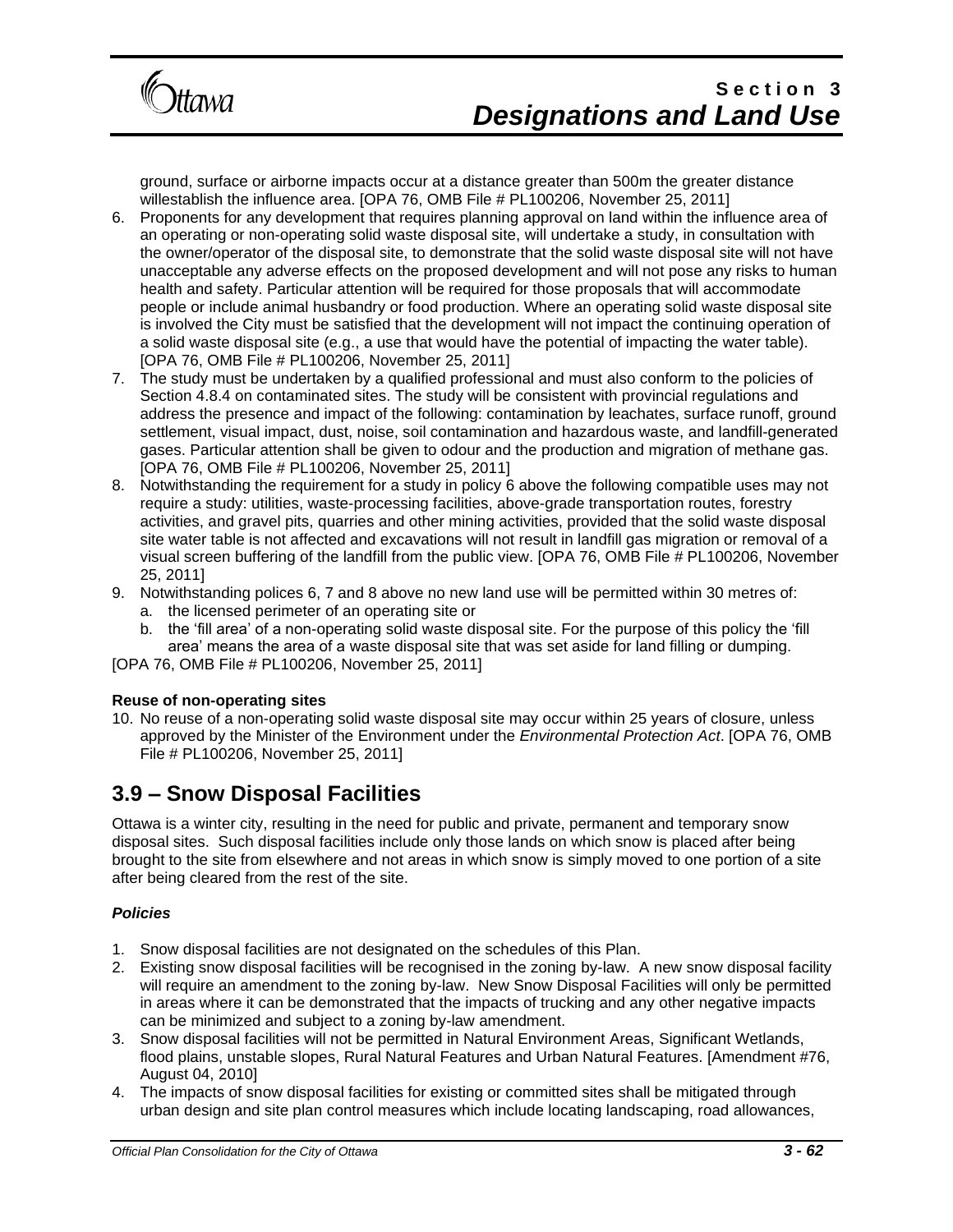

open space uses, utility installations, commercial uses, etc. in any intervening separation distance between the snow disposal facilities and a sensitive land use.

- 5. The appropriateness of new Snow Disposal Facilities, expansions to existing facilities, and existing facilities which have not been engineered for this purpose, will be evaluated on the basis of the following criteria:
	- a. Appropriate setbacks from residential uses and neighbouring properties in accordance with Ministry of Environment Guidelines for setbacks from residential uses and for recommended acceptable noise levels;
	- b. Safe and secure access which does not encourage truck traffic on local roads;
	- c. A grading and drainage plan that shows all melt water can be handled in an environmentallyacceptable fashion; and,
	- d. The preparation of a study that addresses:
		- i. Existing soil and water quality conditions to establish baseline levels of soil and water components,
		- ii. Presence of any contaminants and the potential for accumulation of any contaminants that could migrate or be made more dangerous as a result of the snow disposal facility,
		- iii. Proximity to drinking wells and impact on them,
		- iv. Soil stability,
		- v. Sub-surface drainage and impact on surrounding properties,
		- vi. Proximity to any open water courses and potential impacts on them,
		- vii. Noise and vibration,
		- viii. Aesthetics,
		- ix. Seagull control,
		- x. Air quality. [OMB decision #1474, May 17, 2006]
- 6. On an on-going basis, the City will monitor water quality and soil conditions in and surrounding existing and proposed Snow Disposal Facilities and implement measures to mitigate any impacts in these areas.

### **3.10 – Airports**

The City of Ottawa is home to three airports: the Macdonald-Cartier International Airport; Carp Airport; and Rockcliffe Airport.

The Ottawa Macdonald-Cartier International Airport is south-centrally located within within 13 km. of the city's central business district. As the city's sole full service commercial aviation airport it operates 24/7 to meet the needs of leisure and business travelers and the service and facility requirements of airlines and cargo carriers. The airport also supports a general aviation function in the north field that serves flight schools, private aviation activity, fixed base operators and businesses requiring access to the airfield system.

Airports at Carp and Rockcliffe are primarily used by general aviation. The Carp Airport operates to meet the needs of private aviators, flight schools and fixed base operators while the Rockcliffe Airport operates to support a flight school, private aviation activity and programs related to the Canada Aviation Museum. [Amendment #76, September 09, 2011]

#### *Policy*

1. The City recognizes the importance and contribution of the airports and air transportation services to the economy and to the community in general. The City will work with the Ottawa Macdonald-Cartier Airport Authority and other airport operators in the development of their land use and servicing plans to ensure sufficient flexibility is provided to respond to market changes in the demand for air travel and services, and to support the role of the airports in the local economy. [Amendment #150, December 21, 2017]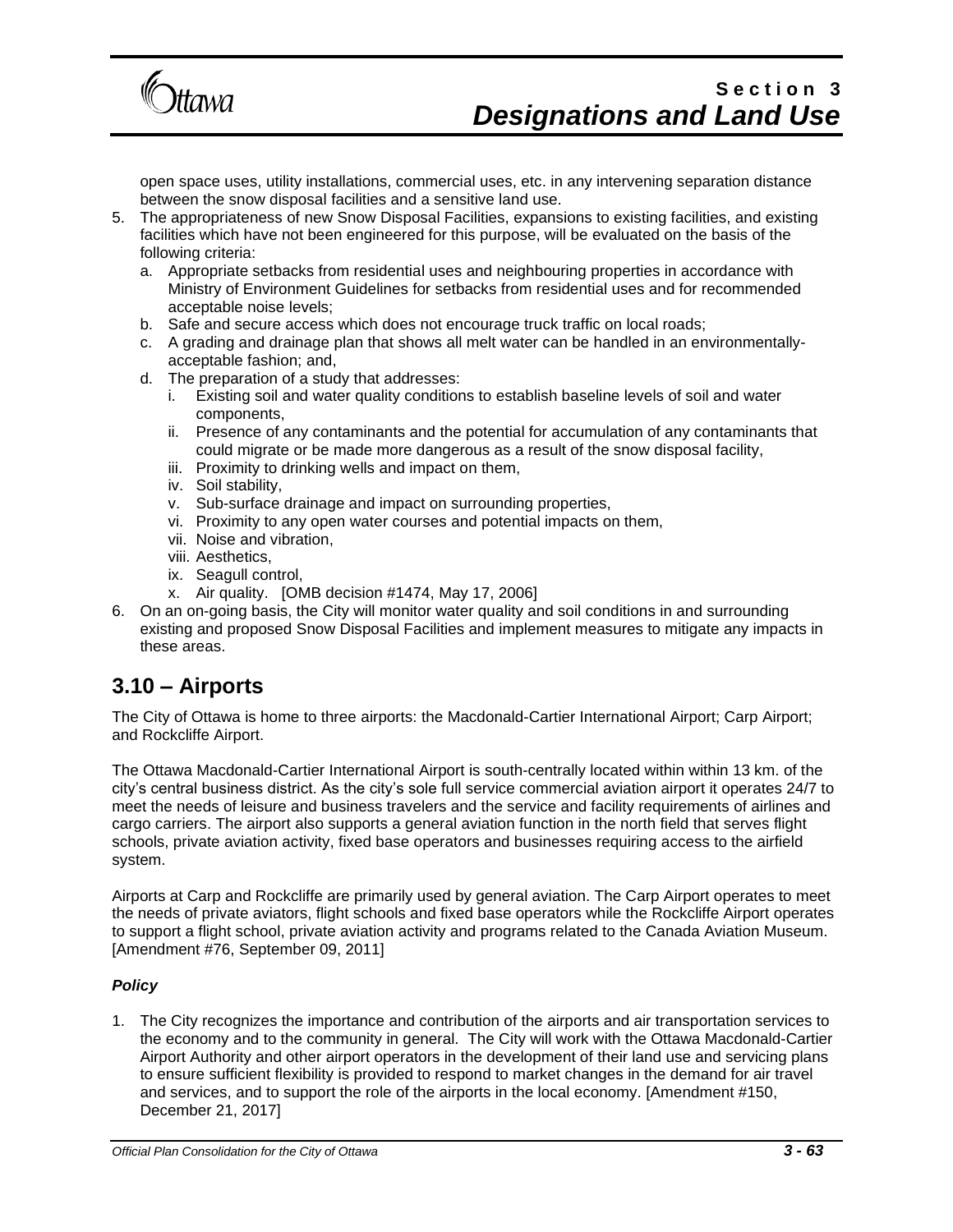

### **3.10.1 – Ottawa Macdonald-Cartier International Airport**

The Ottawa Macdonald-Cartier International Airport is a significant economic and employment generator within the National Capital region and an important contributor to Ontario's economy. The airport links Ottawa to other major Canadian and American cities and serves as the National Capital's international gateway to the world, offering regular scheduled service to key air transportation hubs in the United Kingdom and Western Europe. The passenger terminal building, airfield system and surrounding lands within the total 1800 hectare airport premises are operated and managed by the Ottawa Macdonald-Cartier International Airport Authority under a long-term 80-year, lease with Transport Canada. The Airport Authority is a Non-Share Capital Corporation that manages the airport on a 'not-for-profit' basis, reinvesting earnings in the improvement of passenger and aircraft facilities and services. For information purposes the lands leased by the Ottawa Macdonald-Cartier International Airport Authority within the urban area are shown on Schedules B and M. Some additional leased parcels south of the airport are in the rural areas.

The diversity of aviation and business activity at the airport and on airport lands stabilizes the financial viability of airport operations through economic downturns and shocks to the aviation industry, and directly enhances the airport's role as a key economic multiplier within the City. The 'Ottawa Macdonald-Cartier International Airport' incorporates a wide range of land uses including a passenger terminal building, the airfield system, aviation support facilities, ground transportation infrastructure, government installations, environmental areas and commercial aviation and non-aviation employment sectors.

The Ottawa Macdonald-Cartier International Airport Authority has prepared an Airport Master Plan and a Transport Canada Approved Airport Land Use Plan for all of the premises leased by the Authority. The primary objective of the Airport Master Plan and Transport Canada Approved Airport Land Use Plan is to provide strategic direction and planning focus for the future development of the airport, related operational and ancillary facilities, and airport lands. The Transport Canada Approved Airport Land Use Plan identifies the terminal area, existing and future operational areas, employment sectors, a Greenbelt linkage, government facilities, and environmental areas. Future development of employment uses will require the development of concept plans to:

- identify the type, density and location of land uses;
- incorporate the principles of the Airport Urban Design Plan;
- set out an implementation strategy for the proposed development.

[Amendment #76, OMB File # PL100206, September 27, 2011]

#### *Policies*

- 1. On land designated Ottawa Macdonald–Cartier International Airport on Schedule B and Schedule M, the following uses will be permitted: [Amendment #140, December 29, 2017]
	- a. Civilian or military airport with a broad range of aviation related uses including: a commercial civilian airport; a general aviation aerodrome; air cargo distribution centres; [Amendment #76, September 09, 2011]
	- b. Uses permitted in Employment Areas, as described in Section 3.6.5; [Amendment #14, September 8, 2004]
	- c. Hotels and related commercial uses.

[Amendment #76, OMB File # PL100206, September 27, 2011]

2. Proposed commercial aviation/ non-aviation, industrial and employment uses, outside of the areas reserved for core aviation functions and environmental protection shall proceed on the basis of more detailed land-use plans prepared by the proponent in consultation with the City, the National Capital Commission and other airport stakeholders. Design guidelines and technical studies will also be required, as appropriate, prior to development. The land-use plans will be prepared in accordance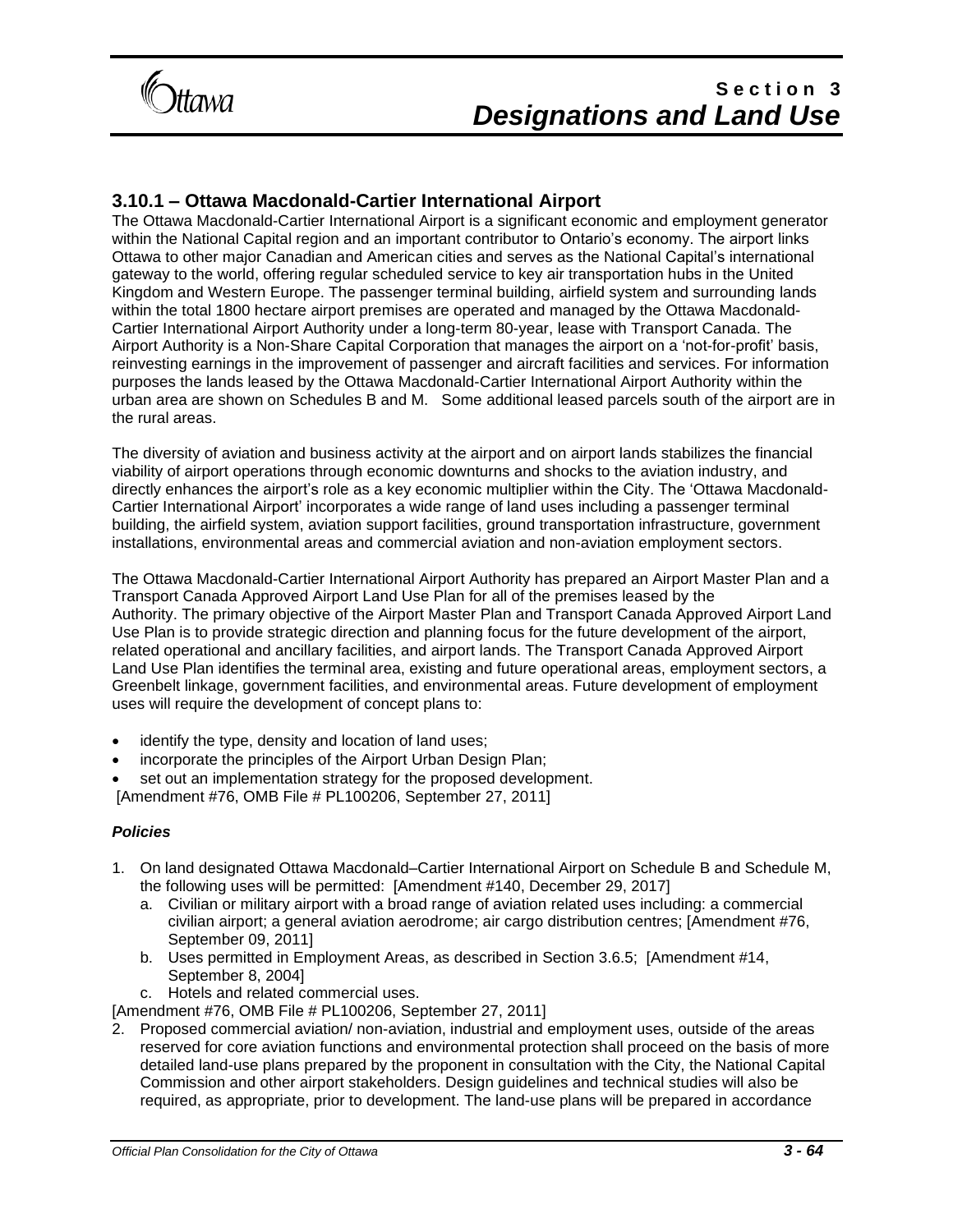

with the framework established in Figure 2.5.6 of the Official Plan. Specific terms of reference will be developed for each plan to the satisfaction of the City of Ottawa. In turn the City will consult with impacted communities and interest groups as part of its input into the draft concepts for development. [Amendment #76, OMB File # PL100206, September 27, 2011]

- 3. Notwithstanding Policy 2 above, development proposals may be considered on a case- by-case basis in advance of the formulation of concept plans provided:
	- a. Site-specific issues and constraints are adequately addressed;
	- b. The uses are consistent with the direction provided in the Ottawa Macdonald-Cartier International Airport Land-Use Plan and the Greenbelt Master Plan.

[Amendment #76, OMB File # PL100206, September 27, 2011

4. For lands leased by the Airport Authority outside the Ottawa Macdonald-Cartier International Airport designation, any change in the designations will require an Official Plan amendment. [Amendment #76, OMB File # PL100206, September 27, 2011] [Amendment 150, December 21, 2017]

#### **3.10.2 – Carp Airport**  *Policies*

The Carp Airport is a general aviation airport used by pilots and frequent users of aviation services, businesses with corporate plans and businesses that provide aviation products and services. Originally a military training airfield, Carp Airport was converted to civilian and some commercial aviation uses after the war and in 1997 it was transferred to municipal ownership.

The City supports the local employment and economic development role of the Carp Airport. In 2005, the City approved a master land use and servicing plan for Carp Airport that provided for protection and development of the core airport area, and development of aviation related land-use components that included an aerospace business park and an accessory residential fly-in community. [Amendment #76, August 04, 2010]

#### *Policies*

- 1. The Carp Airport is designated on Schedule A with the intent of providing airport facilities that serve the general aviation needs in Ottawa. [Amendment #76, August 04, 2010]
- 2. The land uses permitted in the designation are aviation and other land uses associated with an airport including an aerospace business park and an accessory residential fly-in community consistent with the Carp Airport master land use and servicing plan. [Amendment #76, August 04, 2010]
- 3. Notwithstanding Policies 1 and 2 above, a non-aviation related cannabis production facility is permitted on the lands legally described as Blocks 10 and 12 of Plan 4M-1511, and municipally known as 200 Russ Bradley Road. [Amendment #258, August 10, 2021]

### **3.11 – Urban Expansion Study Area**

The designation of Urban Expansion Study Area on Schedule B contributes to the provision of sufficient urban land to support the residential demands of the projected urban population. [Amendment #180 November 8, 2017]

These lands will develop primarily for residential purposes, although minor, non-residential uses to meet the needs of a neighbourhood may also be located here. A comprehensive study will be required prior to bringing these lands into the urban area. [Amendment #180, November 8, 2017]

1. Lands are designated on Schedule B as 'Urban Expansion Study Area' with the intent that these lands will be evaluated for development primarily for urban residential uses, once the policies of this section have been satisfied. An Official Plan amendment will be required to provide a General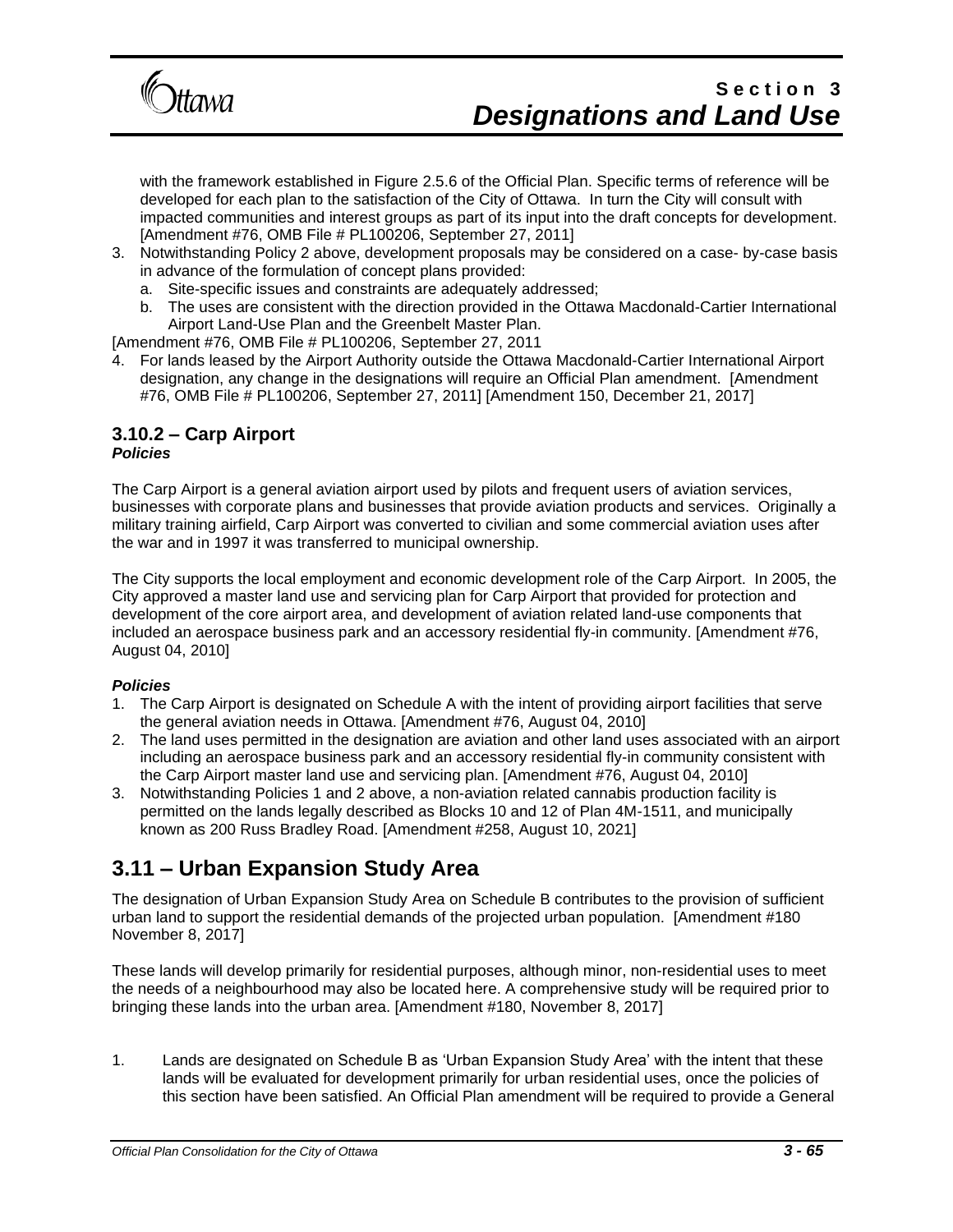

Urban Area designation. The amendment may also be required to implement infrastructure, environmental and open space provisions of plans approved for individual areas.

- 2. The type of study and development plan required to achieve the policies of this section will be agreed to in advance and may be a community design plan or a concept plan. Either process will require a comprehensive consultation process with the community to identify issues and potential solutions.
- 3. Where the development plan impacts multiple landowners, it is their responsibility to collaborate on the preparation of the plan and to agree on how parks, stormwater ponds and any other facilities will be located and costs shared. The City will require a landowners' agreement addressing these matters prior to the review of development applications.
- 4. Proponents of development will complete, to the satisfaction of the City, studies and a plan of sufficient detail to:
	- a. Identify the location, timing and cost of roads and transit facilities, water and wastewater services, public utilities, stormwater management facilities, etc. required on-site and off-site to service the area; and
	- b. Identify the natural heritage system on the site independent of the potential developable area. Typically an environmental management plan as described in Section 2.4.3 will be prepared where a subwatershed study does not exist or does not provide sufficient guidance to identify the environmental features on the site and their functions, which together constitute the natural heritage system. The components of this system are generally described in Section 2.4.2, with the exception that significant woodlands are to be further evaluated consistent with the Urban Natural Areas Environmental Evaluation Study. No development is permitted within this system, which is to be conveyed to the City for public use before development of the area is approved; and [Amendment #179, December 14, 2016]
	- c. Identify Recreational Pathways on the site; and
	- d. Evaluate the adequacy of community facilities existing or planned for the area in consultation with School Boards and other providers of community facilities;
	- e. Establish the mix and location of residential dwellings which, as a minimum, will constitute the following:
		- i. At least 30% single detached but not more than 55% single detached, at least 10 per cent apartment dwellings and the remainder multiple dwellings, other than apartments. [Amendment #236, December 31, 2019]
		- ii. In Urban Expansion Study Area designations, overall residential development will meet a minimum average density target of 34 units per net hectare. Net residential density is based on the area of land in exclusively residential use, including lanes and parking areas internal to developments but excluding public streets, rights-of-way and all nonresidential uses; and
	- f. Show how the plan will achieve other policies of this Official Plan including, but not limited to, affordable housing and design; and
	- g. Meet the requirements of Phase 1 and 2 of the Environmental Assessment Act where required
- 5. Proponents of development will prepare a Financial Implementation Plan and commit to providing:
	- a. The on-site and off-site servicing systems described above through development charges or at the expense of the developer; and
	- b. The natural heritage system as non-developable lands to be transferred to the City for \$1; and
	- c. The Recreational Pathways as identified in this Plan through development charges or at the expense of the developer.

[Amendment #76, Ministerial Modification # 46, OMB File # PL100206, September 07, 2011]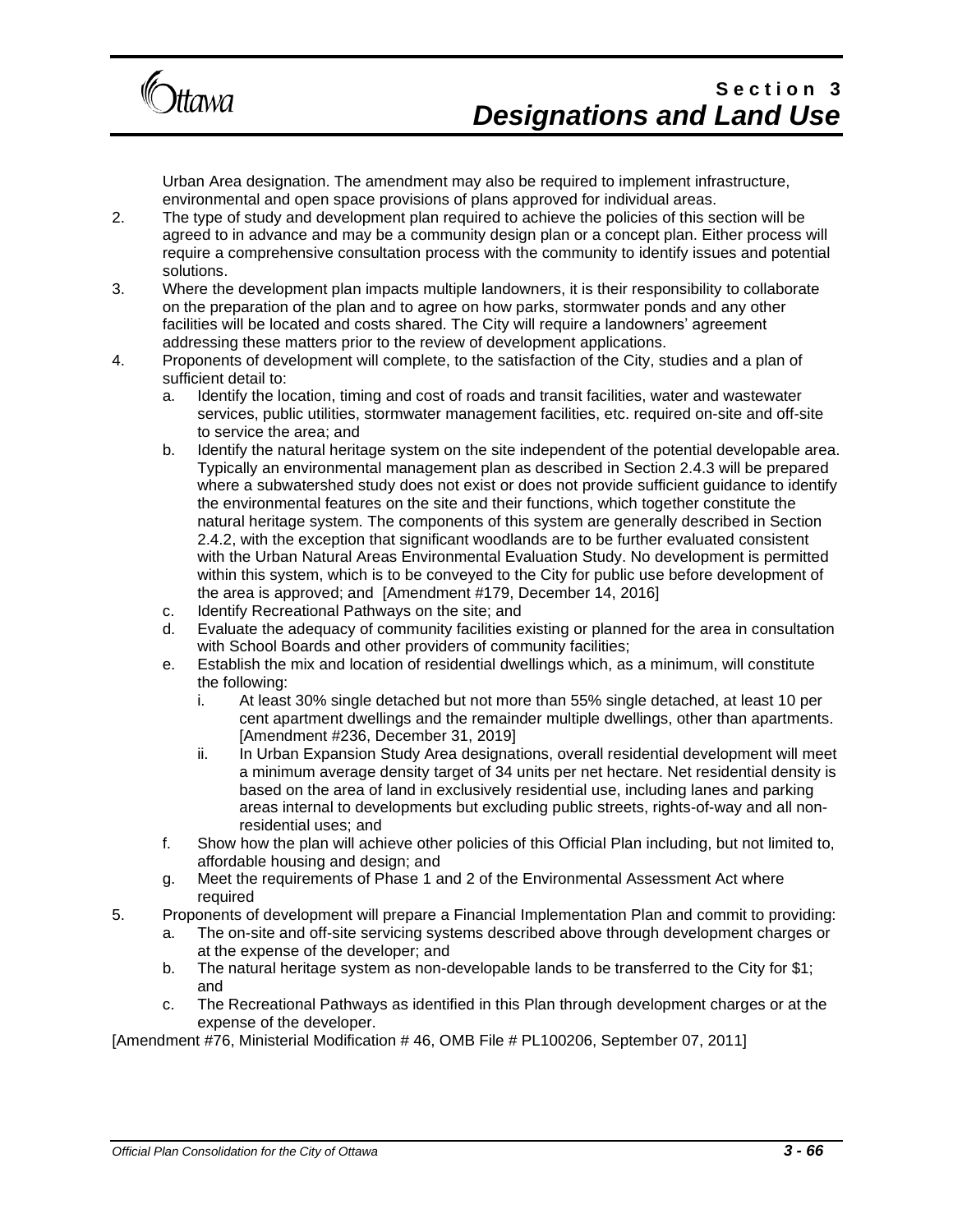

### **3.12 – Developing Community (Expansion Area)**

The designation of Developing Community (Expansion Area) on Schedule B and Urban Area on Schedule A contributes to the provision of sufficient urban land to support the residential demands of the projected urban population. These lands, none of which is very large, will develop primarily for residential purposes, although minor, non-residential uses to meet the needs of a neighbourhood may also be located here. [Amendment #180, November 8, 2017]

#### *Policies*

- 1. Lands designated on Schedule B as 'Developing Community (Expansion Area)' and 'Urban Area' on Schedule A contributes to the provision of sufficient urban land to support the residential demands of the projected population. The intent is that these lands will be developed primarily for urban residential uses, once the policies of this section have been satisfied. [Amendment #180 November 8, 2017]
- 2. The policies of this section will be achieved through the preparation of a plan of subdivision.
- 3. Proponents of development will complete, to the satisfaction of the City, studies and a plan of sufficient detail to:
	- a. Identify the location, timing and cost of roads and transit facilities, water and wastewater services, public utilities, stormwater management facilities, etc. required on-site and off-site to service the area; and
	- *b. Identify the natural heritage system on the site independent of the potential developable area. Typically an environmental management plan as described in Section 2.4.3 will be prepared where a subwatershed study does not exist or does not provide sufficient guidance to identify the environmental features on the site and their functions, which together constitute the natural heritage system. The components of this system are generally described in Section 2.4.2, with the exception that significant woodlands are to be further evaluated consistent with the Urban Natural Areas Environmental Evaluation Study. No development is permitted within this system, which is to be conveyed to the City for public use before development of the area is approved; and [Subject to amendment #179, December 14, 2016]*
	- c. Identify Recreational Pathways on the site;
	- d. Establish the mix and location of residential dwelling which, as a minimum, will constitute the following:
		- i. At least 30% single detached but not more than 55% single detached, at least 10 per cent apartment dwellings and the remainder multiple dwellings, other than apartments. [Amendment #236, December 31, 2019]
		- ii. In Developing Community (Expansion Area) designations, overall residential development will meet a minimum average density target of 34 units per net hectare. Net residential density is based on the area of land in exclusively residential use, including lanes and parking areas internal to developments but excluding public streets, rights-of-way and all non-residential uses; and
	- e. Show how the plan will achieve other policies of this Official Plan including, but not limited to, affordable housing and design; and
	- f. Meet the requirements of Phase 1 and 2 of the *Environmental Assessment Act* where required.
- 4. Proponents of development will prepare a Financial Implementation Plan and commit to providing:
	- a. The on-site and off-site servicing systems described above through development charges or at the expense of the developer; and
	- b. The natural heritage system as non-developable lands to be transferred to the City for \$1; and
	- c. The Recreational Pathways as identified in this Plan through development charges or at the expense of the developer.